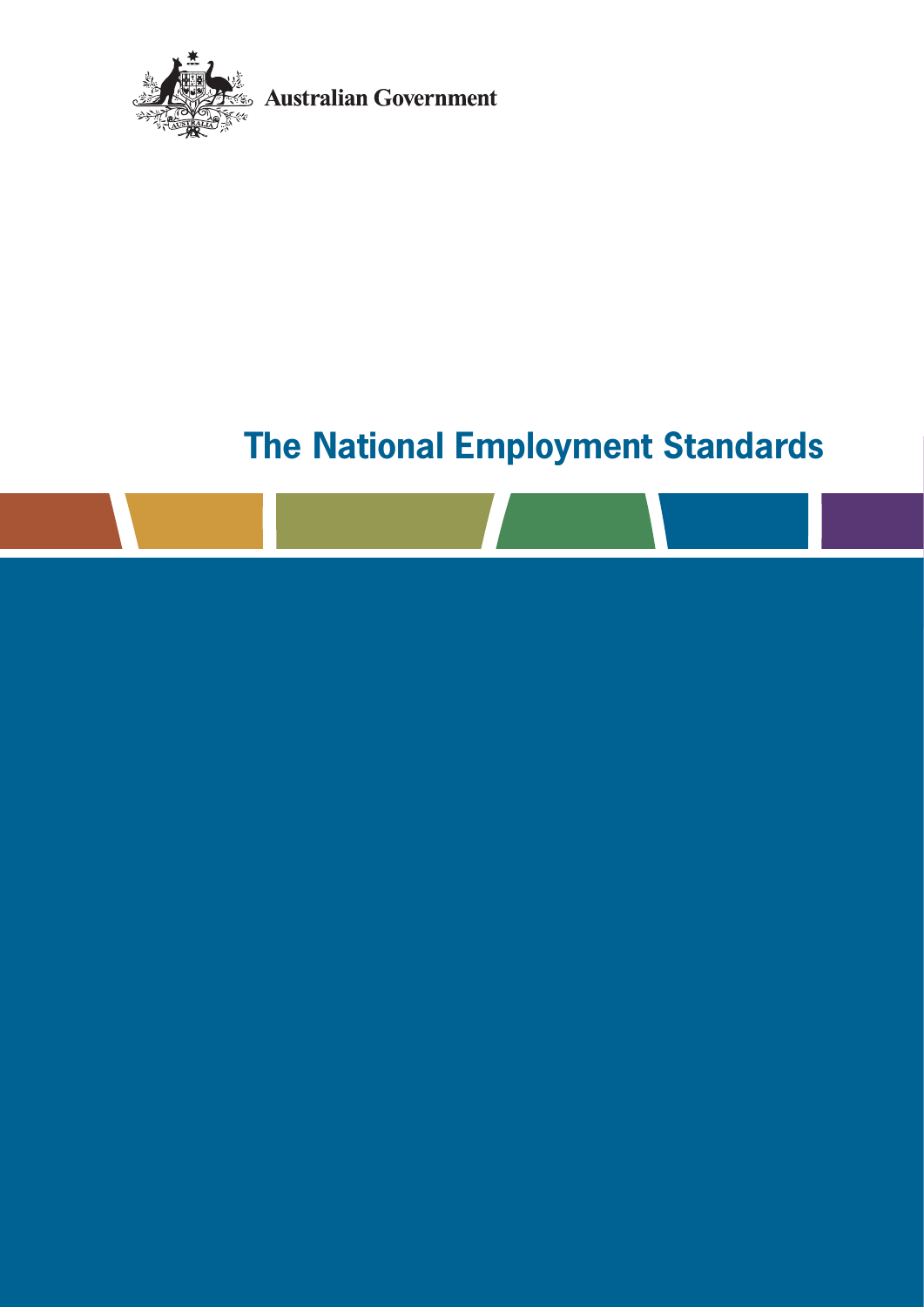## Contents

| <b>The National Employment Standards</b> |                                                                                                                      | 1  |
|------------------------------------------|----------------------------------------------------------------------------------------------------------------------|----|
| <b>Division 1-Preliminary</b>            |                                                                                                                      | 1  |
| 1                                        |                                                                                                                      |    |
| $\overline{2}$                           |                                                                                                                      |    |
| 3                                        | Relationship between National Employment Standards and                                                               |    |
| 4                                        |                                                                                                                      |    |
| 5                                        |                                                                                                                      |    |
| 6                                        |                                                                                                                      |    |
| 7                                        |                                                                                                                      |    |
| 8                                        | Restriction on taking or accruing leave or absence while                                                             |    |
| 9                                        | Modern awards may provide for school-based apprentices                                                               |    |
| 10                                       |                                                                                                                      |    |
| 11                                       |                                                                                                                      |    |
|                                          | Division 2—Maximum weekly hours                                                                                      | 10 |
| 12                                       |                                                                                                                      |    |
|                                          | Division 3—Requests for flexible working arrangements                                                                | 12 |
| 13                                       |                                                                                                                      |    |
|                                          | Division 4—Parental leave and related entitlements                                                                   | 13 |
| <b>Subdivision A-General</b>             |                                                                                                                      | 13 |
| 14<br>15                                 | General rule—employee must have completed at least 12<br>General rule for adoption-related leave-child must be under |    |
|                                          |                                                                                                                      |    |
|                                          | <b>Subdivision B—Parental leave</b>                                                                                  | 14 |
| 16                                       |                                                                                                                      |    |
| 17                                       | The period of leave: other than for members of an employee                                                           |    |
| 18                                       | The period of leave: members of an employee couple who                                                               |    |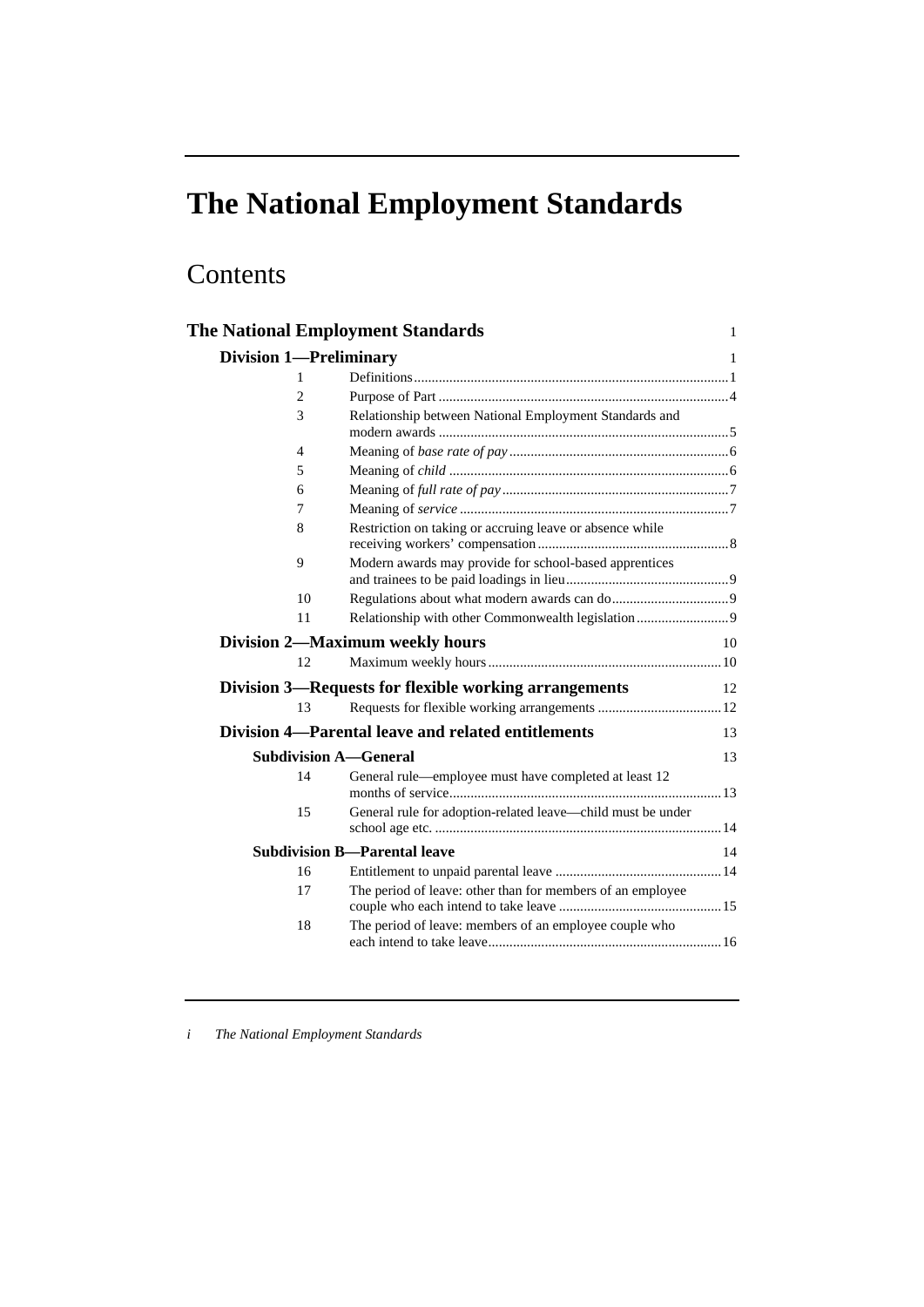| 19                             | Pregnant employee may be required to take unpaid parental                                                             |    |
|--------------------------------|-----------------------------------------------------------------------------------------------------------------------|----|
| 20                             |                                                                                                                       |    |
| 21                             | Extending period of unpaid parental leave: extending to use                                                           |    |
| 22                             | Extending period of unpaid parental leave: extending for up<br>to 12 months beyond available parental leave period 21 |    |
| 23                             |                                                                                                                       |    |
| 24                             | Employee who ceases to have responsibility for care of child22                                                        |    |
| 25                             |                                                                                                                       |    |
|                                | <b>Subdivision C-Other entitlements</b>                                                                               | 23 |
| 26                             |                                                                                                                       |    |
| 27                             |                                                                                                                       |    |
| 28                             | Consultation with employee on unpaid parental leave 25                                                                |    |
| 29                             |                                                                                                                       |    |
| 30                             |                                                                                                                       |    |
| <b>Division 5-Annual leave</b> |                                                                                                                       | 28 |
| 31                             | Division applies to employees other than casual employees 28                                                          |    |
| 32                             |                                                                                                                       |    |
| 33                             |                                                                                                                       |    |
| 34                             | Employee not taken to be on paid annual leave at certain                                                              |    |
| 35                             |                                                                                                                       |    |
| 36                             | Modern awards may include certain kinds of provisions29                                                               |    |
|                                | Division 6—Personal/carer's leave and compassionate leave                                                             | 30 |
|                                | Subdivision A-Paid personal/carer's leave                                                                             | 30 |
| 37                             | Subdivision applies to employees other than casual                                                                    |    |
| 38                             |                                                                                                                       |    |
| 39                             |                                                                                                                       |    |
| 40                             | Employee taken not to be on paid personal/carer's leave on                                                            |    |
| 41                             |                                                                                                                       |    |
| 42                             | Modern awards may include provisions dealing with cashing                                                             |    |
|                                |                                                                                                                       |    |
|                                | Subdivision B-Unpaid carer's leave                                                                                    | 31 |
| 43                             |                                                                                                                       |    |
| 44                             |                                                                                                                       |    |
|                                | <b>Subdivision C-Compassionate leave</b>                                                                              | 32 |
| 45                             |                                                                                                                       |    |
|                                |                                                                                                                       |    |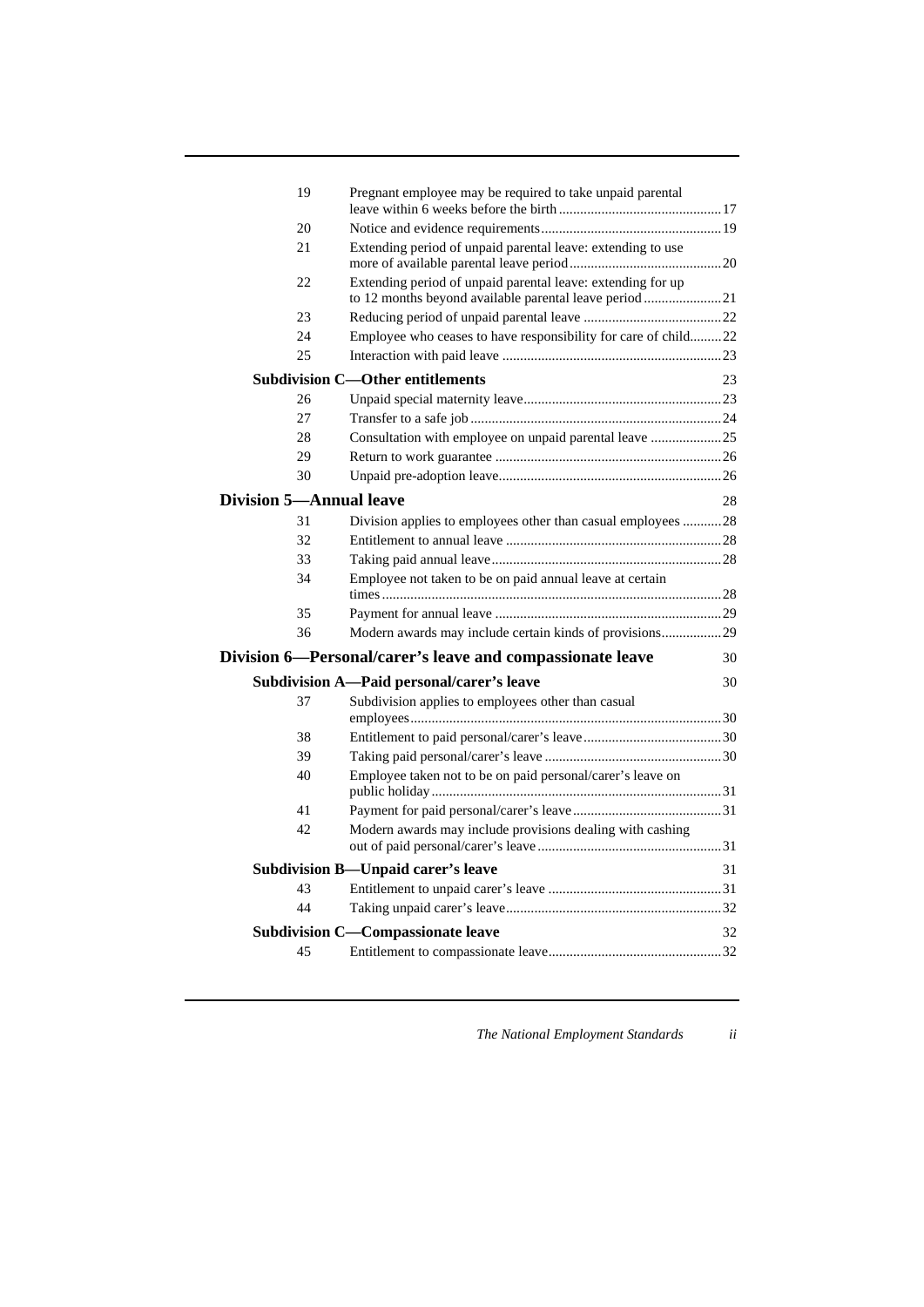| 46                                   |                                                                  |    |
|--------------------------------------|------------------------------------------------------------------|----|
| 47                                   | Payment for compassionate leave (other than for casual           |    |
|                                      |                                                                  |    |
| 48                                   | <b>Subdivision D-Notice and evidence requirements</b>            | 33 |
|                                      |                                                                  |    |
|                                      | <b>Division 7—Community service leave</b>                        | 35 |
| 49                                   | Meaning of eligible community service activity 35                |    |
| 50                                   | Entitlement to be absent from employment for engaging in         |    |
| 51                                   |                                                                  |    |
| 52                                   | Payment to employees (other than casuals) on jury service36      |    |
| <b>Division 8-Long service leave</b> |                                                                  | 38 |
| 53                                   |                                                                  |    |
|                                      |                                                                  |    |
| <b>Division 9—Public holidays</b>    |                                                                  | 40 |
| 54                                   |                                                                  |    |
| 55                                   | Entitlement to be absent from employment on public holiday 41    |    |
| 56                                   |                                                                  |    |
|                                      |                                                                  |    |
|                                      | Division 10-Notice of termination and redundancy pay             | 41 |
|                                      | Subdivision A—Notice of termination or payment in lieu of notice | 41 |
| 57                                   | Requirement for notice of termination or payment in lieu41       |    |
| 58                                   | Transmission of business and notice of termination or            |    |
| 59                                   | Modern awards may provide for notice of termination by           |    |
|                                      |                                                                  |    |
|                                      | <b>Subdivision B—Redundancy pay</b>                              | 41 |
| 60                                   |                                                                  |    |
| 61                                   | Variation of redundancy pay for other employment or              |    |
|                                      |                                                                  |    |
| 62                                   | Exclusions from obligation to pay redundancy pay 41              |    |
| 63                                   |                                                                  |    |
|                                      | Subdivision C—Limits on scope of this Division                   | 41 |
| 64                                   |                                                                  |    |
|                                      | <b>Division 11—Fair Work Information Statement</b>               | 41 |
| 65<br>66                             | Giving new employees the Fair Work Information Statement41       |    |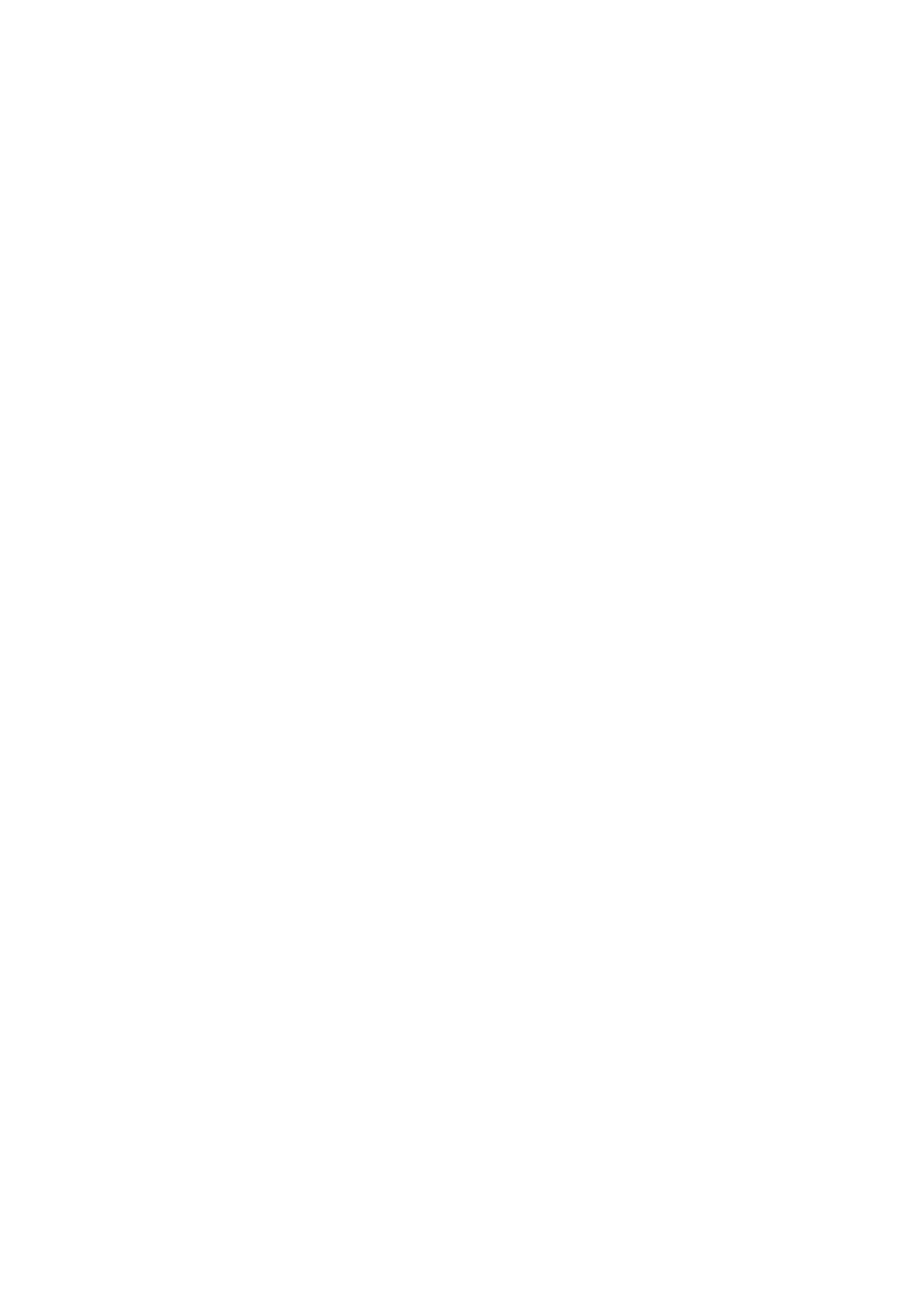| $\mathbf{1}$   | <b>The National Employment Standards</b>                                                                       |
|----------------|----------------------------------------------------------------------------------------------------------------|
| $\overline{c}$ | <b>Division 1—Preliminary</b>                                                                                  |
| 3              | 1 Definitions                                                                                                  |
| 4              | In this Part:                                                                                                  |
| 5<br>6         | adoption-related leave means leave under Division 4 of either of<br>the following kinds:                       |
| 7<br>8         | (a) unpaid parental leave taken in association with the placement<br>of a child for adoption (see section 16); |
| 9              | (b) unpaid pre-adoption leave (see section 30).                                                                |
| 10<br>11       | applicable award-derived long service leave provisions has the<br>meaning given by subsection 53(2).           |
| 12             | <i>appropriate safe job</i> has the meaning given by subsection 27(4).                                         |
| 13             | <i>authorised leave</i> has the meaning given by subsection 12(5).                                             |
| 14<br>15       | <i>available parental leave period</i> has the meaning given by<br>subsection $21(2)$ .                        |
| 16<br>17       | <b>base rate of pay</b> of an employee has the meaning given by<br>section 4.                                  |
| 18<br>19       | birth-related leave means leave under Division 4 of either of the<br>following kinds:                          |
| 20<br>21       | (a) unpaid parental leave taken in association with the birth of a<br>child (see section 16);                  |
| 22             | (b) unpaid special maternity leave (see section 26).                                                           |
| 23             | <b>born to</b> has the meaning given by subsection $16(2)$ .                                                   |
| 24             | <i>child</i> , in relation to a person, has the meaning given by section 5.                                    |
| 25             | <i>compassionate leave</i> means compassionate leave to which an                                               |
| 26<br>27       | employee is entitled under section 45.<br><i>continuous service</i> has a meaning affected by section 7.       |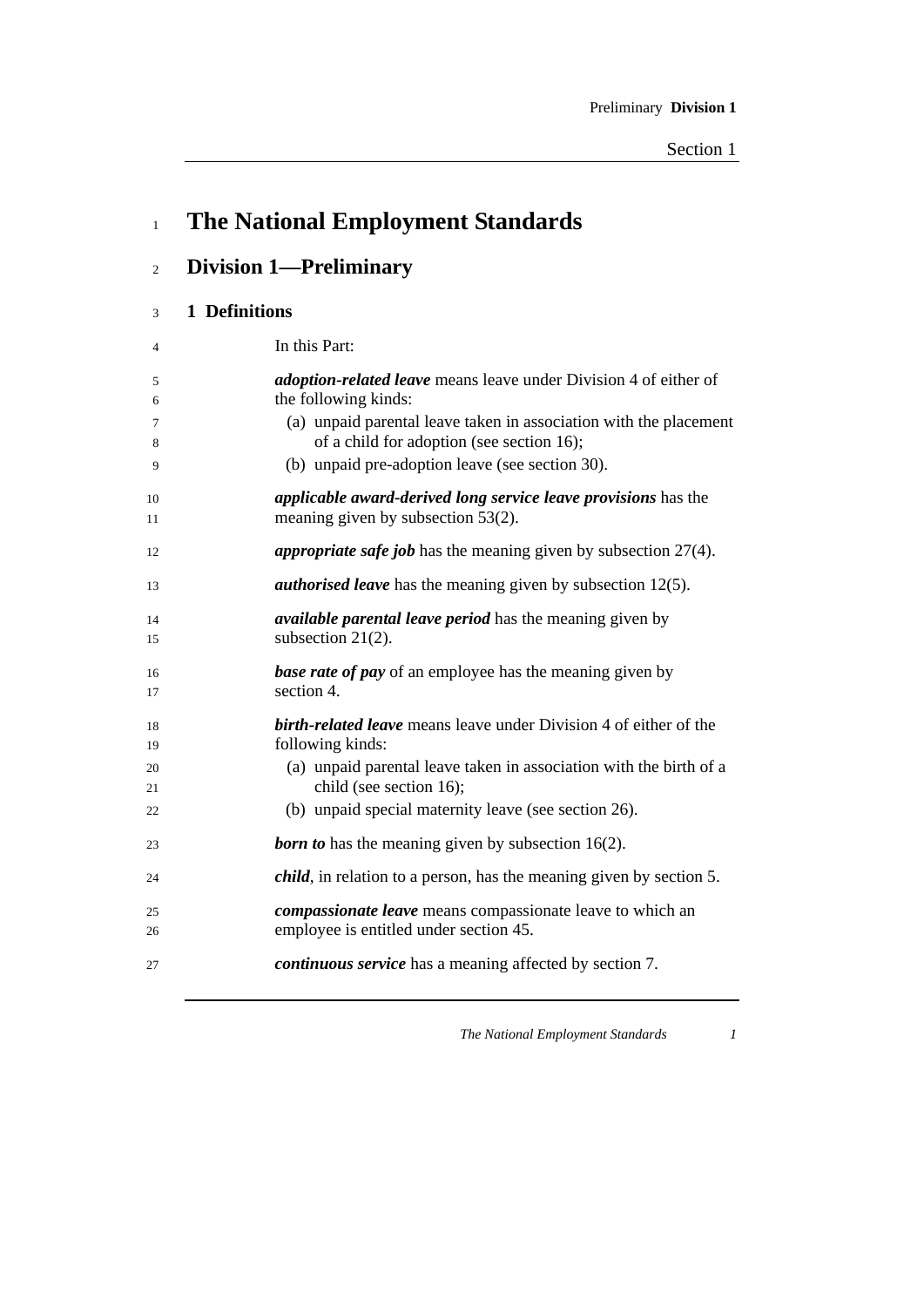## **Division 1** Preliminary

| $\mathbf{1}$<br>$\overline{c}$ | <i>day of placement</i> , in relation to the adoption of a child by an<br>employee, means the earlier of the following days: |
|--------------------------------|------------------------------------------------------------------------------------------------------------------------------|
| 3                              | (a) the day on which the employee first takes custody of the                                                                 |
| $\overline{4}$                 | child for the adoption;                                                                                                      |
| 5                              | (b) the day on which the employee starts any travel that is                                                                  |
| 6                              | reasonably necessary to take custody of the child for the                                                                    |
| 7                              | adoption.                                                                                                                    |
| 8                              | <i>de facto partner</i> , in relation to an employee:                                                                        |
| 9                              | (a) means a person who, although not legally married to the                                                                  |
| 10                             | employee, lives with the employee in a relationship as a                                                                     |
| 11                             | couple on a genuine domestic basis (whether the employee                                                                     |
| 12                             | and the person are of the same sex or different sexes); and                                                                  |
| 13                             | (b) includes a former de facto partner of the employee.                                                                      |
| 14                             | <i>eligible community service activity</i> has the meaning given by                                                          |
| 15                             | section 49.                                                                                                                  |
| 16                             | <i>employee couple:</i> two employees are an <i>employee couple</i> if each                                                  |
| 17                             | of the employees is the spouse or de facto partner of the other.                                                             |
| 18                             | <i>excepted period</i> has the meaning given by subsection $7(2)$ .                                                          |
| 19                             | full rate of pay of an employee has the meaning given by section 6.                                                          |
| 20                             | <i>immediate family</i> : the following are members of an employee's                                                         |
| 21                             | immediate family:                                                                                                            |
| 22                             | (a) a spouse, de facto partner, child, parent, grandparent,                                                                  |
| 23                             | grandchild or sibling of the employee;                                                                                       |
| 24                             | (b) a child, parent, grandparent, grandchild or sibling of a spouse                                                          |
| 25                             | or de facto partner of the employee.                                                                                         |
| 26                             | industry-specific redundancy scheme means redundancy                                                                         |
| 27                             | arrangements in a modern award that are described in the award as                                                            |
| 28                             | an industry-specific redundancy scheme.                                                                                      |
| 29                             | <i>jury service pay</i> means an amount paid under a law of the                                                              |
| 30                             | Commonwealth, or of a State or Territory, for or in respect of jury                                                          |
| 31                             | service, other than an amount that is, or that is in the nature of, an                                                       |
| 32                             | expense-related allowance.                                                                                                   |

<u> 1980 - Johann Barbara, martxa amerikan bashkar (</u>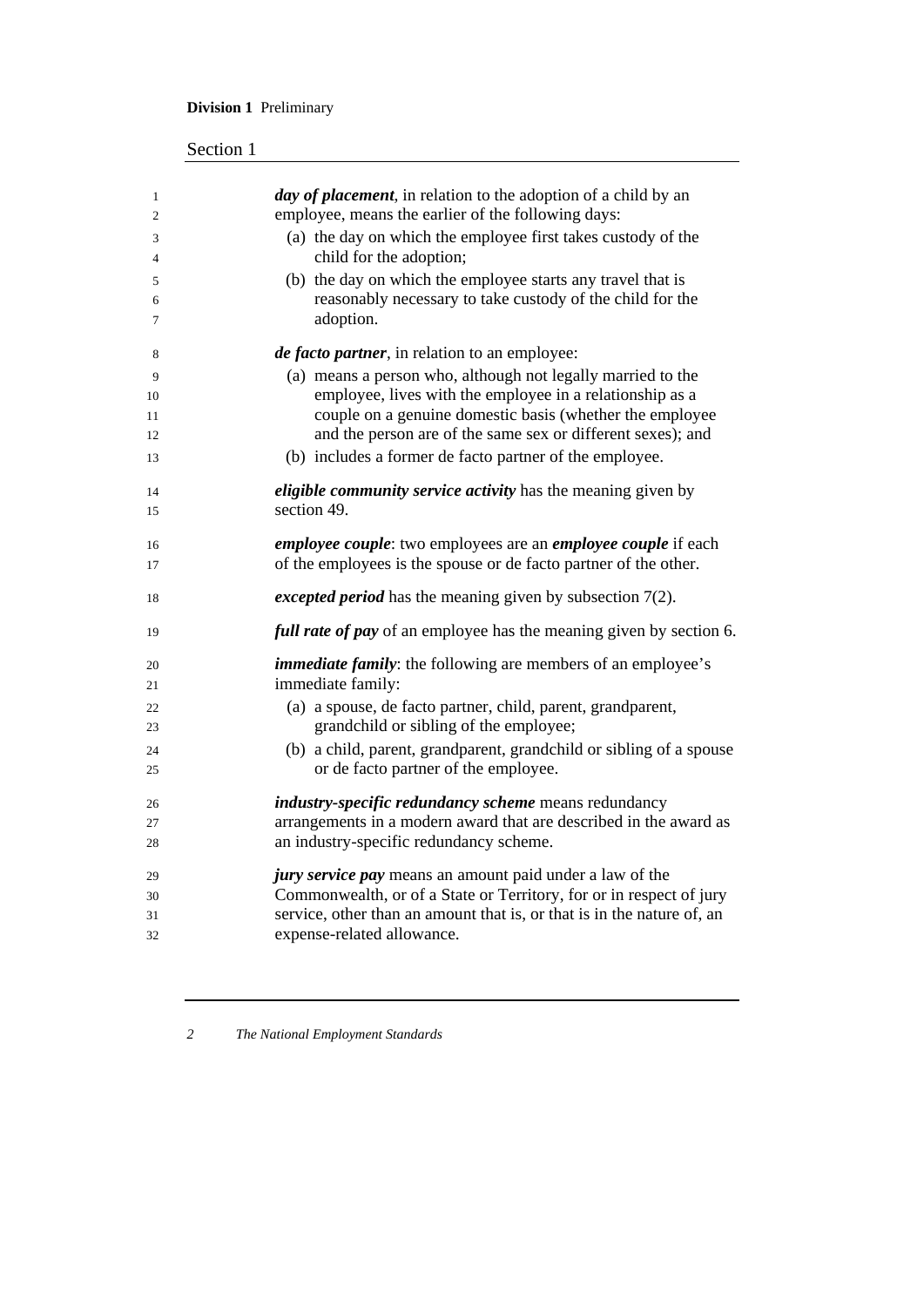| $\mathbf{1}$   | jury service summons means a summons or other instruction                |
|----------------|--------------------------------------------------------------------------|
| $\overline{c}$ | (however described) that requires a person to attend for, or             |
| 3              | perform, jury service.                                                   |
| 4              | <i>medical certificate</i> means a certificate signed by a medical       |
| 5              | practitioner.                                                            |
| 6              | <i>medical practitioner</i> means a person registered, or licensed, as a |
| 7              | medical practitioner under a law of a State or Territory that            |
| 8              | provides for the registration or licensing of medical practitioners.     |
| 9              | <b>National Employment Standards</b> has the meaning given by            |
| 10             | subsection $2(3)$ .                                                      |
| 11             | <i>paid annual leave</i> means paid annual leave to which an employee    |
| 12             | is entitled under section 32.                                            |
| 13             | <i>paid no safe job leave</i> means paid no safe job leave to which an   |
| 14             | employee is entitled under paragraph $27(3)(b)$ .                        |
| 15             | <i>paid personal/carer's leave</i> means paid personal/carer's leave to  |
| 16             | which an employee is entitled under section 38.                          |
| 17             | <i>pieceworker</i> means an employee who, in a modern award that         |
| 18             | applies to the employee's employment, is defined or described as a       |
| 19             | pieceworker.                                                             |
| 20             | <i>pre-parental leave position</i> has the meaning given by subsection   |
| 21             | $28(2)$ .                                                                |
| 22             | <i>public holiday</i> has the meaning given by section 54.               |
| 23             | school age, in relation to a child, means the age at which the child     |
| 24             | is required by a law of the State or Territory in which the child        |
| 25             | lives to start attending school.                                         |
| 26             | school-based apprentice means an employee who is an apprentice           |
| 27             | and whose employment is subject to a school-based training               |
| 28             | arrangement.                                                             |
| 29             | school-based trainee means an employee (other than a                     |
| 30             | school-based apprentice) whose employment is subject to a                |
| 31             | school-based training arrangement.                                       |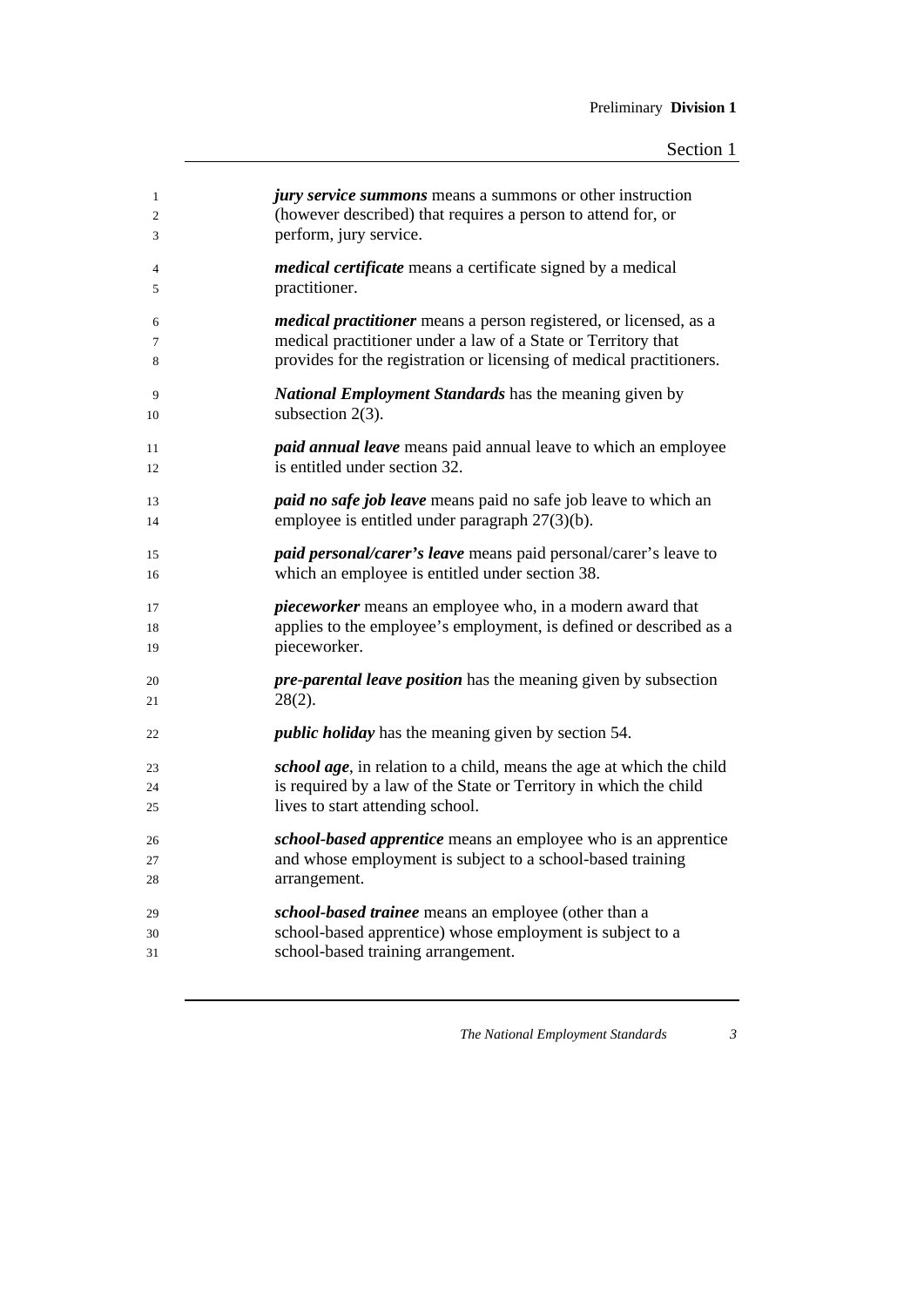## **Division 1** Preliminary

| 1<br>2   | school-based training arrangement means a training arrangement<br>undertaken as part of a course of secondary education.         |
|----------|----------------------------------------------------------------------------------------------------------------------------------|
| 3<br>4   | seasonal employee means an employee engaged on a seasonal<br>basis within the meaning of subsections $638(8)$ to $(10)$ .        |
| 5        | serious misconduct has the meaning given by the regulations.                                                                     |
| 6        | service has the meaning given by section 7.                                                                                      |
| 7        | spouse includes a former spouse.                                                                                                 |
| 8<br>9   | <i>unpaid carer's leave</i> means unpaid carer's leave to which an<br>employee is entitled under section 43.                     |
| 10<br>11 | <i>unpaid parental leave</i> means unpaid parental leave to which an<br>employee is entitled under section 16.                   |
| 12<br>13 | <i>unpaid pre-adoption leave</i> means unpaid pre-adoption leave to<br>which an employee is entitled under section 30.           |
| 14<br>15 | <i>unpaid special maternity leave</i> means unpaid special maternity<br>leave to which an employee is entitled under section 26. |
| 16       | 2 Purpose of Part                                                                                                                |
| 17       |                                                                                                                                  |
| 18       | (1) The purpose of this Part is to set out minimum standards that apply<br>to the employment of employees.                       |
| 19       | (2) The minimum standards relate to the following matters:                                                                       |
| 20       | (a) maximum weekly hours (Division 2);                                                                                           |
| 21       | (b) requests for flexible working arrangements (Division 3);                                                                     |
| 22       | (c) parental leave and related entitlements (Division 4);                                                                        |
| 23       | (d) annual leave (Division 5);                                                                                                   |
| 24       | (e) personal/carer's leave and compassionate leave (Division 6);                                                                 |
| 25       | (f) community service leave (Division 7);                                                                                        |
| 26       | (g) long service leave (Division 8);                                                                                             |
| 27       | (h) public holidays (Division 9);                                                                                                |
| 28       | (i) notice of termination and redundancy pay (Division 10);                                                                      |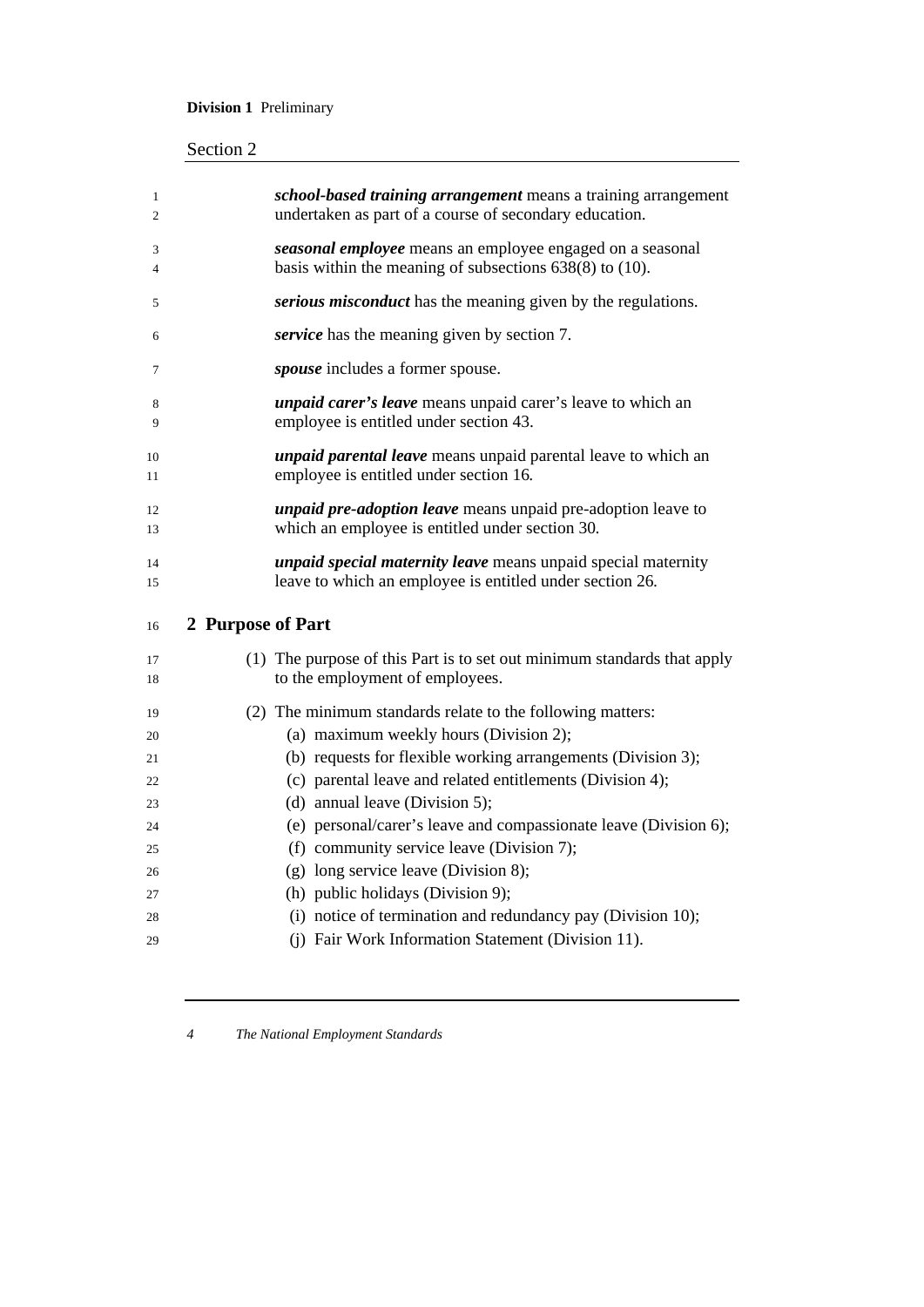| $\mathbf{1}$                 |               |            | (3) This Part constitutes the National Employment Standards.                                                                                                                                                                                                                           |
|------------------------------|---------------|------------|----------------------------------------------------------------------------------------------------------------------------------------------------------------------------------------------------------------------------------------------------------------------------------------|
| 2<br>3                       | modern awards |            | 3 Relationship between National Employment Standards and                                                                                                                                                                                                                               |
| 4<br>5                       |               |            | (1) A modern award must not exclude the National Employment<br>Standards or any provision of the National Employment Standards.                                                                                                                                                        |
| 6<br>7<br>8<br>9<br>10<br>11 |               | Standards; | (2) A modern award may include the following kinds of provisions:<br>(a) provisions that are ancillary or incidental to the operation of<br>an entitlement of an employee under the National<br><b>Employment Standards;</b><br>(b) provisions that supplement the National Employment |
| 12<br>13<br>14               |               |            | but only if the effect of those provisions is not detrimental to an<br>employee in any respect, when compared to the National<br>Employment Standards.                                                                                                                                 |
| 15<br>16                     | Note 1:       |            | Ancillary or incidental provisions permitted by paragraph (a) include<br>(for example) provisions:                                                                                                                                                                                     |
| 17<br>18<br>19               | (a)           |            | under which, instead of taking paid annual leave at the rate of<br>pay required by section 35, an employee may take twice as much<br>annual leave at half that rate of pay; or                                                                                                         |
| 20<br>21                     | (b)           |            | that specify when payment under section 35 in respect of paid<br>annual leave must be made.                                                                                                                                                                                            |
| 22<br>23                     | Note 2:       |            | Supplementary provisions permitted by paragraph (b) include (for<br>example) provisions:                                                                                                                                                                                               |
| 24<br>25<br>26               |               |            | (a) that increase the amount of paid annual leave to which an<br>employee is entitled beyond the number of weeks applicable<br>under section 32: or                                                                                                                                    |
| 27<br>28                     |               |            | (b) that allow an employee to take paid personal/carer's leave while<br>he or she is on unpaid parental leave (despite subsection $25(2)$ ).                                                                                                                                           |
| 29<br>30<br>31               | Note 3:       |            | Provisions that would not be permitted by paragraph (a) or (b) include<br>(for example) provisions requiring an employee to give more notice of<br>the taking of unpaid parental leave than is required by section 20.                                                                 |
| 32<br>33                     |               |            | (3) A provision in a modern award that is permitted by subsection (2)<br>does not contravene subsection (1).                                                                                                                                                                           |
| 34<br>35                     | this section. |            | (4) A modern award has no effect to the extent to which it contravenes                                                                                                                                                                                                                 |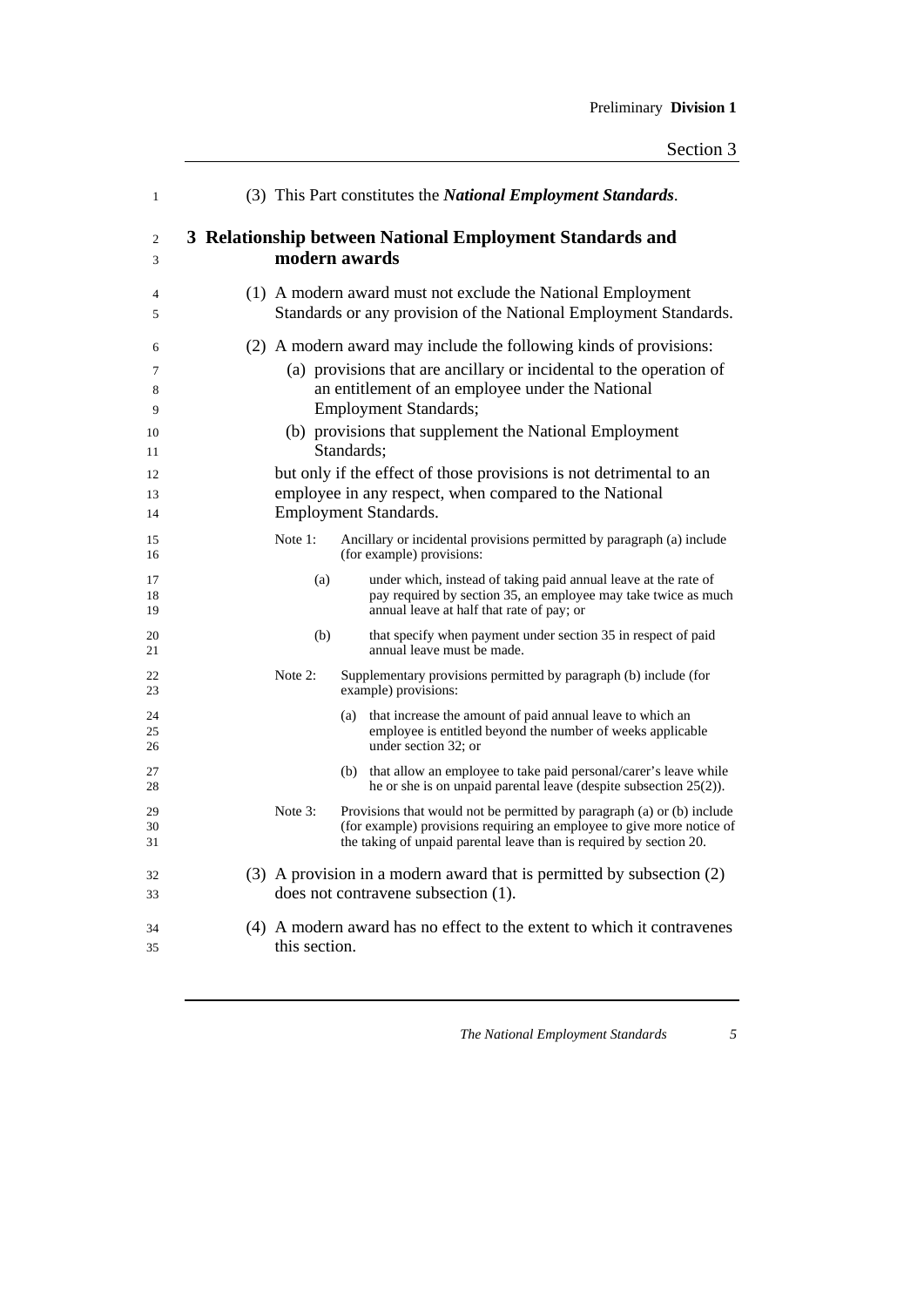## **Division 1** Preliminary

| Section 4                                                                                                                                                                                                       |
|-----------------------------------------------------------------------------------------------------------------------------------------------------------------------------------------------------------------|
| (5) Nothing in this section affects a modern award to the extent to<br>which it includes provisions that modern awards are expressly<br>permitted to include:                                                   |
| (a) by a provision of this Part; or                                                                                                                                                                             |
| (b) by regulations made for the purposes of paragraph $10(a)$ .                                                                                                                                                 |
| Note:<br>In determining what is permitted to be included in a modern award by<br>a provision mentioned in paragraph (a), any regulations made for the<br>purpose of paragraph 10(b) must be taken into account. |
| (6) The National Employment Standards have effect subject to<br>provisions included in a modern award as mentioned in<br>subsection (5).                                                                        |
| Note:<br>See also the note to subsection 12(6).                                                                                                                                                                 |
| 4 Meaning of base rate of pay                                                                                                                                                                                   |
| (1) The <b>base rate of pay</b> of an employee, other than a pieceworker, is<br>the rate of pay payable to the employee for his or her ordinary<br>hours of work, but not including any of the following:       |
| (a) incentive-based payments and bonuses;                                                                                                                                                                       |
| (b) loadings;                                                                                                                                                                                                   |
| (c) monetary allowances;                                                                                                                                                                                        |
| (d) overtime or penalty rates;                                                                                                                                                                                  |
| (e) any other separately identifiable amounts.                                                                                                                                                                  |
| (2) The <b>base rate of pay</b> of an employee who is a pieceworker is the                                                                                                                                      |
| rate of pay specified in the relevant modern award as the<br>employee's base rate of pay for the purpose of this Part.                                                                                          |
| 5 Meaning of <i>child</i>                                                                                                                                                                                       |
| (1) A <i>child</i> of a person is:                                                                                                                                                                              |
| (a) a biological child of the person; or                                                                                                                                                                        |
| (b) an adopted child or step-child of the person; or                                                                                                                                                            |
| (c) if, at any time, the person was in a relationship as a couple                                                                                                                                               |
| with another person (whether the persons are the same sex or                                                                                                                                                    |
| different sexes)—a child who is a product of the person's                                                                                                                                                       |
|                                                                                                                                                                                                                 |
| relationship with that other person.                                                                                                                                                                            |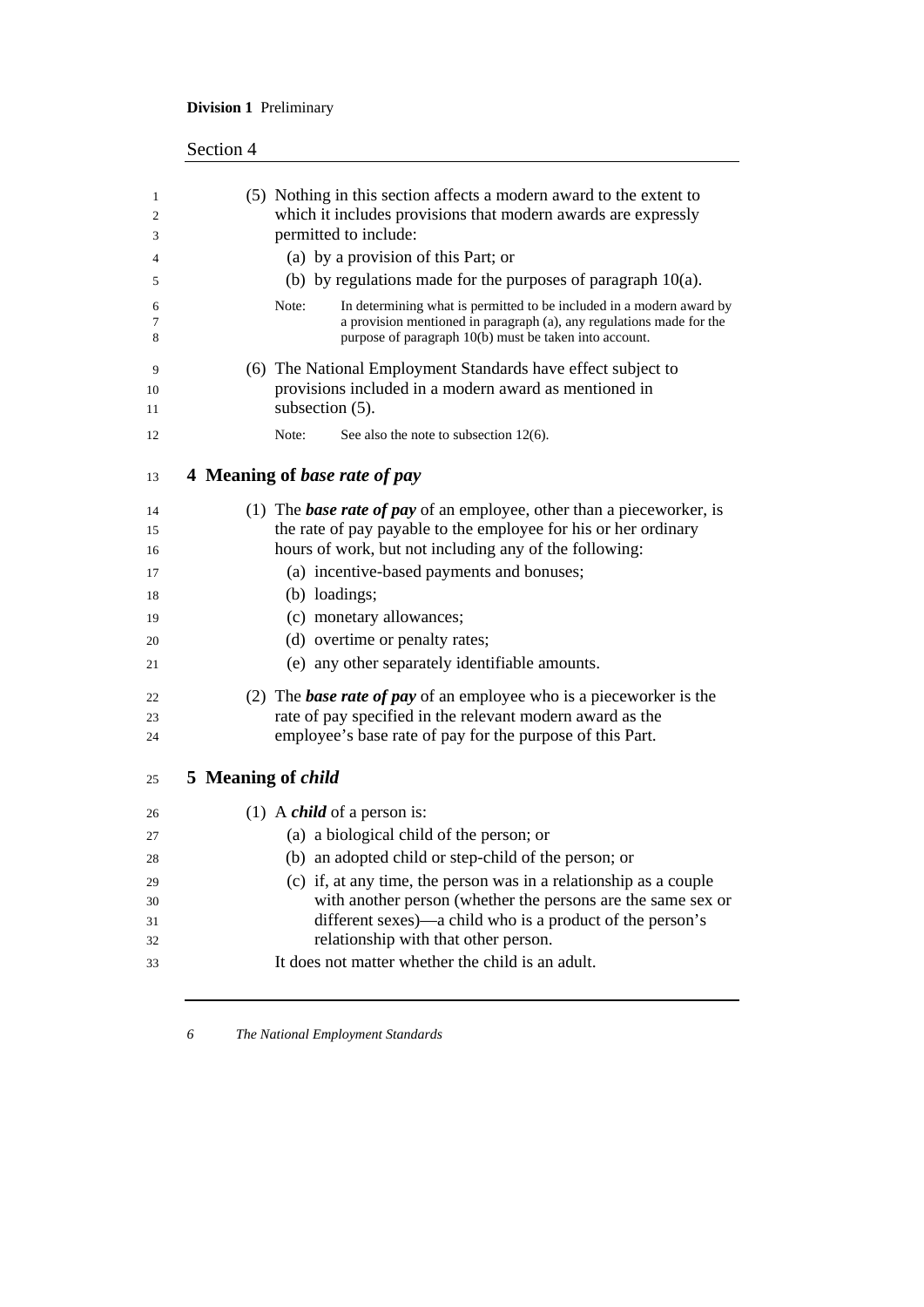| $\mathbf{1}$<br>$\overline{2}$<br>3<br>4<br>5 | (2) For the purpose of paragraph $(1)(c)$ , a child cannot be the product<br>of a relationship between two persons (whether the persons are the<br>same sex or different sexes) for the purposes of this Part unless the<br>child is the biological child of at least one of the persons or is born<br>to a woman in the relationship. |
|-----------------------------------------------|----------------------------------------------------------------------------------------------------------------------------------------------------------------------------------------------------------------------------------------------------------------------------------------------------------------------------------------|
| 6<br>7<br>8                                   | (3) If, under this section, one person is a child of another person, other<br>relationships are also to be determined on the basis that the child is<br>a child of the other person.                                                                                                                                                   |
| 9<br>10                                       | For example, for the purpose of the definition of <i>immediate family</i> in<br>Note:<br>section 1:                                                                                                                                                                                                                                    |
| 11                                            | (a)<br>the other person is the parent of the child; and                                                                                                                                                                                                                                                                                |
| 12                                            | (b)<br>the child is the sibling of any other child of the other person.                                                                                                                                                                                                                                                                |
| 13                                            | 6 Meaning of full rate of pay                                                                                                                                                                                                                                                                                                          |
| 14                                            | (1) The <i>full rate of pay</i> of an employee, other than a pieceworker, is                                                                                                                                                                                                                                                           |
| 15                                            | the rate of pay payable to the employee, including all the                                                                                                                                                                                                                                                                             |
| 16                                            | following:                                                                                                                                                                                                                                                                                                                             |
| 17                                            | (a) incentive-based payments and bonuses;                                                                                                                                                                                                                                                                                              |
| 18                                            | (b) loadings;                                                                                                                                                                                                                                                                                                                          |
| 19                                            | (c) monetary allowances;                                                                                                                                                                                                                                                                                                               |
| 20                                            | (d) overtime or penalty rates;                                                                                                                                                                                                                                                                                                         |
| 21                                            | (e) any other separately identifiable amounts.                                                                                                                                                                                                                                                                                         |
| 22                                            | (2) The <i>full rate of pay</i> of an employee who is a pieceworker is the                                                                                                                                                                                                                                                             |
| 23                                            | rate of pay specified in the relevant modern award as the                                                                                                                                                                                                                                                                              |
| 24                                            | employee's full rate of pay for the purpose of this Part.                                                                                                                                                                                                                                                                              |
| 25                                            | 7 Meaning of service                                                                                                                                                                                                                                                                                                                   |
| 26                                            | In this Part, other than Divisions $3$ and $4$ and Subdivision A of                                                                                                                                                                                                                                                                    |
| 27                                            | Division 10                                                                                                                                                                                                                                                                                                                            |
| 28                                            | (1) For the purpose of this Part, other than Division 3 (requests for                                                                                                                                                                                                                                                                  |
| 29                                            | flexible working arrangements), Division 4 (parental leave and                                                                                                                                                                                                                                                                         |
| 30                                            | related entitlements) and Subdivision A of Division 10 (notice of                                                                                                                                                                                                                                                                      |
| 31                                            | termination or payment in lieu of notice):                                                                                                                                                                                                                                                                                             |
|                                               |                                                                                                                                                                                                                                                                                                                                        |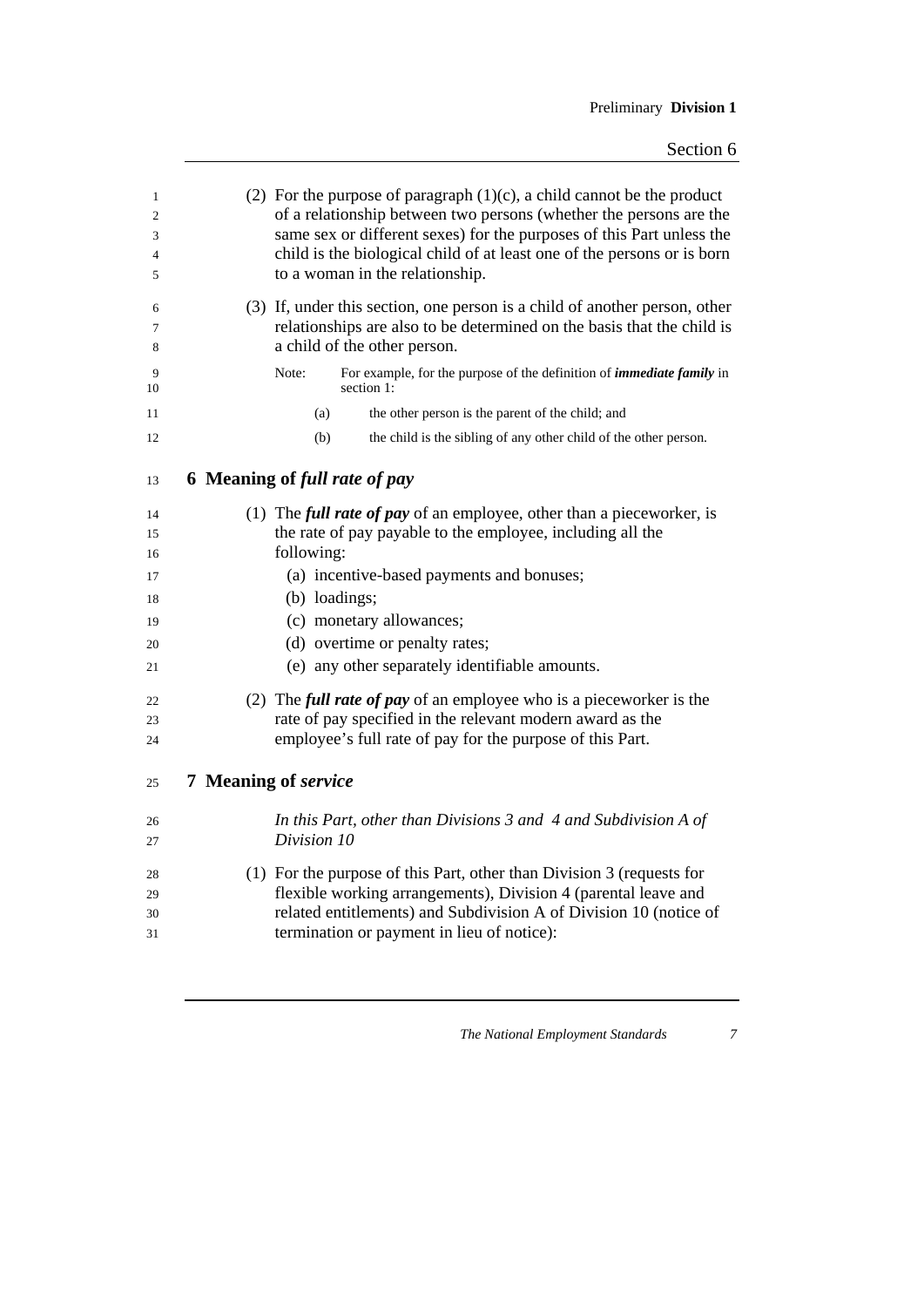## **Division 1** Preliminary

| Section 8 |  |
|-----------|--|
|           |  |

| 1        | (a) a period of <i>service</i> by an employee with an employer is a                                                                    |
|----------|----------------------------------------------------------------------------------------------------------------------------------------|
| 2        | period during which the employee is employed by the                                                                                    |
| 3        | employer, but not including any excepted period; and                                                                                   |
| 4        | (b) an excepted period does not break an employee's continuous                                                                         |
| 5        | service with an employer, but is not to be counted towards                                                                             |
| 6        | the length of the employee's continuous service.                                                                                       |
| 7        | $(2)$ An <i>excepted period</i> is:                                                                                                    |
| 8        | (a) any period of unauthorised absence; or                                                                                             |
| 9        | (b) any period of unpaid leave or unpaid authorised absence,                                                                           |
| 10       | other than:                                                                                                                            |
| 11       | (i) a period of absence under Division 7 (community                                                                                    |
| 12       | service leave); or                                                                                                                     |
| 13       | (ii) a period of leave or absence of a kind prescribed by the                                                                          |
| 14       | regulations.                                                                                                                           |
| 15       | In Divisions 3 and 4 and Subdivision A of Division 10                                                                                  |
| 16       | (3) For the purpose of Division 3 (requests for flexible working                                                                       |
| 17       | arrangements), Division 4 (parental leave and related entitlements)                                                                    |
| 18       | and Subdivision A of Division 10 (notice of termination or                                                                             |
| 19       | payment in lieu of notice):                                                                                                            |
| 20       | (a) a period of <b>service</b> by an employee with an employer is a                                                                    |
| 21       | period during which the employee is employed by the                                                                                    |
| 22       | employer, but not including any period of unauthorised                                                                                 |
| 23       | absence; and                                                                                                                           |
| 24       | (b) a period of unauthorised absence does not break an                                                                                 |
| 25       | employee's continuous service with an employer, but is not                                                                             |
| 26       | to be counted towards the length of the employee's                                                                                     |
| 27       | continuous service.                                                                                                                    |
| 28       | 8 Restriction on taking or accruing leave or absence while receiving                                                                   |
| 29       | workers' compensation                                                                                                                  |
|          |                                                                                                                                        |
| 30       | (1) Subject to subsections $(2)$ and $(3)$ , an employee is not entitled to                                                            |
| 31       | take or accrue any leave or absence (whether paid or unpaid) under                                                                     |
| 32       | this Part during a period (a <i>compensation period</i> ) when the<br>employee is absent from work because of a personal illness, or a |
| 33<br>34 | personal injury, for which the employee is receiving compensation                                                                      |
|          |                                                                                                                                        |

<u> 1980 - Johann Barn, mars ar breithinn ar chomhair an t-Alban ann an t-Alban ann an t-Alban ann an t-Alban an</u>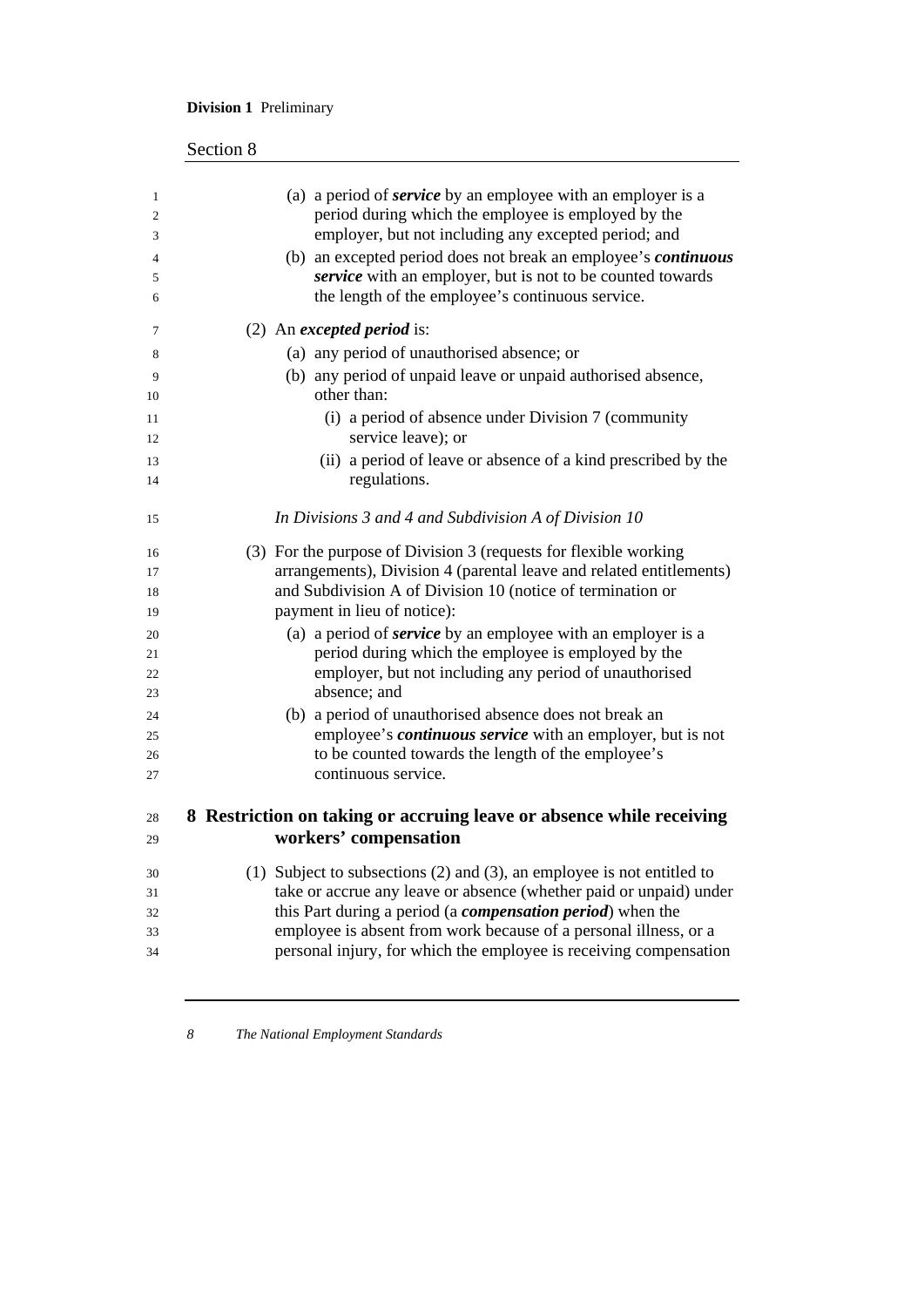| 1<br>2 | payable under a law (a <i>compensation law</i> ) of the Commonwealth,<br>or of a State or Territory, relating to workers' compensation. |
|--------|-----------------------------------------------------------------------------------------------------------------------------------------|
| 3      | (2) Subsection (1) does not prevent an employee from taking or                                                                          |
| 4      | accruing leave during a compensation period if the taking or                                                                            |
| 5      | accruing of the leave is permitted by a compensation law.                                                                               |
| 6      | (3) Subsection (1) does not prevent an employee from taking unpaid                                                                      |
| 7      | parental leave during a compensation period.                                                                                            |
| 8<br>9 | 9 Modern awards may provide for school-based apprentices and<br>trainees to be paid loadings in lieu                                    |
|        |                                                                                                                                         |
| 10     | A modern award may provide for school-based apprentices or                                                                              |
| 11     | school-based trainees to be paid loadings in lieu of any of the<br>following:                                                           |
| 12     |                                                                                                                                         |
| 13     | (a) paid annual leave;                                                                                                                  |
| 14     | (b) paid personal/carer's leave;                                                                                                        |
| 15     | (c) paid absence under Division 9 (public holidays).                                                                                    |
| 16     | 10 Regulations about what modern awards can do                                                                                          |
| 17     | The regulations may:                                                                                                                    |
| 18     | (a) permit modern awards to include provisions that would or                                                                            |
| 19     | might otherwise be contrary to this Part; or                                                                                            |
| 20     | (b) prohibit modern awards from including provisions that would                                                                         |
| 21     | or might otherwise be permitted by a provision of this Part.                                                                            |
| 22     | 11 Relationship with other Commonwealth legislation                                                                                     |
| 23     | This Part establishes minimum standards and so is intended to                                                                           |
| 24     | supplement, and not to override, entitlements under other                                                                               |
| 25     | Commonwealth legislation.                                                                                                               |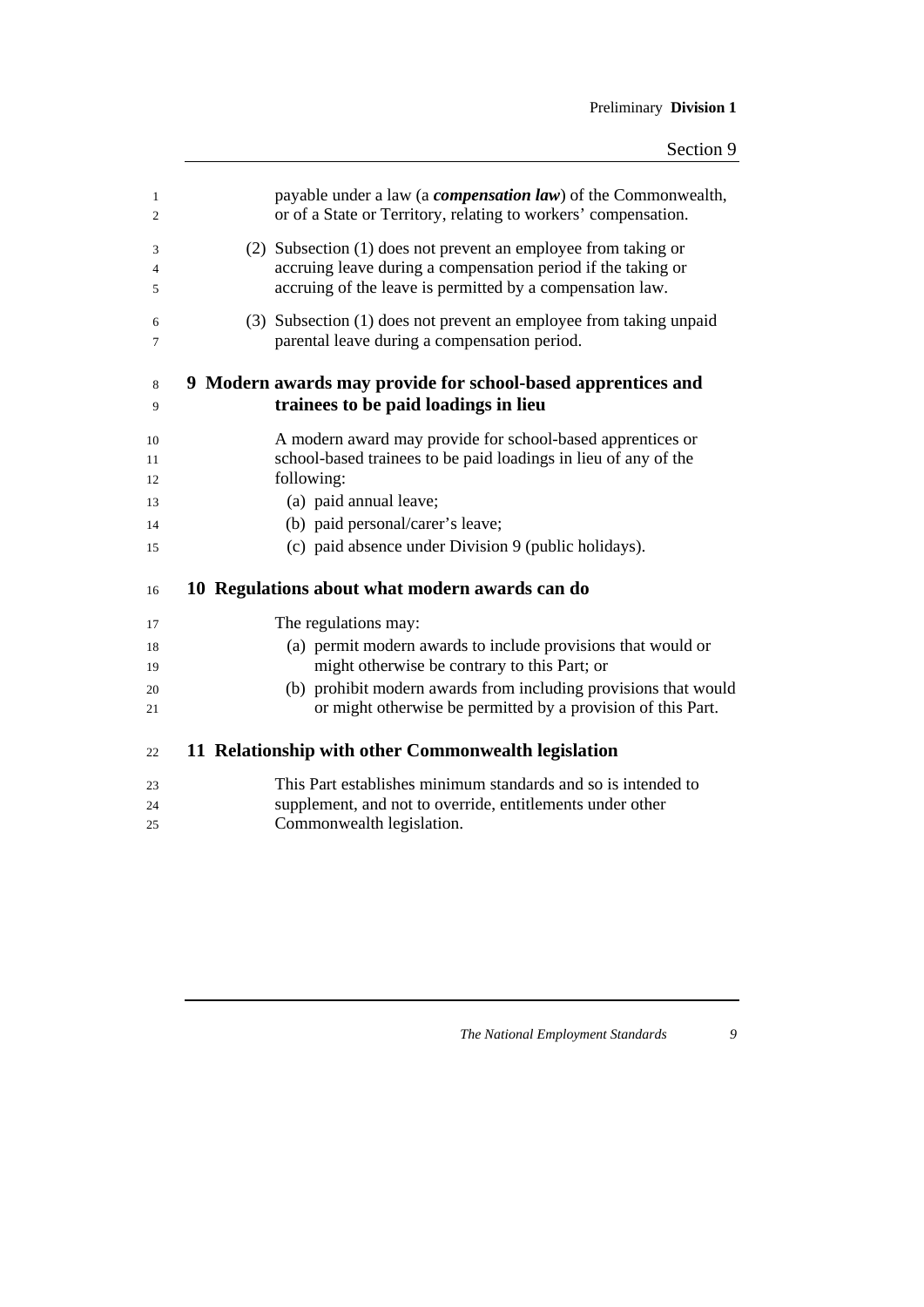Section 12

1

| $\overline{c}$ | <b>Division 2—Maximum weekly hours</b>                             |
|----------------|--------------------------------------------------------------------|
| 3              | 12 Maximum weekly hours                                            |
| 4              | Standard hours                                                     |
| 5              | (1) Subject to subsection (2), an employee's hours of work for an  |
| 6              | employer in a week must not exceed:                                |
| 7              | (a) for a full-time employee—38 hours; or                          |
| 8              | (b) for an employee other than a full-time employee—the lesser     |
| 9              | of:                                                                |
| 10             | $(i)$ 38 hours; and                                                |
| 11             | (ii) the employee's ordinary hours of work in a week.              |
| 12             | Reasonable additional hours                                        |
| 13             | (2) The employer may request or require the employee to work       |
| 14             | reasonable additional hours in the week.                           |
| 15             | (3) The employee may refuse to work additional hours (beyond those |
| 16             | mentioned in subsection $(1)$ ) if they are unreasonable.          |
| 17             | (4) In determining whether additional hours are reasonable or      |
| 18             | unreasonable for the purposes of subsections $(2)$ and $(3)$ , the |
| 19             | following must be considered:                                      |
| 20             | (a) any risk to employee health and safety from working the        |
| 21             | additional hours;                                                  |
| 22             | (b) the employee's personal circumstances, including family        |
| 23             | responsibilities;                                                  |
| 24             | (c) the needs of the workplace or enterprise in which the          |
| 25             | employee is employed;                                              |
| 26             | (d) whether the employee is entitled to receive overtime           |
| 27             | payments, penalty rates or other compensation for, or a level      |
| 28             | of remuneration that reflects an expectation of, working           |
| 29             | additional hours:                                                  |
| 30             | (e) the notice (if any) given by the employer of any request or    |
| 31             | requirement to work the additional hours;                          |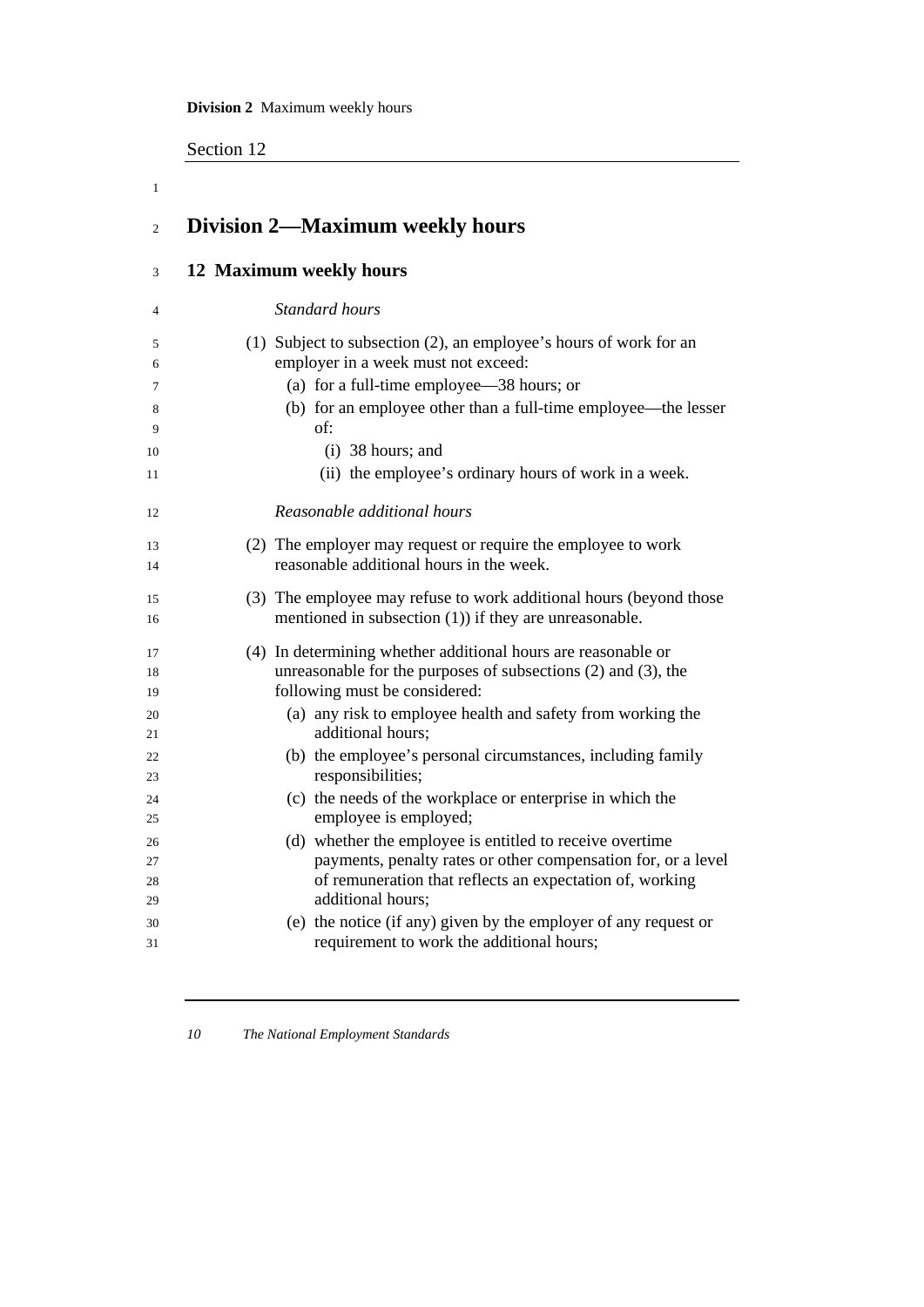| 1        | (f) the notice (if any) given by the employee of his or her                                                                              |
|----------|------------------------------------------------------------------------------------------------------------------------------------------|
| 2        | intention to refuse to work the additional hours;                                                                                        |
| 3        | (g) the usual patterns of work in the industry, or the part of an                                                                        |
| 4        | industry, in which the employee works;                                                                                                   |
| 5        | (h) the nature of the employee's role, and the employee's level of                                                                       |
| 6        | responsibility;                                                                                                                          |
| 7        | (i) whether the additional hours are in accordance with                                                                                  |
| 8        | averaging provisions included a modern award;                                                                                            |
| 9        | (j) any other relevant matter.                                                                                                           |
| 10       | Authorised leave treated as hours worked                                                                                                 |
| 11       | $(5)$ For the purposes of subsection $(1)$ , the hours an employee works in                                                              |
| 12       | a week are taken to include any hours of authorised leave the                                                                            |
| 13       | employee takes in the week. Authorised leave is the employee's                                                                           |
| 14       | leave, or absence, whether paid or unpaid, that is authorised:                                                                           |
| 15       | (a) by the employee's employer; or                                                                                                       |
| 16       | (b) by or under a term or condition of the employee's                                                                                    |
| 17       | employment; or                                                                                                                           |
| 18       | (c) by or under a law of the Commonwealth, or of a State or a                                                                            |
| 19       | Territory, or an instrument in force under such a law.                                                                                   |
| 20       | Modern awards may provide for averaging of hours of work                                                                                 |
| 21       | (6) A modern award may include provisions for the averaging of hours                                                                     |
| 22       | of work over a specified period. The average weekly hours over the                                                                       |
| 23       | period must not exceed:                                                                                                                  |
| 24       | (a) for a full-time employee—38 hours; or                                                                                                |
| 25       | (b) for an employee other than a full-time employee—the lesser                                                                           |
| 26       | of:                                                                                                                                      |
| 27       | $(i)$ 38 hours; and                                                                                                                      |
| 28       | (ii) the employee's ordinary hours of work in a week.                                                                                    |
| 29       | Note:<br>Hours in excess of the hours referred to in paragraph $(6)(a)$ or $(b)$ that                                                    |
| 30<br>31 | are worked in a week in accordance with averaging provisions in a<br>modern award will be treated as additional hours for the purpose of |
| 32       | this section, but the averaging provisions will be relevant in                                                                           |
| 33       | determining whether the additional hours are reasonable (see                                                                             |
| 34       | paragraph $(4)(i)$ ).                                                                                                                    |
|          |                                                                                                                                          |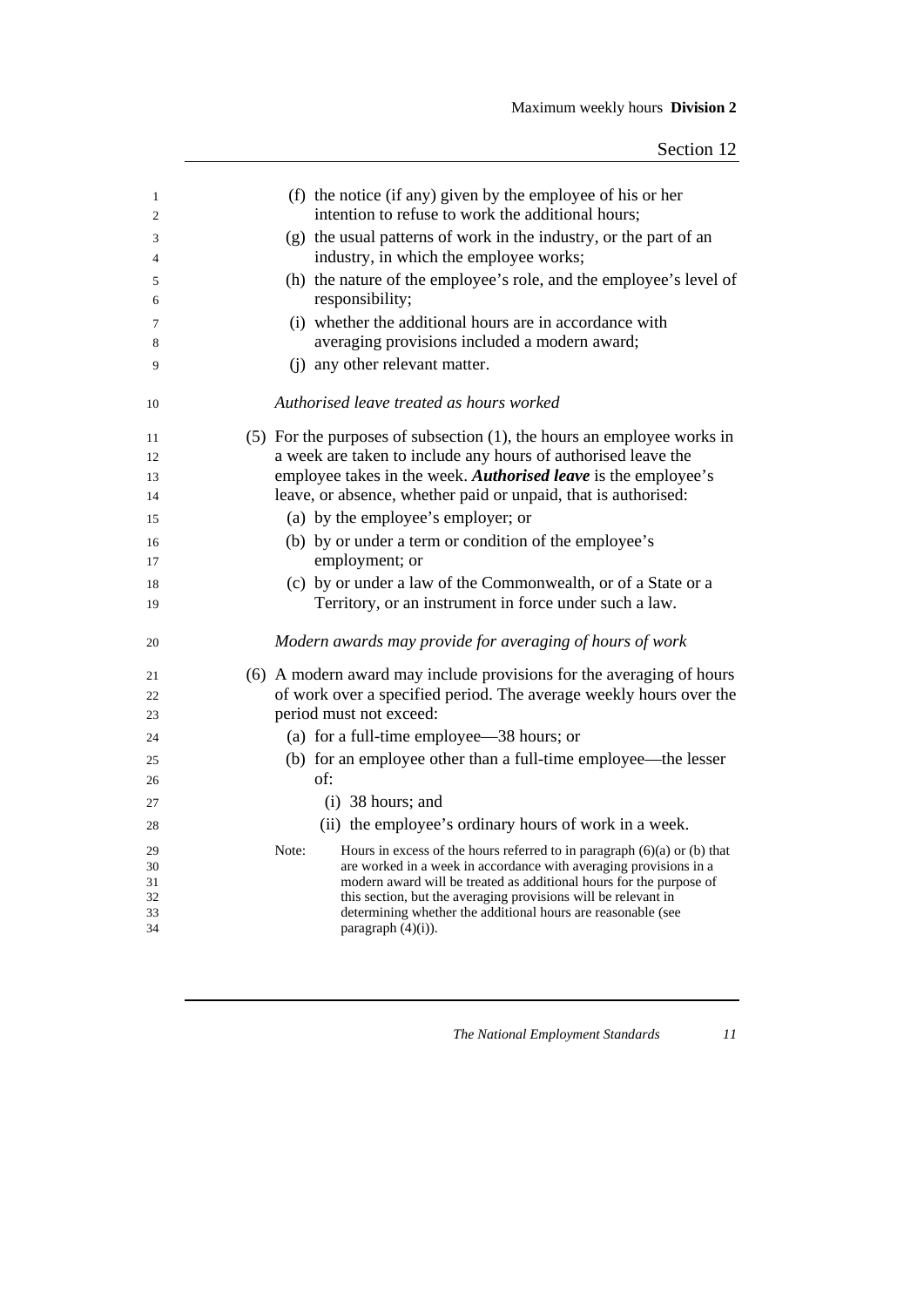**Division 3** Requests for flexible working arrangements

Section 13

| Division 3—Requests for flexible working arrangements                                                                                                     |
|-----------------------------------------------------------------------------------------------------------------------------------------------------------|
| 13 Requests for flexible working arrangements                                                                                                             |
|                                                                                                                                                           |
| (1) An employee who is a parent, or has a responsibility for the care,                                                                                    |
| of a child under school age may request the employer for a change<br>in working arrangements for the purpose of assisting the employee                    |
| to care for the child.                                                                                                                                    |
| Note:<br>Examples of changes in working arrangements include changes in<br>hours of work, changes in patterns of work and changes in location of<br>work. |
| (2) The employee is not entitled to make the request unless:                                                                                              |
| (a) for an employee other than a casual employee—the employee                                                                                             |
| has completed at least 12 months of continuous service with                                                                                               |
| the employer immediately before making the request; or                                                                                                    |
| (b) for a casual employee—the employee:                                                                                                                   |
| (i) has been engaged by the employer on a regular and                                                                                                     |
| systematic basis for a sequence of periods of                                                                                                             |
| employment during a period of at least 12 months<br>immediately before making the request; and                                                            |
| (ii) has a reasonable expectation of continuing engagement<br>by the employer on a regular and systematic basis.                                          |
| (3) The request must:                                                                                                                                     |
| (a) be in writing; and                                                                                                                                    |
| (b) set out details of the change sought and reasons for the                                                                                              |
| change.                                                                                                                                                   |
| (4) The employer must give the employee a written response to the                                                                                         |
| request within 21 days, stating whether the employer grants or                                                                                            |
| refuses the request.                                                                                                                                      |
| (5) The employer may refuse the request only on reasonable business                                                                                       |
| grounds.                                                                                                                                                  |
| (6) If the employer refuses the request, the written response under                                                                                       |
| subsection (4) must include the reasons for the refusal.                                                                                                  |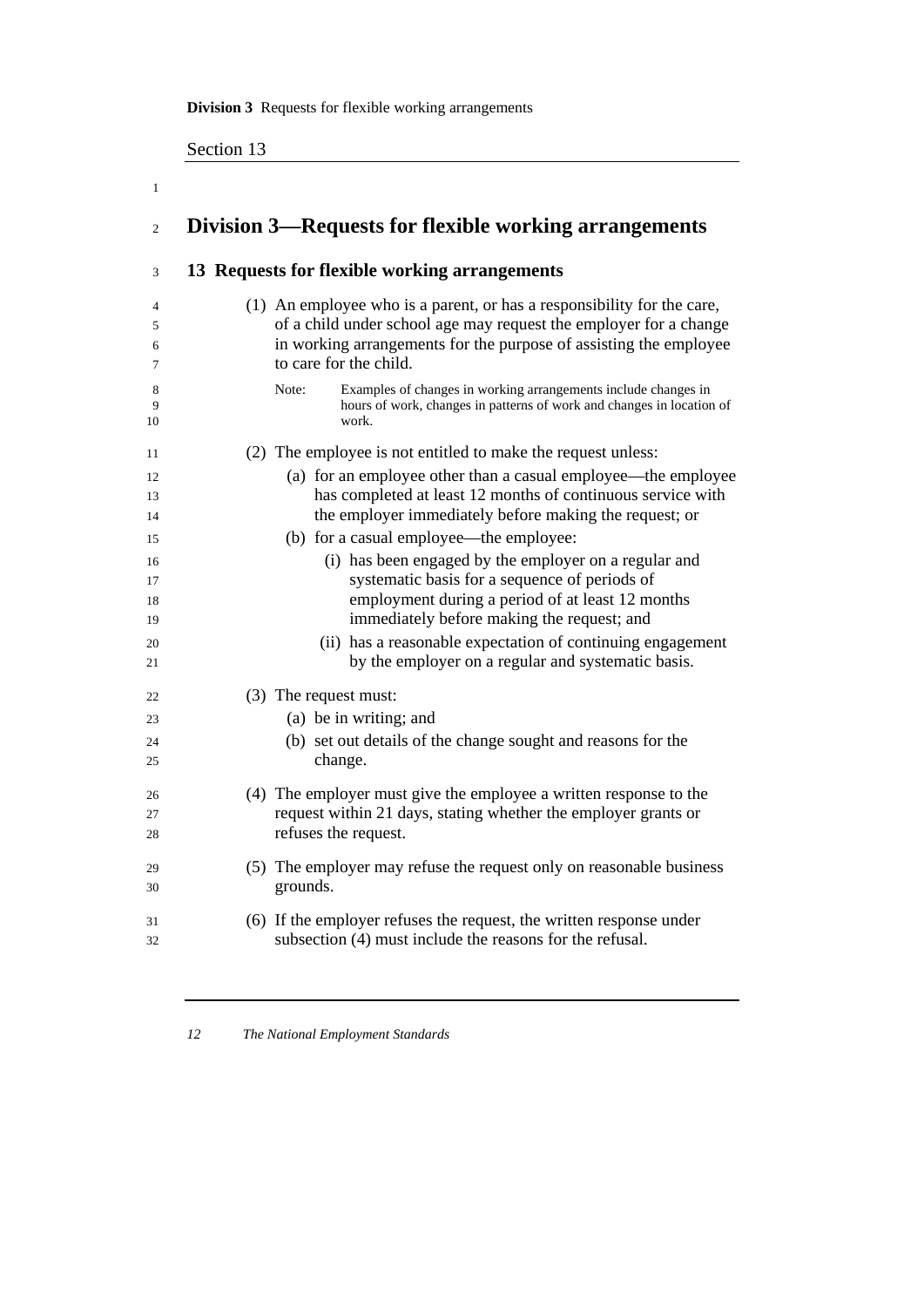| Division 4—Parental leave and related entitlements                                                                                                                                                                                                                                                                                                                                                                                                                                                                  |
|---------------------------------------------------------------------------------------------------------------------------------------------------------------------------------------------------------------------------------------------------------------------------------------------------------------------------------------------------------------------------------------------------------------------------------------------------------------------------------------------------------------------|
| <b>Subdivision A—General</b>                                                                                                                                                                                                                                                                                                                                                                                                                                                                                        |
| 14 General rule—employee must have completed at least 12 months<br>of service                                                                                                                                                                                                                                                                                                                                                                                                                                       |
| Employees other than casual employees                                                                                                                                                                                                                                                                                                                                                                                                                                                                               |
| (1) An employee, other than a casual employee, is not entitled to leave<br>under this Division (other than unpaid pre-adoption leave) unless<br>the employee has, or will have, completed at least 12 months of<br>continuous service with the employer immediately before:<br>(a) if the leave is birth-related leave—the date of birth, or the<br>expected date of birth, of the child; or<br>(b) if the leave is adoption-related leave—the day of placement,<br>or the expected day of placement, of the child. |
| Casual employees                                                                                                                                                                                                                                                                                                                                                                                                                                                                                                    |
| (2) A casual employee is not entitled to leave (other than unpaid<br>pre-adoption leave) under this Division unless:<br>(a) the employee has, or will have, been engaged by the<br>employer on a regular and systematic basis for a sequence of<br>periods of employment during a period of at least 12 months<br>immediately before:<br>(i) if the leave is birth-related leave—the date of birth, or                                                                                                              |
| the expected date of birth, of the child; or<br>(ii) if the leave is adoption-related leave—the day of<br>placement, or the expected day of placement, of the<br>child; and<br>(b) but for the birth or expected birth of the child, or the<br>placement or the expected placement of the child, the<br>employee would have a reasonable expectation of continuing<br>engagement by the employer on a regular and systematic<br>basis.                                                                              |
|                                                                                                                                                                                                                                                                                                                                                                                                                                                                                                                     |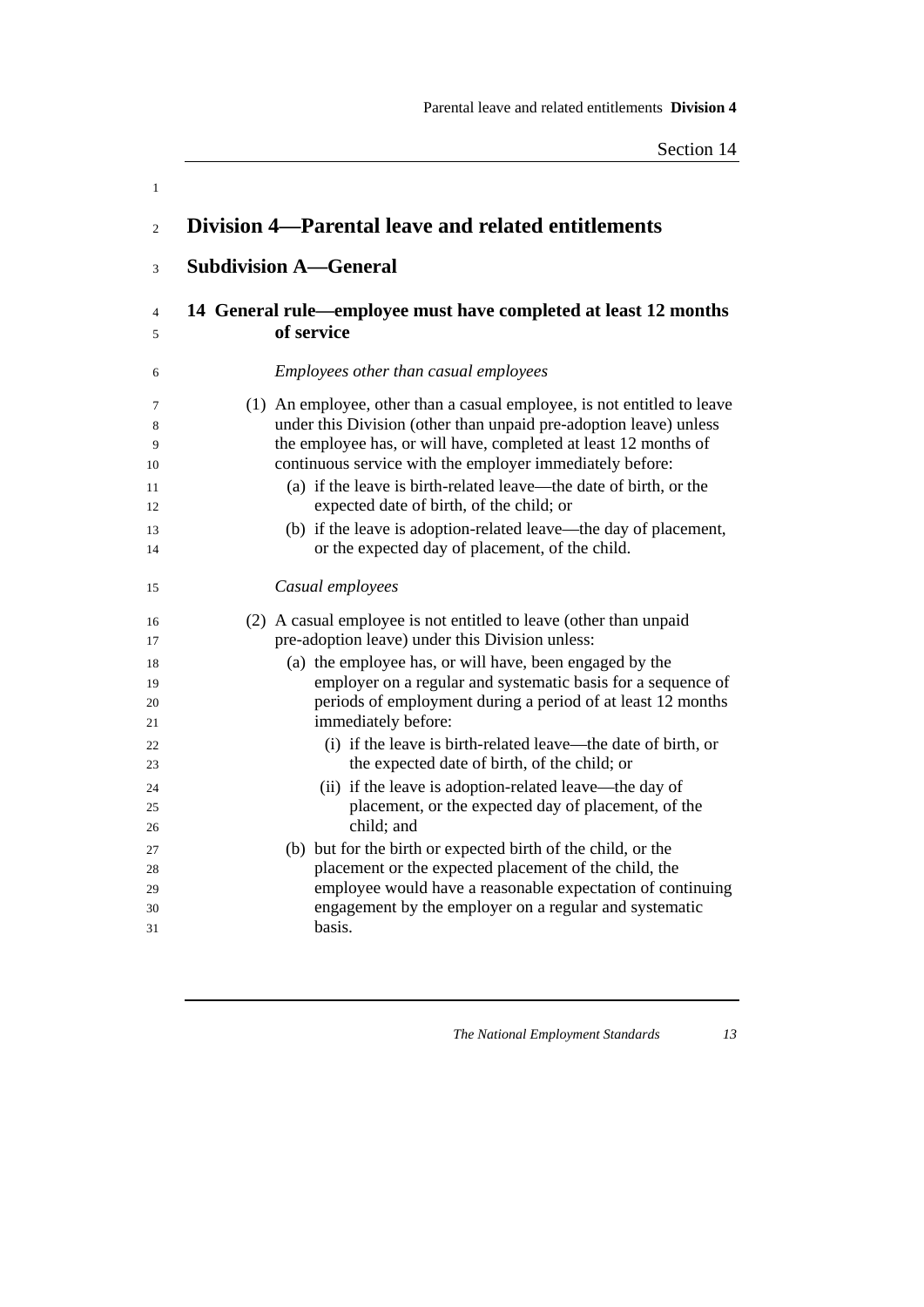## **Division 4** Parental leave and related entitlements

## Section 15

| $\mathbf{1}$<br>2 | 15 General rule for adoption-related leave—child must be under<br>school age etc.                                       |
|-------------------|-------------------------------------------------------------------------------------------------------------------------|
| 3                 | An employee is not entitled to adoption-related leave under this                                                        |
| 4                 | Division unless the child that is, or is to be, placed with the                                                         |
| 5                 | employee for adoption:                                                                                                  |
| 6<br>7            | (a) is, or will be, under school age as at the day of placement, or<br>the expected day of placement, of the child; and |
| 8                 | (b) has not, or will not have, lived continuously with the                                                              |
| 9                 | employee for a period of 6 months or more as at the day of                                                              |
| 10                | placement, or the expected day of placement, of the child;                                                              |
| 11                | and                                                                                                                     |
| 12                | (c) is not a child of the employee or the employee's spouse or                                                          |
| 13                | de facto partner.                                                                                                       |
| 14                | <b>Subdivision B-Parental leave</b>                                                                                     |
| 15                | 16 Entitlement to unpaid parental leave                                                                                 |
| 16                | (1) An employee is entitled to 12 months of unpaid parental leave if:                                                   |
| 17                | (a) the leave is associated with:                                                                                       |
| 18                | (i) the birth of a child, being a child who is born to the                                                              |
| 19                | employee or the employee's spouse or de facto partner;                                                                  |
| 20                | or                                                                                                                      |
| 21                | (ii) the placement of a child with the employee for                                                                     |
| 22                | adoption; and                                                                                                           |
| 23                | (b) the employee has or will have a responsibility for the care of                                                      |
| 24                | the child.                                                                                                              |
| 25                | Entitlement is also affected by sections 14 and 15.<br>Note $1$ :                                                       |
| 26                | Note 2:<br>The 12 months is reduced by the amount of any unpaid special                                                 |
| 27                | maternity leave the employee has taken (see subsection $26(7)$ ).                                                       |
| 28                | (2) A child is <b>born to</b> a person if (and only if):                                                                |
| 29                | (a) the person gives birth to the child; or                                                                             |
| 30                | (b) the child is born, and the person is the biological mother or                                                       |
| 31                | biological father of the child.                                                                                         |
|                   |                                                                                                                         |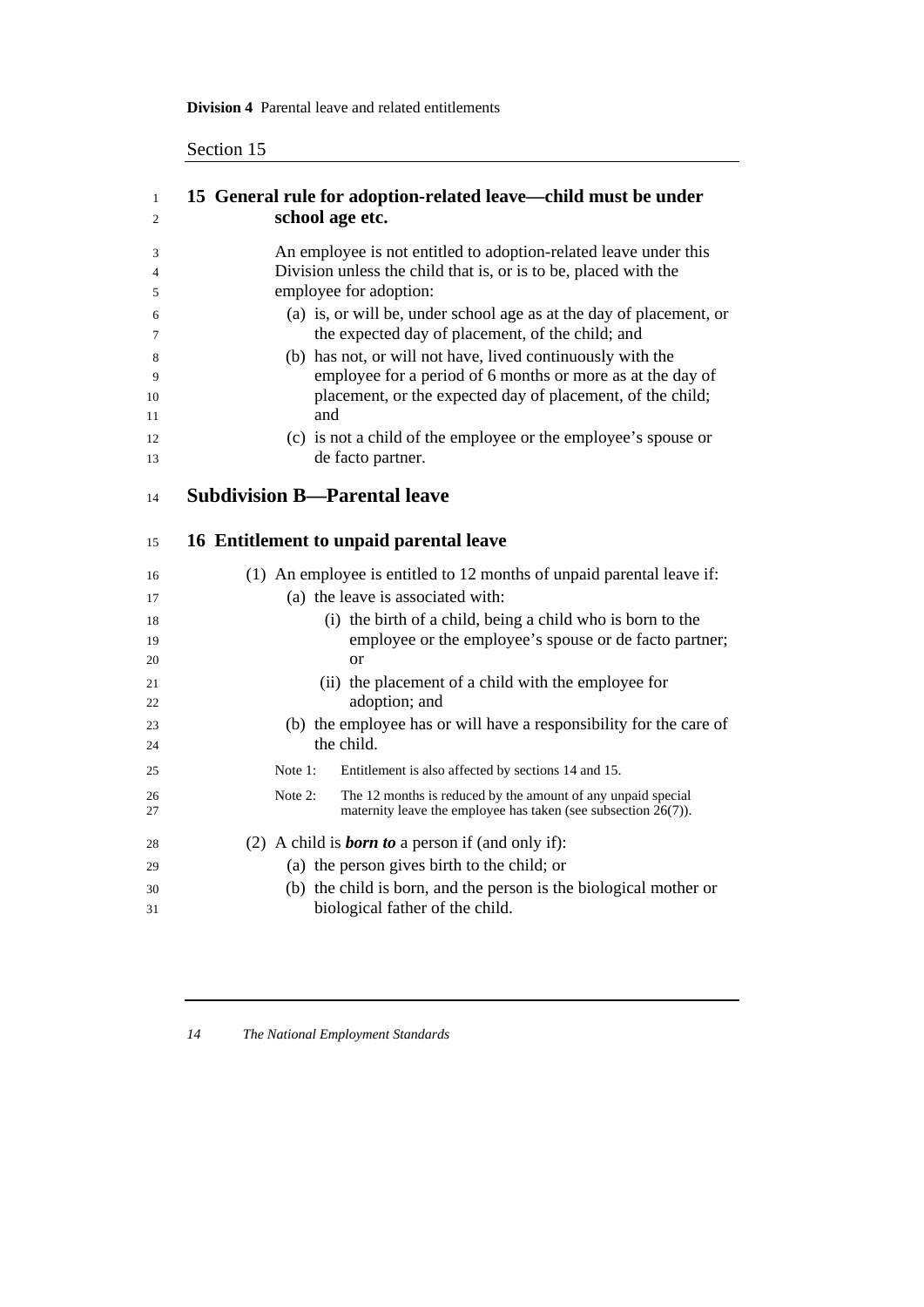| 1<br>$\overline{c}$<br>3 | (3) Despite the definition of <i>child</i> in section 5, an employee is not<br>entitled to unpaid parental leave in relation to a child if the child is<br>not: |
|--------------------------|-----------------------------------------------------------------------------------------------------------------------------------------------------------------|
| 4<br>5                   | (a) born to the employee or the employee's spouse or de facto<br>partner (within the meaning of subsection (2) of this section);                                |
| 6                        | or                                                                                                                                                              |
| 7                        | (b) placed with the employee for adoption.                                                                                                                      |
| 8<br>9                   | 17 The period of leave: other than for members of an employee<br>couple who each intend to take leave                                                           |
| 10                       | When this section applies                                                                                                                                       |
| 11<br>12                 | (1) This section applies to an employee who intends to take unpaid<br>parental leave if:                                                                        |
| 13                       | (a) the employee is not a member of an employee couple; or                                                                                                      |
| 14                       | (b) the employee is a member of an employee couple, but the                                                                                                     |
| 15                       | other member of the couple does not intend to take unpaid                                                                                                       |
| 16                       | parental leave.                                                                                                                                                 |
| 17                       | Leave must be taken in single continuous period                                                                                                                 |
| 18                       | (2) The employee must take the leave in a single continuous period.                                                                                             |
| 19<br>20                 | Note:<br>An employee may take a form of paid leave at the same time as he or<br>she is on unpaid parental leave: see section 25.                                |
| 21                       | When birth-related leave must start                                                                                                                             |
| 22                       | (3) If the leave is birth-related leave for a female employee who is                                                                                            |
| 23                       | pregnant with, or gives birth to, the child, the period of leave may                                                                                            |
| 24                       | start up to 6 weeks before the expected date of birth of the child,                                                                                             |
| 25                       | but must not start later than the date of birth of the child.                                                                                                   |
| 26<br>27                 | (4) If subsection (3) does not apply, the period of leave must start on<br>the date of birth of the child.                                                      |
| 28                       | When adoption-related leave must start                                                                                                                          |
| 29<br>30                 | (5) If the leave is adoption-related leave, the period of leave must start<br>on the day of placement of the child.                                             |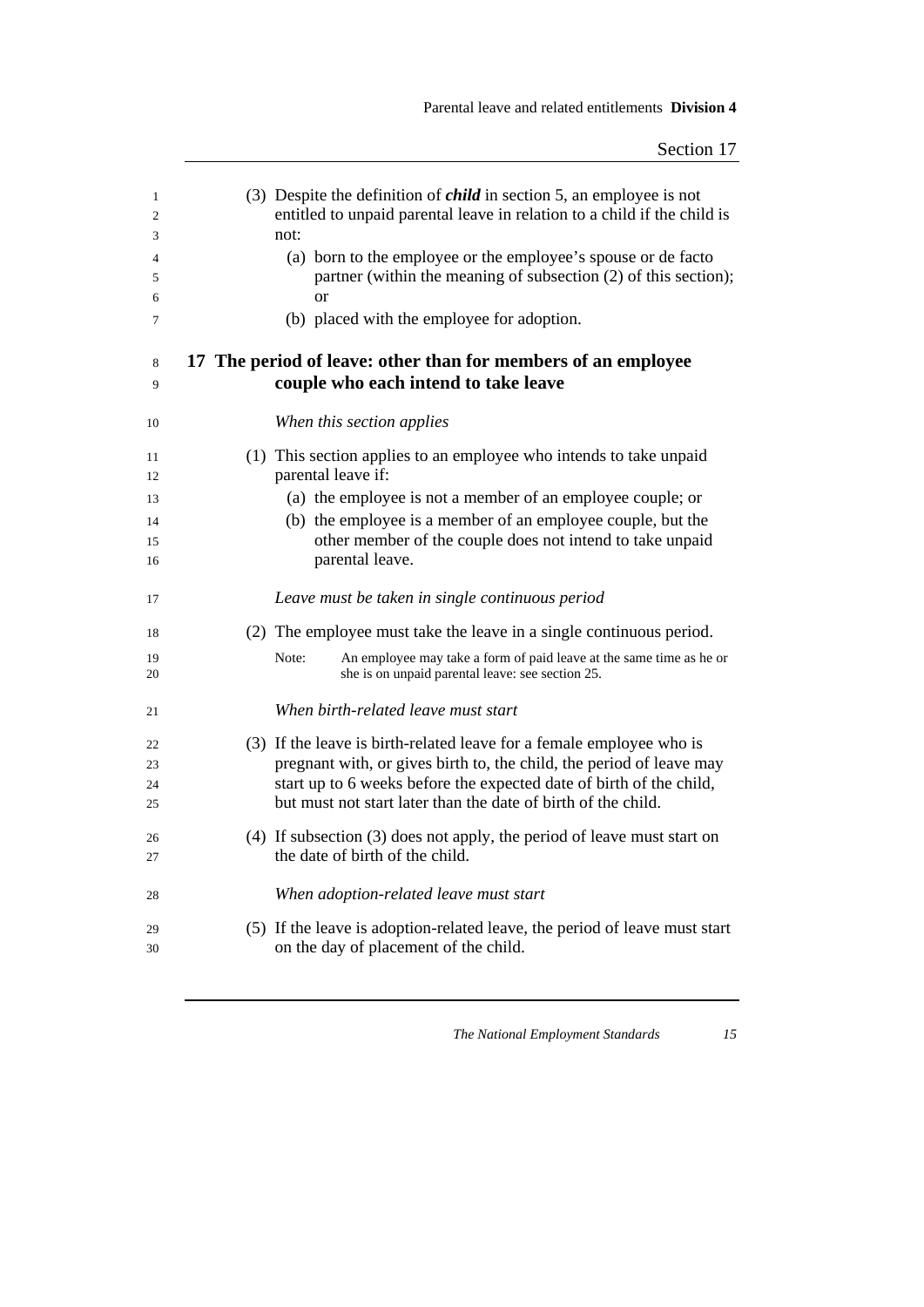| −cuon – |  |
|---------|--|
|         |  |

| $\mathbf{1}$<br>2 | 18 The period of leave: members of an employee couple who each<br>intend to take leave                                           |
|-------------------|----------------------------------------------------------------------------------------------------------------------------------|
| 3                 | When this section applies                                                                                                        |
| 4<br>5            | (1) This section applies to an employee couple if each of the<br>employees intends to take unpaid parental leave.                |
| 6                 | Leave must be taken in single continuous period                                                                                  |
| 7                 | (2) Each employee must take the leave in a single continuous period.                                                             |
| 8<br>9            | Note:<br>An employee may take a form of paid leave at the same time as he or<br>she is on unpaid parental leave: see section 25. |
| 10                | When birth-related leave must start                                                                                              |
| 11                | (3) If the leave is birth-related leave:                                                                                         |
| 12                | (a) one employee's period of leave must start first, in accordance                                                               |
| 13                | with the following rules:                                                                                                        |
| 14                | (i) if the member of the employee couple whose period of                                                                         |
| 15                | leave starts first is a female employee who is pregnant                                                                          |
| 16                | with, or gives birth to, the child—the period of leave                                                                           |
| 17<br>18          | may start up to 6 weeks before the expected date of<br>birth of the child, but must not start later than the date of             |
| 19                | birth of the child;                                                                                                              |
| 20                | (ii) if subparagraph (i) does not apply—the period of leave                                                                      |
| 21                | must start on the date of birth of the child; and                                                                                |
| 22                | (b) the other employee's period of leave must start immediately                                                                  |
| 23                | after the end of the first employee's period of leave (or that                                                                   |
| 24                | period as extended under section 21 or 22).                                                                                      |
| 25                | When adoption-related leave must start                                                                                           |
| 26                | (4) If the leave is adoption-related leave:                                                                                      |
| 27                | (a) one employee's period of leave must start on the day of                                                                      |
| 28                | placement of the child; and                                                                                                      |
| 29                | (b) the other employee's period of leave must start immediately                                                                  |
| 30                | after the end of the first employee's period of leave (or that                                                                   |
| 31                | period as extended under section 21 or 22).                                                                                      |

<u> 1980 - Johann Barn, mars ar breithinn ar chuid ann an t-Alban ann an t-Alban ann an t-Alban ann an t-Alban a</u>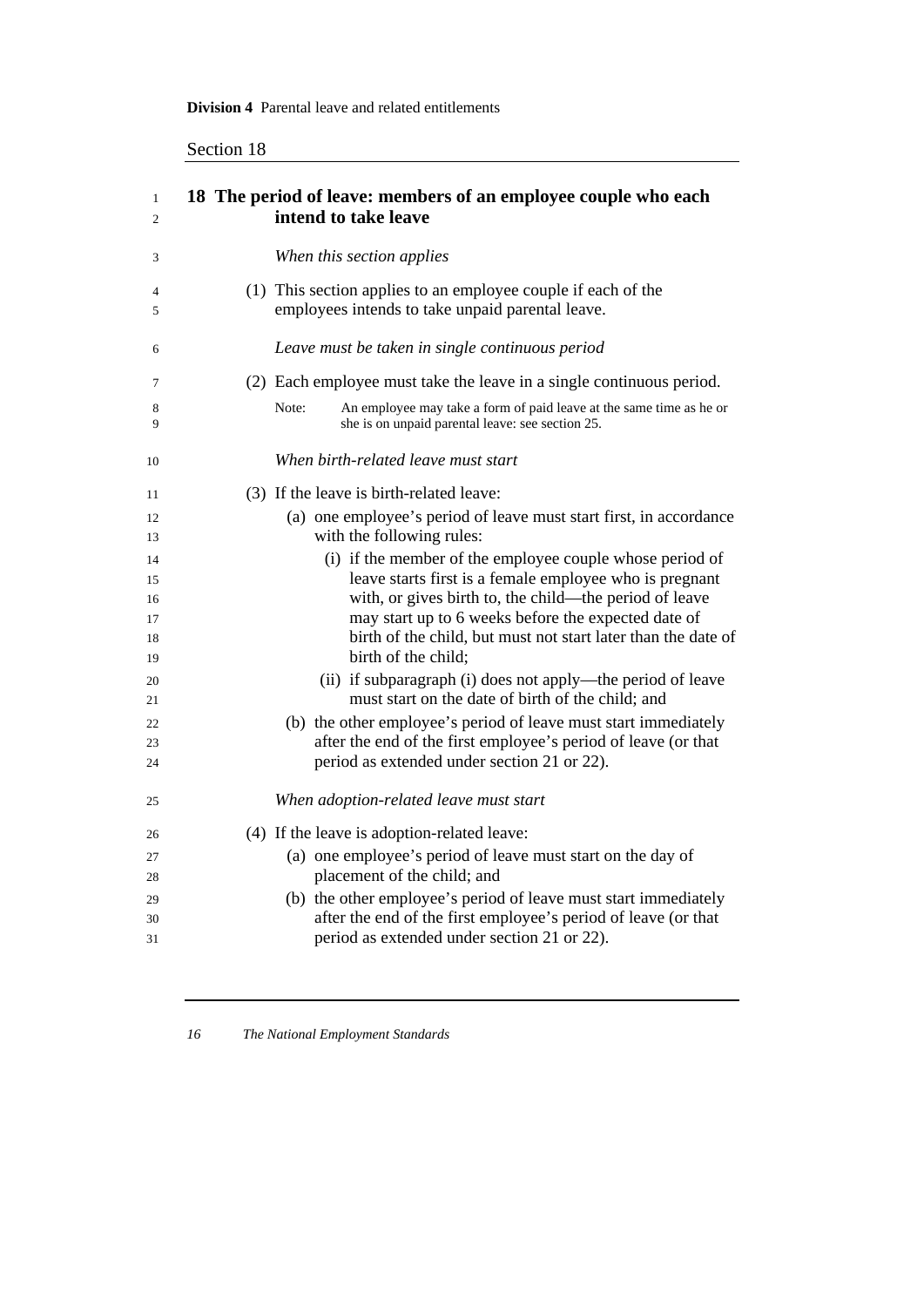| 1        | Limited right to take concurrent leave                                                                                                    |
|----------|-------------------------------------------------------------------------------------------------------------------------------------------|
| 2        | (5) If one of the employees takes a period (the <i>first employee's period</i>                                                            |
| 3        | of leave) of unpaid parental leave in accordance with                                                                                     |
| 4        | paragraph $(3)(a)$ or $(4)(a)$ , the other employee may take a period of                                                                  |
| 5        | unpaid parental leave (the concurrent leave) during the first                                                                             |
| 6        | employee's period of leave, if the concurrent leave complies with                                                                         |
| 7        | the following requirements:                                                                                                               |
| 8        | (a) the concurrent leave must be for a period of 3 weeks or less;                                                                         |
| 9        | (b) subject to paragraph (c), the concurrent leave must not start                                                                         |
| 10       | before, and must not end more than 3 weeks after:                                                                                         |
| 11       | (i) if the leave is birth-related leave—the date of birth of                                                                              |
| 12       | the child; or                                                                                                                             |
| 13       | (ii) if the leave is adoption-related leave—the day of                                                                                    |
| 14       | placement of the child;                                                                                                                   |
| 15       | (c) if the employer agrees, the concurrent leave may (subject to                                                                          |
| 16       | paragraph (a)):                                                                                                                           |
| 17       | (i) start earlier than is permitted by paragraph (b); or                                                                                  |
| 18       | (ii) end up to 3 weeks later than is permitted by                                                                                         |
| 19       | paragraph (b).                                                                                                                            |
| 20       | (6) Concurrent leave taken by an employee:                                                                                                |
| 21       | (a) is an exception to the rule that the employee must take his or                                                                        |
| 22       | her leave in a single continuous period (see subsection (2));                                                                             |
| 23       | and                                                                                                                                       |
| 24       | (b) is an exception to the rules about when the employee's period                                                                         |
| 25       | of unpaid parental leave must start (see subsection $(3)$ or $(4)$ ).                                                                     |
| 26       | Note:<br>The concurrent leave is unpaid parental leave and so comes out of the                                                            |
| 27<br>28 | employee's entitlement to 12 months of unpaid parental leave under<br>section 16.                                                         |
|          |                                                                                                                                           |
| 29       | 19 Pregnant employee may be required to take unpaid parental                                                                              |
| 30       | leave within 6 weeks before the birth                                                                                                     |
|          |                                                                                                                                           |
| 31       | (1) If a pregnant employee who is entitled to parental leave (whether                                                                     |
| 32       | or not she has complied with section 20) continues to work during                                                                         |
| 33       | the period of 6 weeks before the expected date of birth of the child,<br>the employer may ask the employee to give the employer a medical |
| 34<br>35 | certificate containing the following statements (as applicable):                                                                          |
|          |                                                                                                                                           |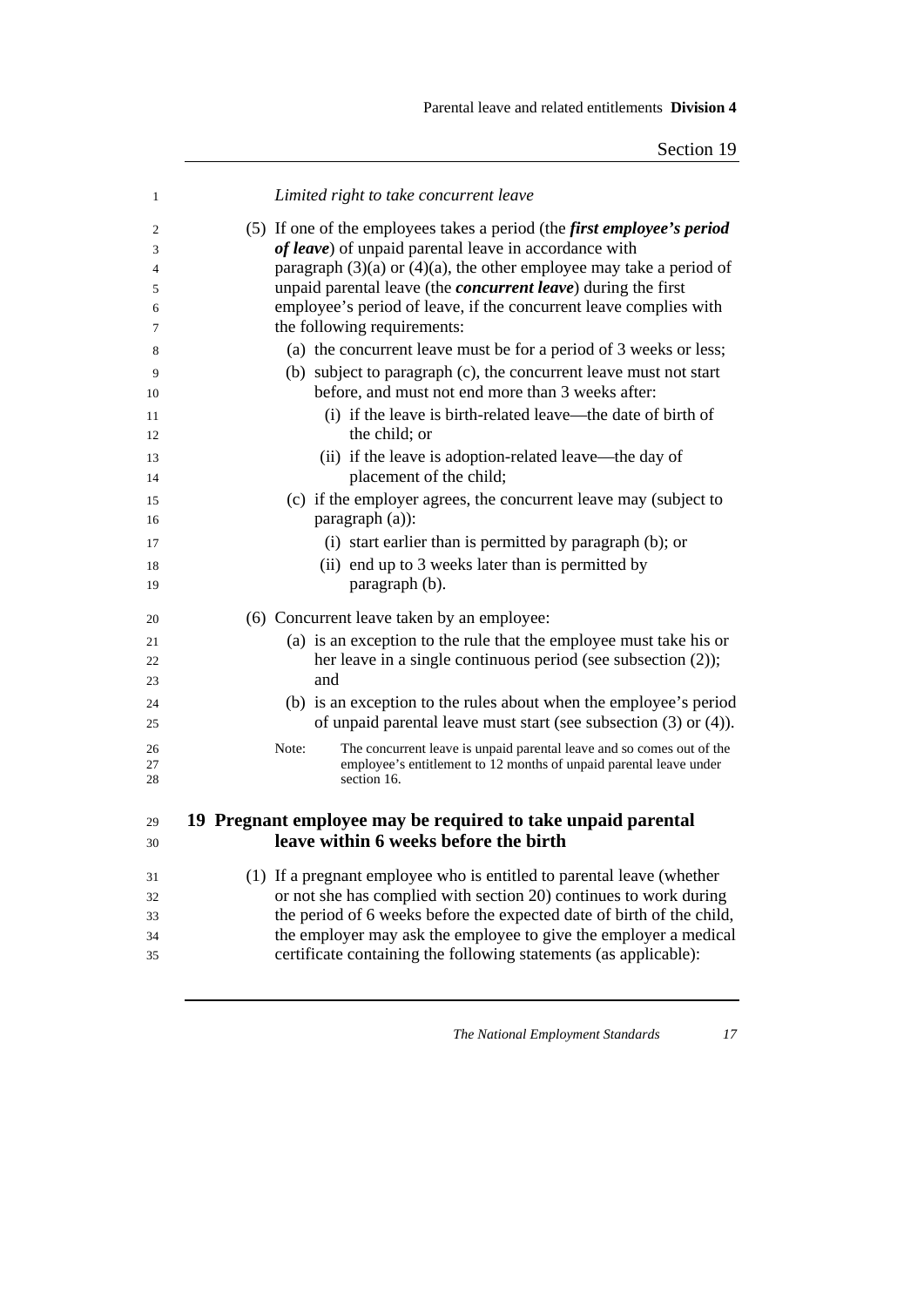#### **Division 4** Parental leave and related entitlements

| 1        | (a) a statement of whether the employee is fit to work;                                                                  |
|----------|--------------------------------------------------------------------------------------------------------------------------|
| 2        | (b) if the employee is fit to work—a statement of whether it is                                                          |
| 3        | inadvisable for the employee to continue in her present                                                                  |
| 4        | position during a stated period because of:                                                                              |
| 5        | (i) illness, or risks, arising out of the employee's                                                                     |
| 6        | pregnancy; or                                                                                                            |
| 7        | (ii) hazards connected with the position.                                                                                |
| 8<br>9   | Personal information given to an employer under this subsection may<br>Note:<br>be regulated under the Privacy Act 1988. |
| 10       | (2) Subject to subsection (3), the employer may require the employee                                                     |
| 11       | to take a period of unpaid parental leave (the <i>period of leave</i> ) as                                               |
| 12       | soon as reasonably practicable if:                                                                                       |
| 13       | (a) the employee does not give the employer the requested                                                                |
| 14       | certificate within 7 days after the request; or                                                                          |
| 15       | (b) within 7 days after the request, the employee gives the                                                              |
| 16       | employer a medical certificate stating that the employee is                                                              |
| 17       | not fit for work; or                                                                                                     |
| 18       | (c) the following subparagraphs are satisfied:                                                                           |
| 19       | (i) within 7 days after the request, the employee gives the                                                              |
| 20       | employer a medical certificate stating that the employee                                                                 |
| 21       | is fit for work, but that it is inadvisable for the employee                                                             |
| 22       | to continue in her present position for stated period for a                                                              |
| 23       | reason mentioned in subparagraph $(1)(b)(i)$ or $(ii)$ ;                                                                 |
| 24       | (ii) section 27 does not apply to the employee.                                                                          |
| 25       | Note:<br>If the medical certificate contains a statement as mentioned in                                                 |
| 26       | subparagraph $(c)(i)$ and section 27 applies to the employee, the                                                        |
| 27<br>28 | employee is entitled under that section to be transferred to a safe job,<br>or to paid no safe job leave.                |
|          |                                                                                                                          |
| 29<br>30 | (3) The period of leave must not end later than the earlier of the<br>following:                                         |
|          |                                                                                                                          |
| 31       | (a) the end of the pregnancy;                                                                                            |
| 32       | (b) if the employee has given the employer notice of the taking                                                          |
| 33       | of a period of leave connected with the birth of the child                                                               |
| 34       | (whether it is unpaid parental leave or some other kind of                                                               |
| 35       | leave)—the start date of that leave.                                                                                     |
| 36       | (4) The period of leave:                                                                                                 |

<u> 1989 - Johann Stoff, deutscher Stoffen und der Stoffen und der Stoffen und der Stoffen und der Stoffen und der</u>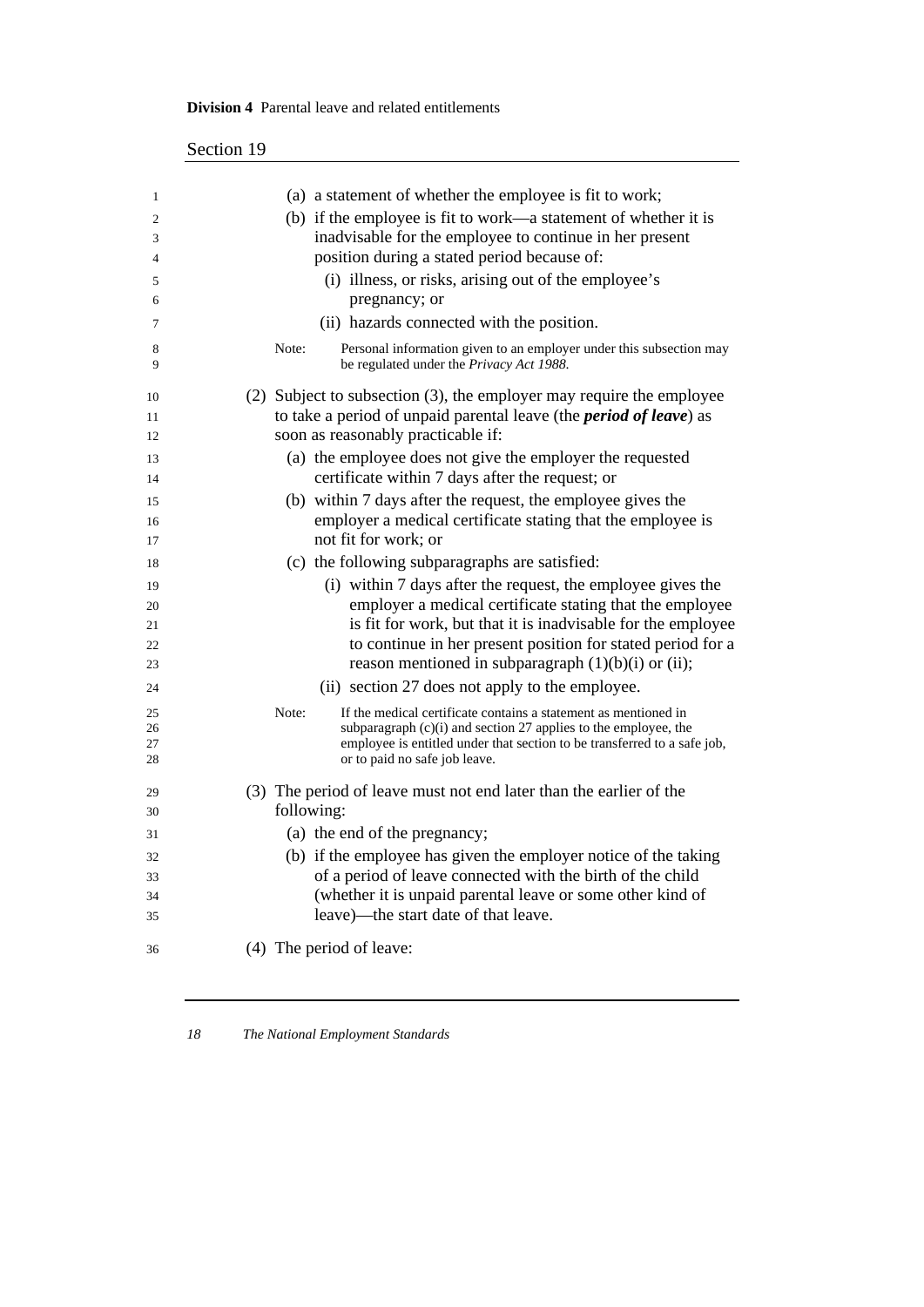| 1<br>$\overline{c}$ | (a) is an exception to the rule that the employee must take her<br>unpaid parental leave in a single continuous period (see                                        |
|---------------------|--------------------------------------------------------------------------------------------------------------------------------------------------------------------|
| 3                   | subsection $17(2)$ or $18(2)$ ; and                                                                                                                                |
| 4<br>5              | (b) is an exception to the rules about when the employee's period<br>of unpaid parental leave must start (see subsection 17(3) or                                  |
| 6                   | $18(3)$ ).                                                                                                                                                         |
| 7<br>8<br>9         | Note:<br>The period of leave is unpaid parental leave and so comes out of the<br>employee's entitlement to 12 months of unpaid parental leave under<br>section 16. |
| 10                  | (5) The employee is not required to comply with section 20 in relation                                                                                             |
| 11                  | to the period of leave.                                                                                                                                            |
| 12                  | 20 Notice and evidence requirements                                                                                                                                |
| 13                  | <b>Notice</b>                                                                                                                                                      |
| 14                  | (1) An employee must give his or her employer written notice of the                                                                                                |
| 15                  | taking of unpaid parental leave under section 17 or 18 by the                                                                                                      |
| 16                  | employee.                                                                                                                                                          |
| 17                  | (2) The notice must be given to the employer:                                                                                                                      |
| 18                  | (a) at least 10 weeks before starting the leave; or                                                                                                                |
| 19                  | (b) if that is not reasonably practicable—as soon as is reasonably                                                                                                 |
| 20                  | practicable (which may be a time after the leave has started).                                                                                                     |
| 21                  | (3) The notice must specify the intended start and end dates of the                                                                                                |
| 22                  | leave.                                                                                                                                                             |
| 23                  | Evidence                                                                                                                                                           |
| 24                  | (4) An employee who has given his or her employer notice of the                                                                                                    |
| 25                  | taking of unpaid parental leave must, if required by the employer,                                                                                                 |
| 26                  | give the employer evidence that would satisfy a reasonable person:                                                                                                 |
| 27                  | (a) if the leave is birth-related leave—of the date of birth, or the                                                                                               |
| 28                  | expected date of birth, of the child; or                                                                                                                           |
| 29                  | (b) if the leave is adoption-related leave:                                                                                                                        |
| 30                  | (i) of the day of placement, or the expected day of                                                                                                                |
| 31                  | placement, of the child; and                                                                                                                                       |
|                     |                                                                                                                                                                    |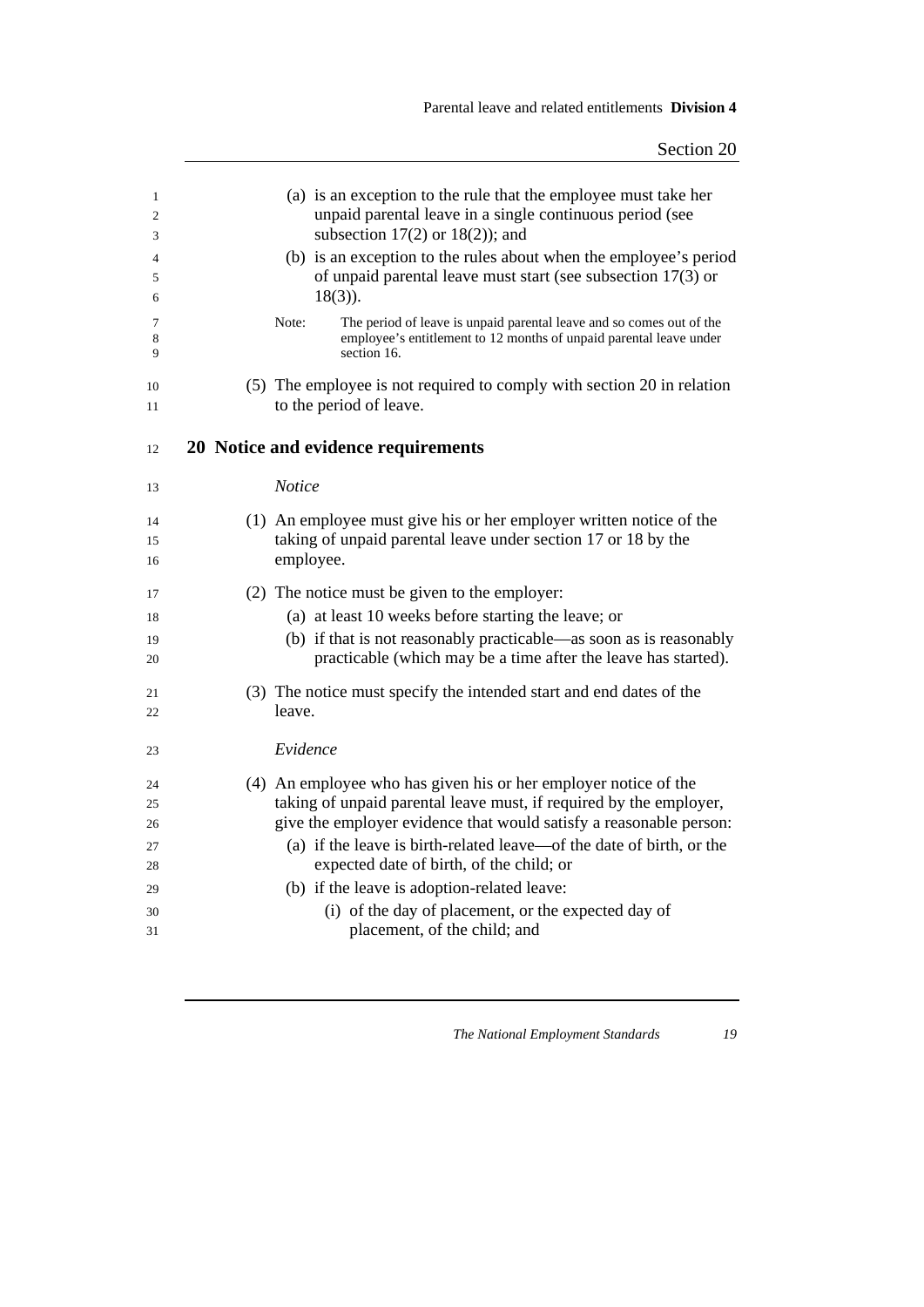| Section 21                                                                                                                                                       |
|------------------------------------------------------------------------------------------------------------------------------------------------------------------|
| (ii) that the child is, or will be, under school age as at the<br>day of placement, or the expected day of placement, of<br>the child.                           |
| (5) Without limiting the generality of subsection (4), an employer may<br>require the evidence referred to in paragraph $(4)(a)$ to be a medical<br>certificate. |
| Compliance                                                                                                                                                       |
| (6) An employee is not entitled to take unpaid parental leave under<br>section 17 or 18 unless the employee complies with this section.                          |
| Note:<br>Personal information given to an employer under this section may be<br>regulated under the Privacy Act 1988.                                            |
| 21 Extending period of unpaid parental leave: extending to use more<br>of available parental leave period                                                        |
| When this section applies                                                                                                                                        |
| (1) This section applies if:                                                                                                                                     |
| (a) an employee has, in accordance with section 20, given notice                                                                                                 |
| of the taking of unpaid parental leave; and                                                                                                                      |
| (b) the period specified in the notice (the <i>original leave period</i> )<br>is less than the employee's available parental leave period.                       |
| (2) The employee's <i>available parental leave period</i> is 12 months, less                                                                                     |
| any periods of the following kinds:                                                                                                                              |
| (a) a period of concurrent leave that the employee has taken in                                                                                                  |
| accordance with subsection 18(5);                                                                                                                                |
| (b) a period of unpaid parental leave that the employee has been<br>required to take under subsection 19(2);                                                     |
| (c) a period by which the employee's entitlement to unpaid                                                                                                       |
| parental leave is reduced under paragraph 22(4)(c);                                                                                                              |
|                                                                                                                                                                  |
| (d) a period of special maternity leave that the employee has                                                                                                    |

#### **Division 4** Parental leave and related entitlements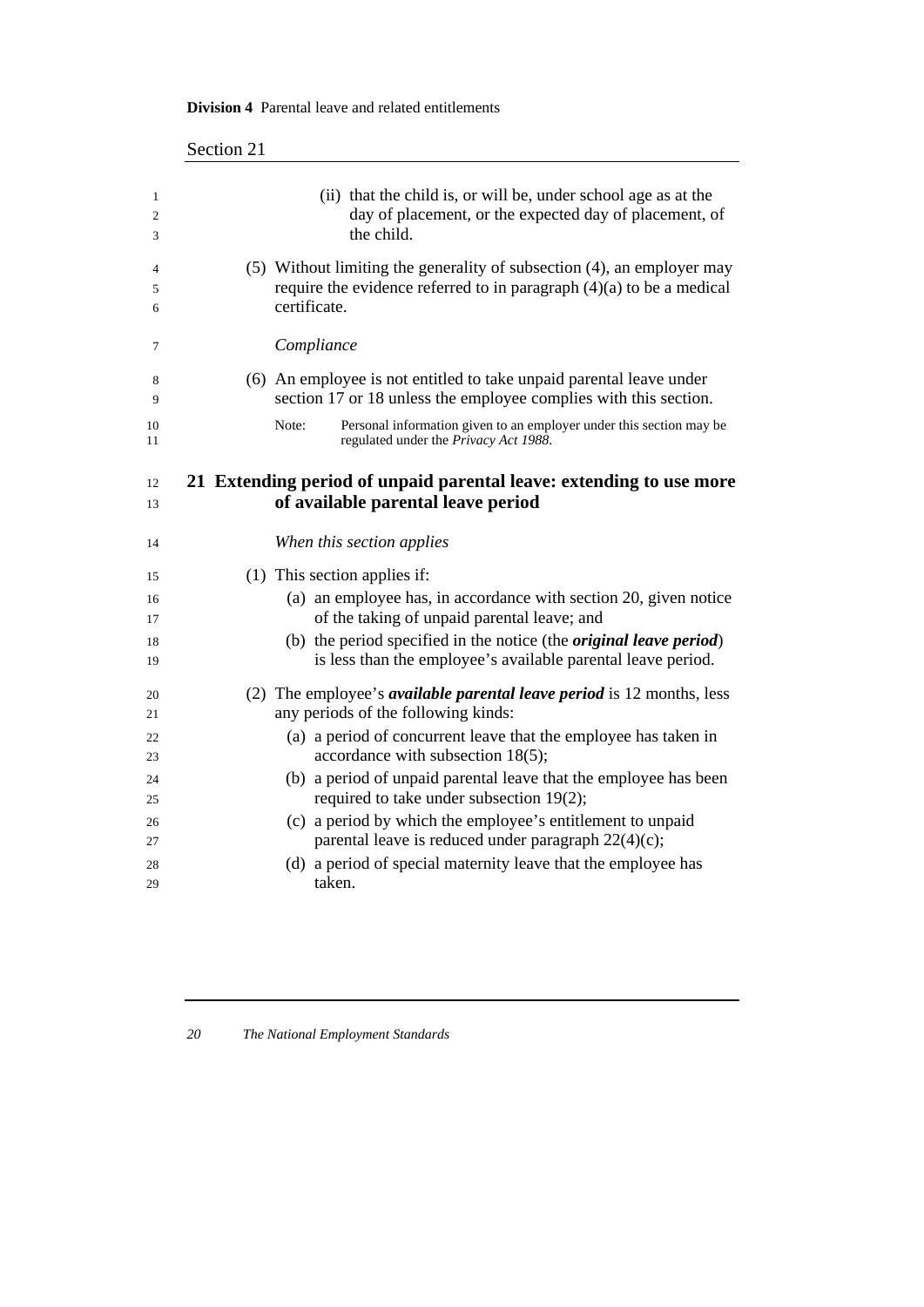| $\mathbf{1}$ | First extension by giving notice to employer                           |
|--------------|------------------------------------------------------------------------|
| 2            | (3) The employee may extend the period of unpaid parental leave by     |
| 3            | giving his or her employer written notice of the extension not later   |
| 4            | than 4 weeks before the end date of the original leave period. The     |
| 5            | notice must specify the new end date for the leave.                    |
| 6            | (4) Only one extension is permitted under subsection (3).              |
| 7            | Subsequent extensions by agreement with employer                       |
| 8            | (5) If the employer agrees, the employee may further extend the period |
| 9            | of unpaid parental leave one or more times.                            |
| 10           | No entitlement to extension beyond available parental leave period     |
| 11           | (6) Nothing in this section entitles the employee to extend the period |
| 12           | of unpaid parental leave beyond the employee's available parental      |
| 13           | leave period.                                                          |
|              |                                                                        |
| 14           | 22 Extending period of unpaid parental leave: extending for up to 12   |
| 15           | months beyond available parental leave period                          |
| 16           | Employee may request further period of leave                           |
| 17           | (1) An employee who takes unpaid parental leave for his or her         |
| 18           | available parental leave period may request his or her employer to     |
| 19           | agree to an extension of unpaid parental leave for the employee for    |
| 20           | a further period of up to 12 months immediately following the end      |
| 21           | of the available parental leave period.                                |
| 22           | Making the request                                                     |
| 23           | (2) The request must be in writing, and must be given to the employer  |
| 24           | at least 4 weeks before the end of the available parental leave        |
| 25           | period.                                                                |
| 26           | Agreeing to the requested extension                                    |
| 27           | (3) The employer must agree to the requested extension, unless the     |
| 28           | employer has reasonable business grounds for refusing.                 |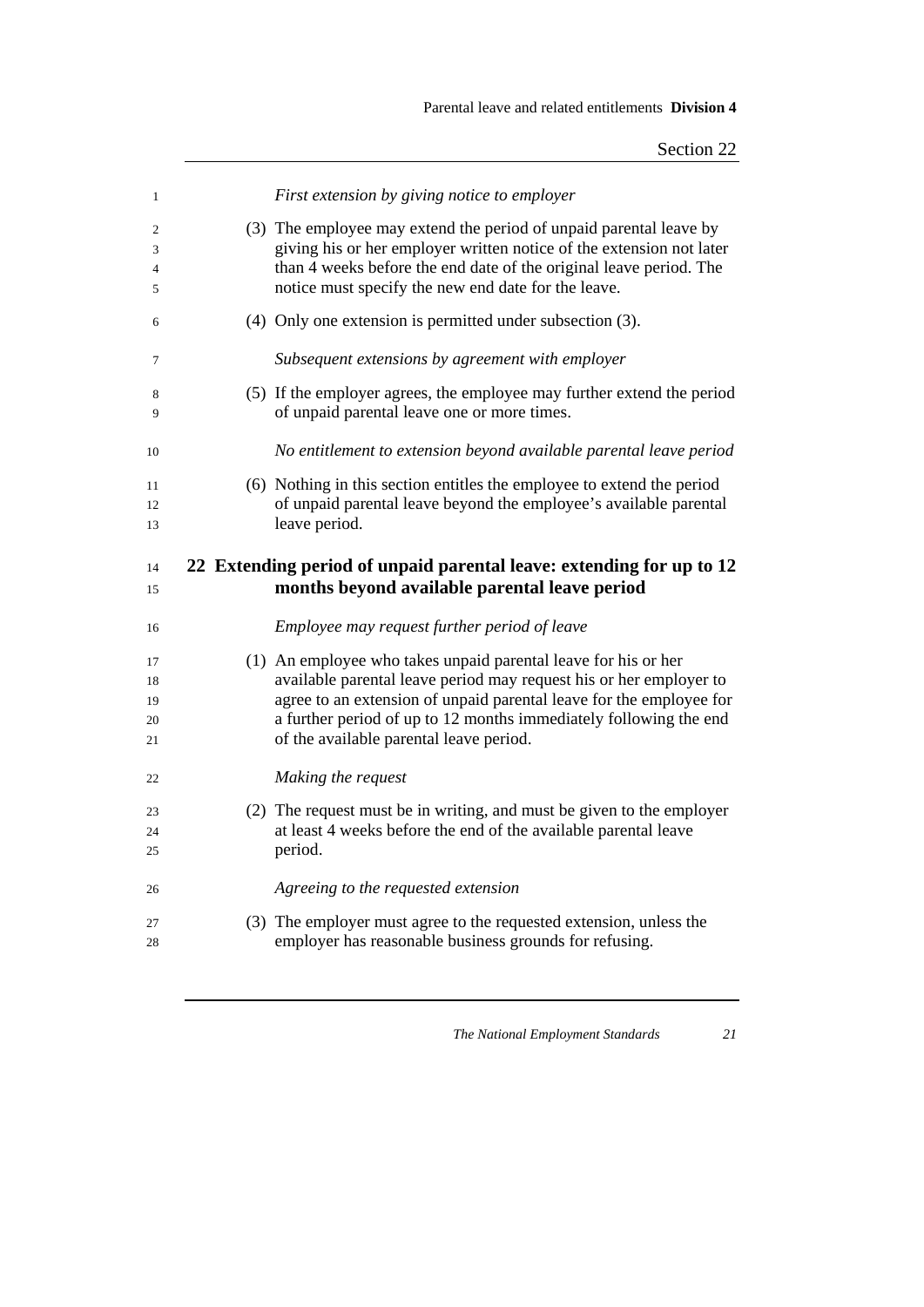### **Division 4** Parental leave and related entitlements

| 1              | Special rules for employee couples                                                                                       |
|----------------|--------------------------------------------------------------------------------------------------------------------------|
| $\overline{2}$ | (4) The following paragraphs apply in relation to a member of an                                                         |
| 3              | employee couple extending a period of unpaid parental leave in                                                           |
| 4              | respect of a child under this section:                                                                                   |
| 5              | (a) the request must specify the amount (if any) of unpaid                                                               |
| 6              | parental leave and unpaid special maternity leave that the                                                               |
| 7              | other member of the employee couple has taken, or will have                                                              |
| 8              | taken, in relation to the child before the extension starts;                                                             |
| 9              | (b) the period of the extension cannot exceed 12 months, less                                                            |
| 10             | any period of unpaid parental leave or unpaid special                                                                    |
| 11             | maternity leave that the other member of the employee                                                                    |
| 12             | couple has taken, or will have taken, in relation to the child<br>before the extension starts;                           |
| 13             |                                                                                                                          |
| 14<br>15       | (c) the amount of unpaid parental leave to which the other<br>member of the employee couple is entitled under section 16 |
| 16             | in respect of the child is reduced by the period of the                                                                  |
| 17             | extension.                                                                                                               |
|                |                                                                                                                          |
| 18             | 23 Reducing period of unpaid parental leave                                                                              |
| 19             | If the employer agrees, an employee may reduce the period of                                                             |
| 20             | unpaid parental leave he or she takes.                                                                                   |
| 21             | 24 Employee who ceases to have responsibility for care of child                                                          |
| 22             | (1) This section applies to an employee who has taken unpaid parental                                                    |
| 23             | leave in respect of a child if the employee ceases to have any                                                           |
|                |                                                                                                                          |
| 24             | responsibility for the care of the child.                                                                                |
| 25             | (2) The employer may give the employee written notice requiring the                                                      |
| 26             | employee to return to work on a specified day.                                                                           |
| 27             |                                                                                                                          |
|                | (3) The specified day:                                                                                                   |
| 28<br>29       | (a) must be at least 4 weeks after the notice is given to the                                                            |
| 30             | employee; and                                                                                                            |
| 31             | (b) if the leave is birth-related leave taken by a female employee                                                       |
| 32             | who has given birth—must not be earlier than 6 weeks after<br>the date of birth of the child.                            |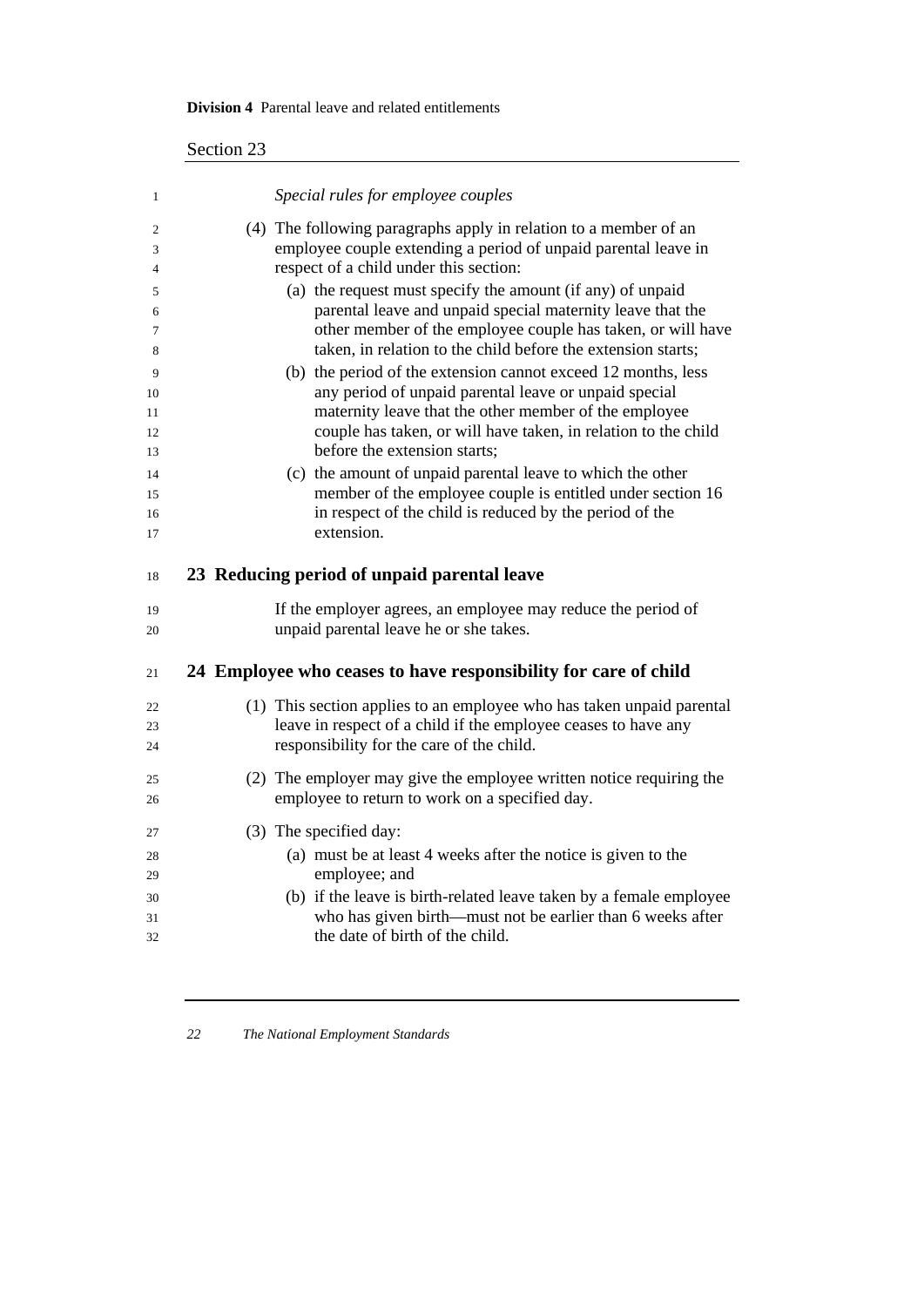| $\mathbf{1}$<br>$\mathfrak{2}$ | (4) The employee's entitlement to unpaid parental leave in respect of<br>the child ends immediately before the specified day.                                                                               |
|--------------------------------|-------------------------------------------------------------------------------------------------------------------------------------------------------------------------------------------------------------|
| 3                              | 25 Interaction with paid leave                                                                                                                                                                              |
| 4                              | (1) Subject to subsections $(2)$ and $(3)$ , nothing in this Subdivision                                                                                                                                    |
| 5                              | prevents an employee from taking any other kind of paid leave<br>while he or she is taking unpaid parental leave. If the employee                                                                           |
| 6<br>7<br>8                    | does so, the taking of that other paid leave does not break the<br>continuity of the period of unpaid parental leave.                                                                                       |
|                                | Note:                                                                                                                                                                                                       |
| 9<br>10<br>11                  | For example, if the employee has paid annual leave available, he or<br>she may (with the employer's agreement) take some or all of that paid<br>annual leave at the same time as the unpaid parental leave. |
| 12                             | (2) An employee is not entitled to take paid personal/carer's leave or                                                                                                                                      |
| 13                             | compassionate leave while he or she is taking unpaid parental                                                                                                                                               |
| 14                             | leave.                                                                                                                                                                                                      |
| 15                             | (3) An employee is not entitled to any payment under Division 7                                                                                                                                             |
| 16                             | (community service leave) in relation to activities the employee                                                                                                                                            |
| 17                             | engages in while taking unpaid parental leave.                                                                                                                                                              |
|                                |                                                                                                                                                                                                             |
| 18                             | <b>Subdivision C-Other entitlements</b>                                                                                                                                                                     |
| 19                             | 26 Unpaid special maternity leave                                                                                                                                                                           |
| 20                             | Entitlement to unpaid special maternity leave                                                                                                                                                               |
| 21                             | (1) A female employee is entitled to a period of unpaid special                                                                                                                                             |
| 22                             | maternity leave if she is unfit for work during that period because:                                                                                                                                        |
| 23                             | (a) she has a pregnancy-related illness; or                                                                                                                                                                 |
| 24                             | (b) she has been pregnant, and the pregnancy ends within 28                                                                                                                                                 |
| 25                             | weeks of the expected date of birth of the child otherwise                                                                                                                                                  |
| 26                             | than by the birth of a living child.                                                                                                                                                                        |
| 27                             | Entitlement is also affected by section 14.<br>Note:                                                                                                                                                        |
| 28                             | Notice and evidence                                                                                                                                                                                         |
| 29                             | (2) An employee must give her employer notice of the taking of                                                                                                                                              |
| 30                             | unpaid special maternity leave by the employee.                                                                                                                                                             |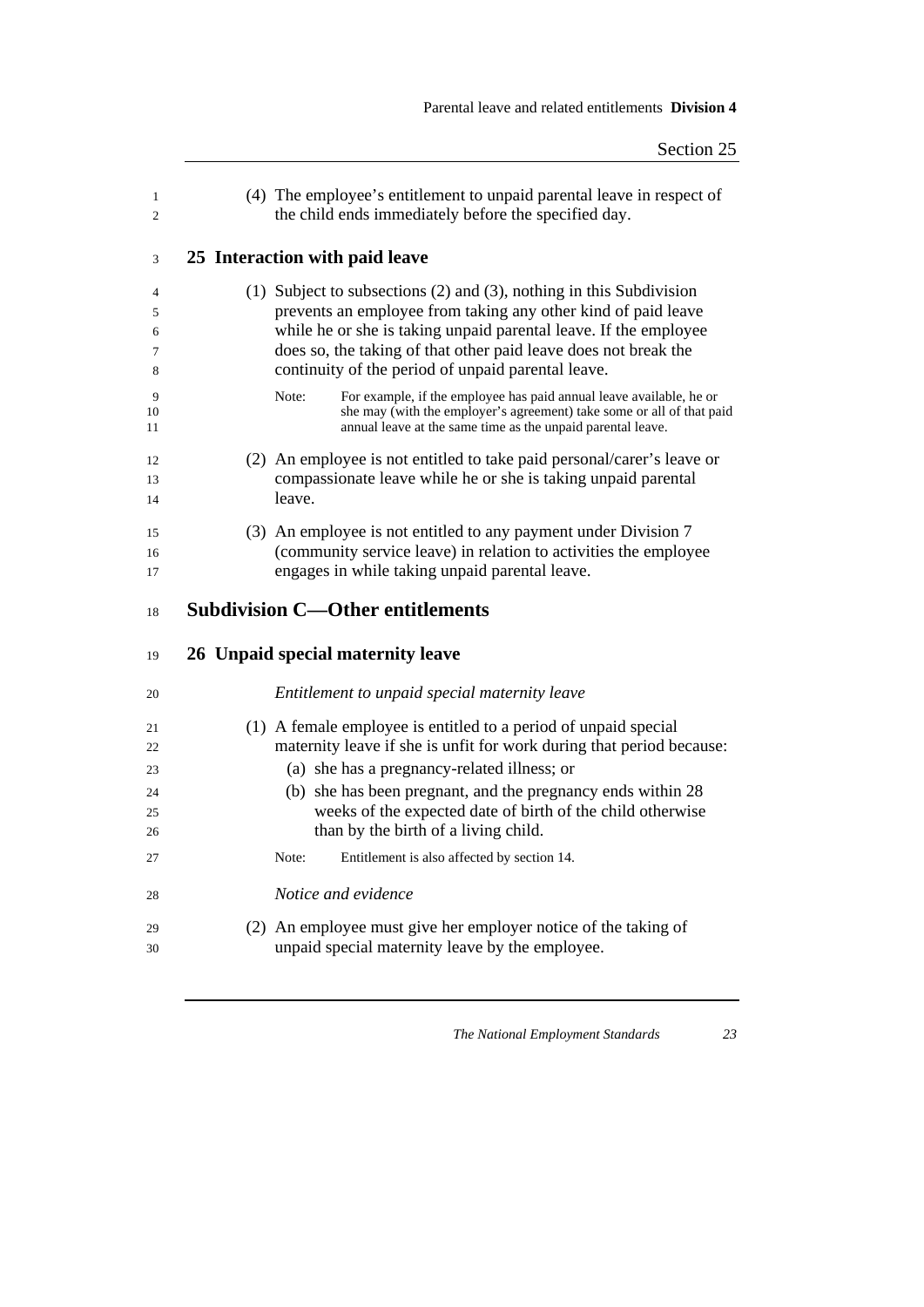|  |  |  |  | <b>Division 4</b> Parental leave and related entitlements |
|--|--|--|--|-----------------------------------------------------------|
|--|--|--|--|-----------------------------------------------------------|

| 1  | (3) The notice:                                                              |
|----|------------------------------------------------------------------------------|
| 2  | (a) must be given to the employer as soon as reasonably                      |
| 3  | practicable (which may be a time after the leave has started);               |
| 4  | and                                                                          |
| 5  | (b) must advise the employer of the period, or expected period,              |
| 6  | of the leave.                                                                |
| 7  | (4) An employee who has given her employer notice of the taking of           |
| 8  | unpaid special maternity leave must, if required by the employer,            |
| 9  | give the employer evidence that would satisfy a reasonable person            |
| 10 | that the leave is taken for a reason specified in subsection (1).            |
| 11 | (5) Without limiting the generality of subsection (4), an employer may       |
| 12 | require the evidence referred to in that subsection to be a medical          |
| 13 | certificate.                                                                 |
| 14 | (6) An employee is not entitled to take unpaid special maternity leave       |
| 15 | unless the employee complies with subsections $(2)$ to $(4)$ .               |
|    |                                                                              |
| 16 | Taking of special maternity leave reduces entitlement to unpaid              |
| 17 | parental leave                                                               |
| 18 | (7) A female employee's entitlement to 12 months unpaid parental             |
| 19 | leave associated with the birth of a child (see section 16) is reduced       |
| 20 | by the amount of any unpaid special maternity leave taken by the             |
| 21 | employee while she was pregnant.                                             |
| 22 | Note:<br>Personal information given to an employer under this section may be |
| 23 | regulated under the Privacy Act 1988.                                        |
| 24 | 27 Transfer to a safe job                                                    |
| 25 | (1) This section applies to a female employee who is pregnant if:            |
| 26 | (a) she is entitled to unpaid parental leave; and                            |
| 27 | (b) she has already complied with the notice and evidence                    |
| 28 | requirements of section 20 for taking unpaid parental leave;                 |
| 29 | and                                                                          |
| 30 | (c) she gives her employer evidence that would satisfy a                     |
| 31 | reasonable person that she is fit to work, but that it is                    |
| 32 | inadvisable for her to continue in her present position during               |
| 33 | a stated period (the risk period) because of:                                |
|    |                                                                              |

<u> 1980 - Johann Barbara, martxa amerikan personal (h. 1980).</u>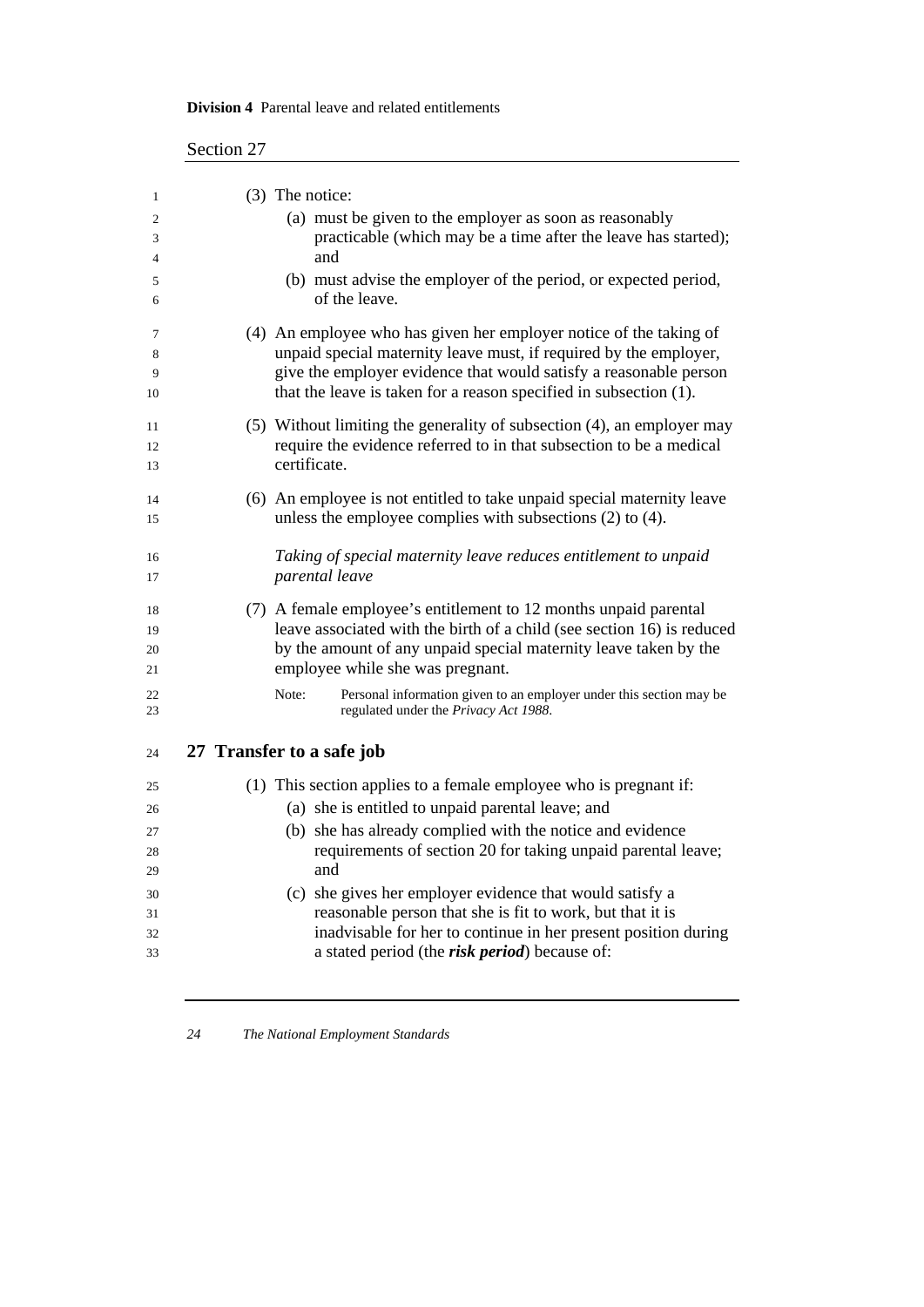| 1                          |           | (i) illness, or risks, arising out of her pregnancy; or                                                                                                                                                                                                                                                                          |
|----------------------------|-----------|----------------------------------------------------------------------------------------------------------------------------------------------------------------------------------------------------------------------------------------------------------------------------------------------------------------------------------|
| 2                          |           | (ii) hazards connected with that position.                                                                                                                                                                                                                                                                                       |
| 3<br>$\overline{4}$        |           | Personal information given to an employer under this subsection may<br>Note:<br>be regulated under the Privacy Act 1988.                                                                                                                                                                                                         |
| 5<br>6<br>7                |           | (2) Without limiting the generality of paragraph $(1)(c)$ , an employer<br>may require the evidence referred to in that paragraph to be a<br>medical certificate.                                                                                                                                                                |
| 8                          |           | (3) If this section applies to an employee:                                                                                                                                                                                                                                                                                      |
| 9<br>10<br>11<br>12        |           | (a) if there is an appropriate safe job available—the employer<br>must transfer the employee to that job for the risk period,<br>with no other change to the employee's terms and conditions<br>of employment; or                                                                                                                |
| 13<br>14                   |           | (b) if there is no appropriate safe job available—the employee is<br>entitled to take paid no safe job leave for the risk period.                                                                                                                                                                                                |
| 15                         |           | (4) An <i>appropriate safe job</i> is a safe job that has:                                                                                                                                                                                                                                                                       |
| 16<br>17                   |           | (a) the same ordinary hours of work as the employee's present<br>position; or                                                                                                                                                                                                                                                    |
| 18<br>19                   |           | (b) a different number of ordinary hours agreed to by the<br>employee.                                                                                                                                                                                                                                                           |
| 20<br>21<br>22<br>23<br>24 |           | $(5)$ Without limiting paragraph $(3)(a)$ , if the employee is transferred to<br>an appropriate safe job for the risk period, the employer must pay<br>the employee for the safe job at the employee's full rate of pay (for<br>the position she was in before the transfer) for the hours that she<br>works in the risk period. |
| 25<br>26<br>27             |           | (6) If the employee takes paid no safe job leave for the risk period, the<br>employer must pay the employee at the employee's base rate of<br>pay for the employee's ordinary hours of work in the risk period.                                                                                                                  |
| 28<br>29                   |           | (7) If the employee's pregnancy ends before the end of the risk period,<br>the risk period ends when the pregnancy ends.                                                                                                                                                                                                         |
| 30                         |           | 28 Consultation with employee on unpaid parental leave                                                                                                                                                                                                                                                                           |
| 31                         | $(1)$ If: |                                                                                                                                                                                                                                                                                                                                  |
| 32                         |           | (a) an employee is on unpaid parental leave; and                                                                                                                                                                                                                                                                                 |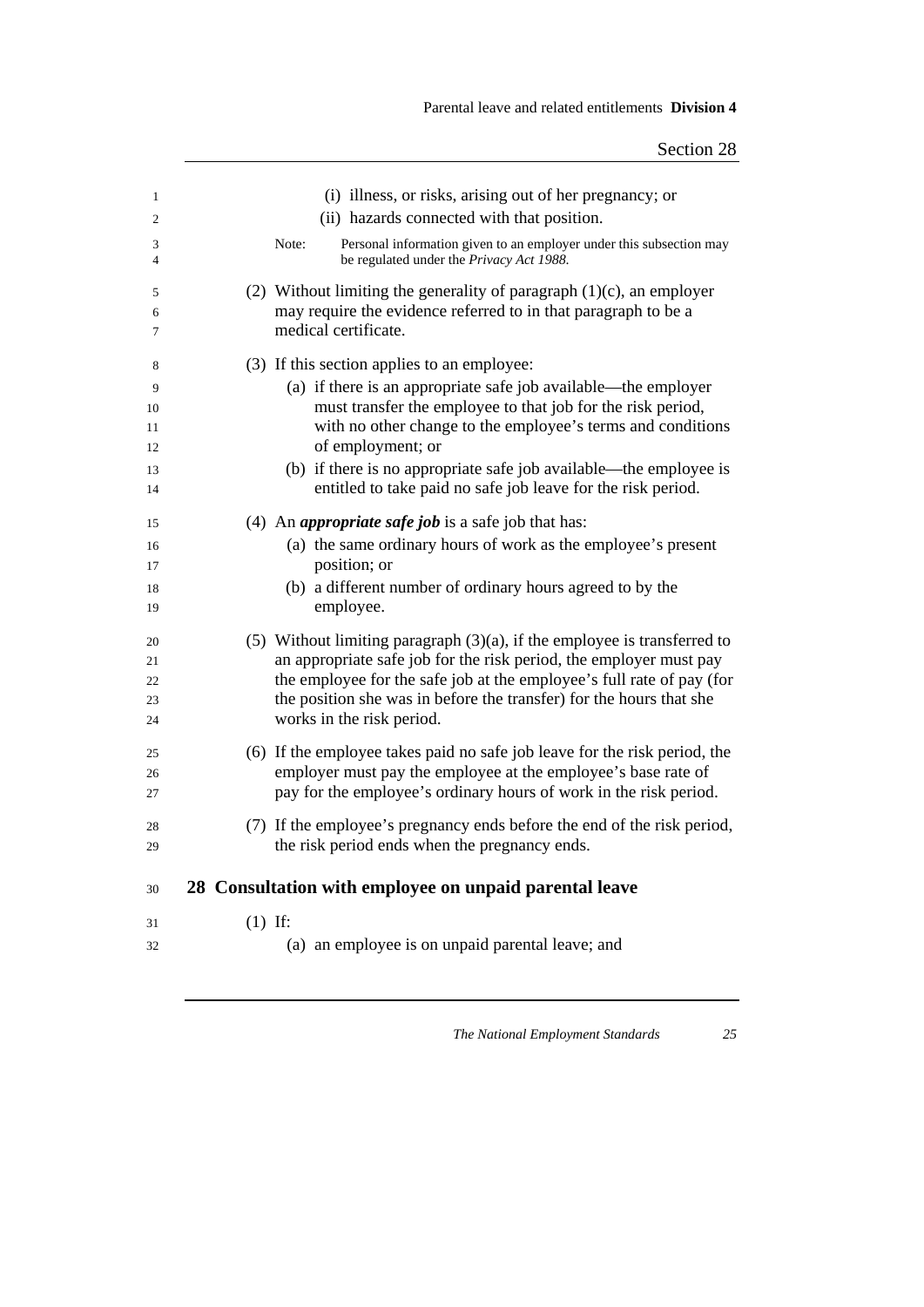| 500 |                                                                           |
|-----|---------------------------------------------------------------------------|
|     |                                                                           |
|     | (b) the employee's employer makes a decision that will have a             |
|     | significant effect on the status, pay or location of the                  |
|     | employee's pre-parental leave position;                                   |
|     | the employer must take all reasonable steps to give the employee          |
|     | information about, and an opportunity to discuss, the effect of the       |
|     | decision on that position.                                                |
|     | (2) The employee's <i>pre-parental leave position</i> is:                 |
|     | (a) unless paragraph (b) applies, the position the employee held          |
|     | before starting the unpaid parental leave; or                             |
|     | (b) if, before starting the unpaid parental leave, the employee:          |
|     | (i) was transferred to a safe job because of her pregnancy;               |
|     | <b>or</b>                                                                 |
|     | (ii) reduced her working hours due to her pregnancy;                      |
|     | the position the employee held immediately before that                    |
|     | transfer or reduction.                                                    |
|     |                                                                           |
|     | 29 Return to work guarantee                                               |
|     | On finishing unpaid parental leave, an employee is entitled to            |
|     | return to:                                                                |
|     | (a) the employee's pre-parental leave position; or                        |
|     | (b) if that position no longer exists—an available position for           |
|     | which the employee is qualified and suited nearest in status              |
|     | and pay to the pre-parental leave position.                               |
|     |                                                                           |
|     | 30 Unpaid pre-adoption leave                                              |
|     | Entitlement to unpaid pre-adoption leave                                  |
|     | (1) Subject to subsection (2), an employee is entitled to up to 2 days of |
|     | unpaid pre-adoption leave to attend any interviews or examinations        |
|     | required in order to obtain approval for the employee's adoption of       |
|     | a child.                                                                  |
|     | Note:<br>Entitlement is also affected by sections 14 and 15.              |
|     |                                                                           |
|     | (2) An employee is not entitled to take a period of unpaid pre-adoption   |
|     | leave if:                                                                 |
|     |                                                                           |

## **Division 4** Parental leave and related entitlements

Section 29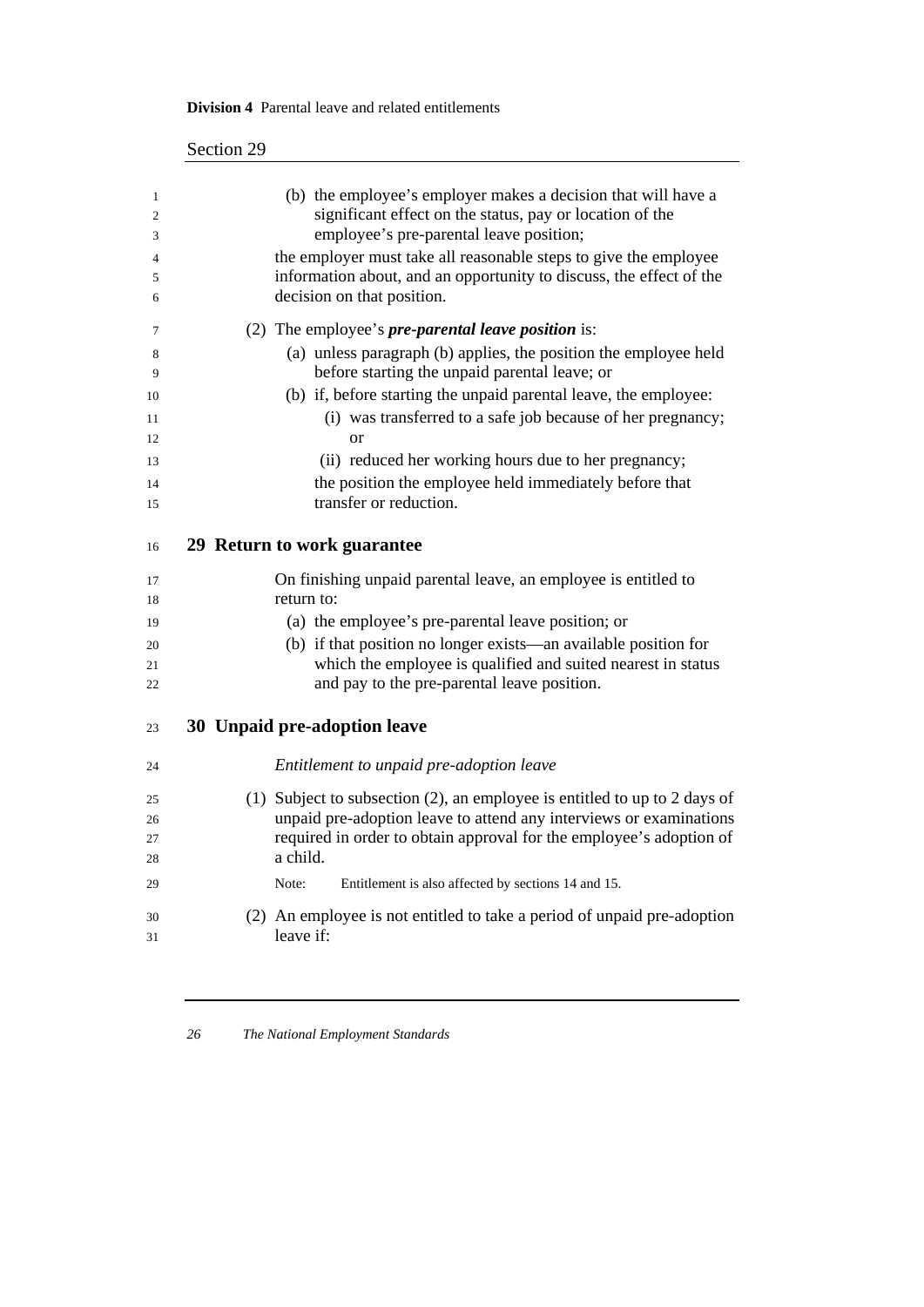| $\mathbf{1}$ | (a) the employee could instead take some other form of leave;                                                         |
|--------------|-----------------------------------------------------------------------------------------------------------------------|
| 2            | and                                                                                                                   |
| 3            | (b) the employer would prefer the employee to take that other                                                         |
| 4            | form of leave.                                                                                                        |
| 5            | (3) An employee who is entitled to a period of unpaid pre-adoption                                                    |
| 6            | leave is entitled to take the leave as:                                                                               |
| 7            | (a) a single continuous period of up to 2 days; or                                                                    |
| 8            | (b) any separate periods to which the employee and the employer                                                       |
| 9            | agree.                                                                                                                |
| 10           | Notice and evidence                                                                                                   |
| 11           | (4) An employee must give his or her employer notice of the taking of                                                 |
| 12           | unpaid pre-adoption leave by the employee.                                                                            |
|              |                                                                                                                       |
| 13           | (5) The notice:                                                                                                       |
| 14           | (a) must be given to the employer as soon as reasonably                                                               |
| 15           | practicable (which may be a time after the leave has started);                                                        |
| 16           | and                                                                                                                   |
| 17           | (b) must advise the employer of the period, or expected period,                                                       |
| 18           | of the leave.                                                                                                         |
| 19           | (6) An employee who has given his or her employer notice of the                                                       |
| 20           | taking of unpaid pre-adoption leave must, if required by the                                                          |
| 21           | employer, give the employer evidence that would satisfy a                                                             |
| 22           | reasonable person that the leave is taken to attend an interview or                                                   |
| 23           | examination as mentioned in subsection (1).                                                                           |
| 24           | (7) An employee is not entitled to take unpaid pre-adoption leave                                                     |
| 25           | unless the employee complies with subsections $(4)$ to $(6)$ .                                                        |
|              |                                                                                                                       |
| 26<br>27     | Note:<br>Personal information given to an employer under this section may be<br>regulated under the Privacy Act 1988. |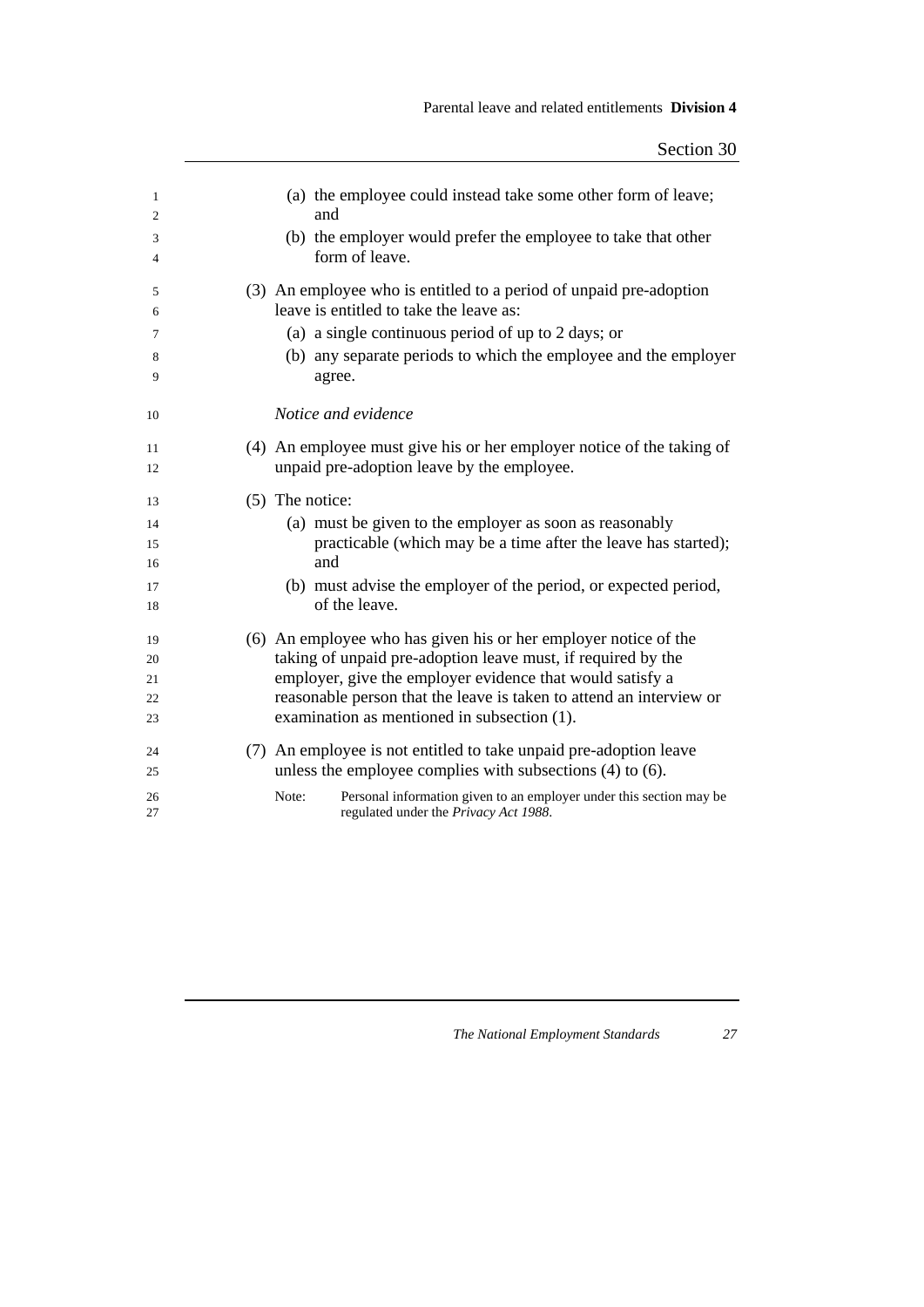**Division 5** Annual leave

Section 31

| $\mathbf{1}$   |                                                                                                                                                                                          |
|----------------|------------------------------------------------------------------------------------------------------------------------------------------------------------------------------------------|
| $\overline{2}$ | <b>Division 5-Annual leave</b>                                                                                                                                                           |
| 3              | 31 Division applies to employees other than casual employees                                                                                                                             |
| 4              | This Division applies to employees, other than casual employees.                                                                                                                         |
| 5              | 32 Entitlement to annual leave                                                                                                                                                           |
| 6<br>7         | (1) Subject to subsection (2), for each year of service with his or her<br>employer, an employee is entitled to:                                                                         |
| 8              | (a) 4 weeks of paid annual leave; or                                                                                                                                                     |
| 9              | (b) if a modern award that applies to the employee's                                                                                                                                     |
| 10             | employment defines or describes the employee as a                                                                                                                                        |
| 11             | shiftworker for the purpose of this Division—5 weeks of paid                                                                                                                             |
| 12             | annual leave.                                                                                                                                                                            |
| 13             | (2) An employee's entitlement to paid annual leave accrues                                                                                                                               |
| 14             | progressively during a year of service according to the employee's                                                                                                                       |
| 15             | ordinary hours of work.                                                                                                                                                                  |
| 16<br>17<br>18 | Note:<br>If an employee's employment ends during what would otherwise have<br>been a year of service, the employee accrues paid annual leave up to<br>the time when the employment ends. |
| 19             | 33 Taking paid annual leave                                                                                                                                                              |
| 20<br>21       | (1) Paid annual leave may be taken for a period agreed between an<br>employee and his or her employer.                                                                                   |
| 22             | (2) The employer must not unreasonably refuse to agree to a request                                                                                                                      |
| 23             | by the employee to take paid annual leave.                                                                                                                                               |
|                |                                                                                                                                                                                          |
| 24             | 34 Employee not taken to be on paid annual leave at certain times                                                                                                                        |
| 25             | (1) If the period during which an employee takes paid annual leave                                                                                                                       |
| 26             | includes a day or part-day that is a public holiday in the place                                                                                                                         |
| 27             | where the employee is based for work purposes, the employee is                                                                                                                           |
| 28             | taken not to be on paid annual leave on that public holiday.                                                                                                                             |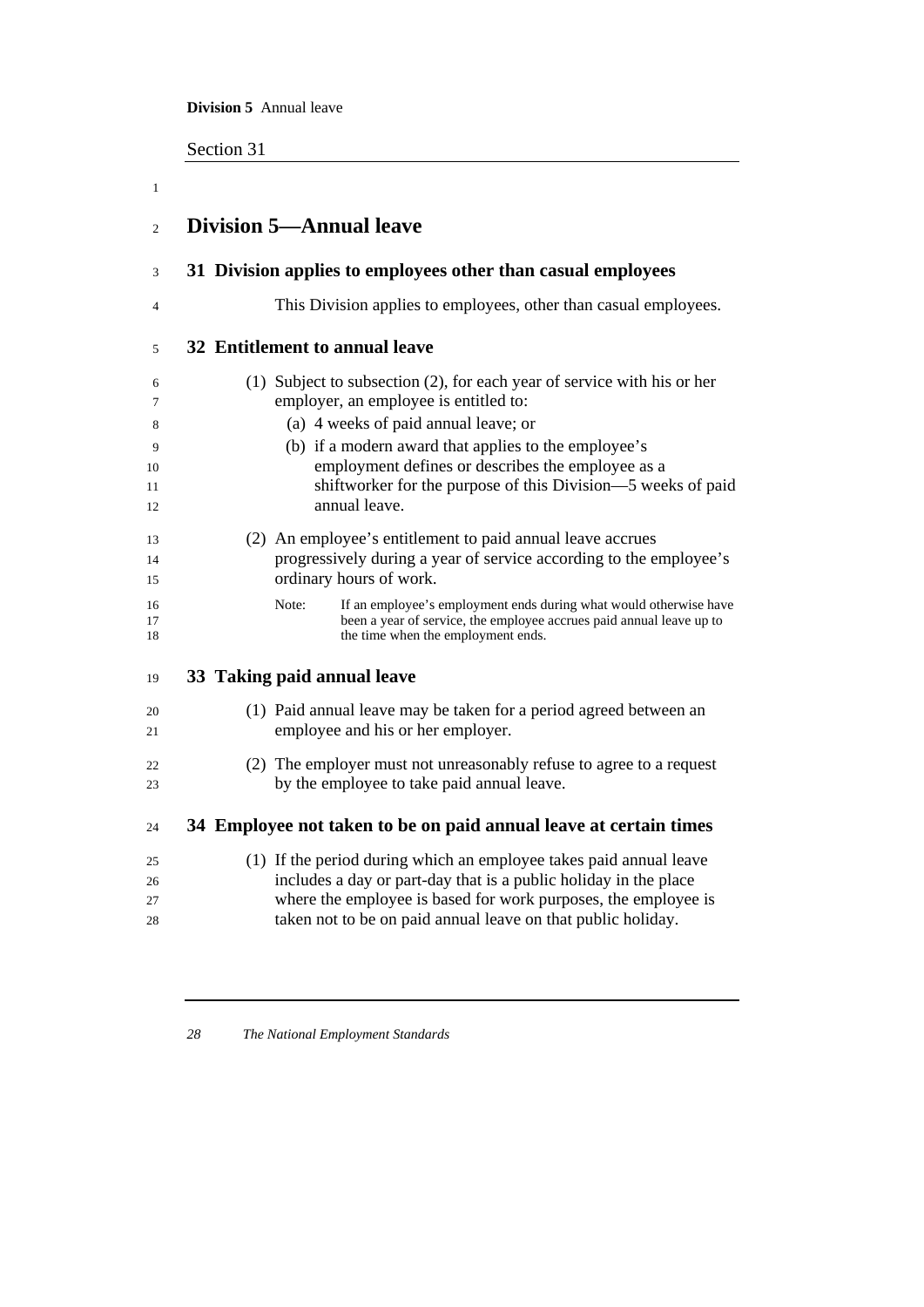| $\mathbf{1}$<br>$\mathfrak{2}$<br>3<br>4<br>5<br>6 | (2) If the period during which an employee takes paid annual leave<br>includes a period of any other leave (other than unpaid parental<br>leave) under this Part, or a period of absence from employment<br>under Division 7 (community service leave), the employee is taken<br>not to be on paid annual leave for the period of that other leave or<br>absence. |
|----------------------------------------------------|-------------------------------------------------------------------------------------------------------------------------------------------------------------------------------------------------------------------------------------------------------------------------------------------------------------------------------------------------------------------|
| $\tau$                                             | 35 Payment for annual leave                                                                                                                                                                                                                                                                                                                                       |
| 8                                                  | (1) If, in accordance with this Division, an employee takes a period of                                                                                                                                                                                                                                                                                           |
| 9                                                  | paid annual leave, the employer must pay the employee at the                                                                                                                                                                                                                                                                                                      |
| 10<br>11                                           | employee's base rate of pay for the employee's ordinary hours of<br>work in the period.                                                                                                                                                                                                                                                                           |
| 12                                                 | (2) If, when the employment of an employee ends, the employee has a                                                                                                                                                                                                                                                                                               |
| 13                                                 | period of untaken paid annual leave, the employer must pay the                                                                                                                                                                                                                                                                                                    |
| 14                                                 | employee the amount that would have been payable to the                                                                                                                                                                                                                                                                                                           |
| 15                                                 | employee under subsection (1) if the employee had taken that                                                                                                                                                                                                                                                                                                      |
| 16                                                 | period of annual leave.                                                                                                                                                                                                                                                                                                                                           |
| 17                                                 | 36 Modern awards may include certain kinds of provisions                                                                                                                                                                                                                                                                                                          |
| 18<br>19                                           | (1) A modern award may include provisions of any of the following<br>kinds:                                                                                                                                                                                                                                                                                       |
| 20                                                 | (a) provisions for the cashing out of paid annual leave;                                                                                                                                                                                                                                                                                                          |
| 21                                                 | (b) provisions requiring an employee (or allowing for an                                                                                                                                                                                                                                                                                                          |
| 22                                                 | employee to be required) to take paid annual leave in                                                                                                                                                                                                                                                                                                             |
| 23                                                 | particular circumstances;                                                                                                                                                                                                                                                                                                                                         |
| 24                                                 | (c) provisions otherwise dealing with the taking of paid annual                                                                                                                                                                                                                                                                                                   |
| 25                                                 | leave.                                                                                                                                                                                                                                                                                                                                                            |
| 26                                                 | (2) Provisions in a modern award for the cashing out of paid annual                                                                                                                                                                                                                                                                                               |
| 27                                                 | leave must:                                                                                                                                                                                                                                                                                                                                                       |
| 28                                                 | (a) prohibit the employer from exerting undue influence or                                                                                                                                                                                                                                                                                                        |
| 29                                                 | undue pressure on the employee to cash out the employee's                                                                                                                                                                                                                                                                                                         |
| 30                                                 | leave; and                                                                                                                                                                                                                                                                                                                                                        |
| 31                                                 | (b) provide that the employee must be paid the full amount that                                                                                                                                                                                                                                                                                                   |
| 32                                                 | would have been payable to the employee had the employee                                                                                                                                                                                                                                                                                                          |
| 33                                                 | taken the leave that the employee has forgone.                                                                                                                                                                                                                                                                                                                    |
|                                                    |                                                                                                                                                                                                                                                                                                                                                                   |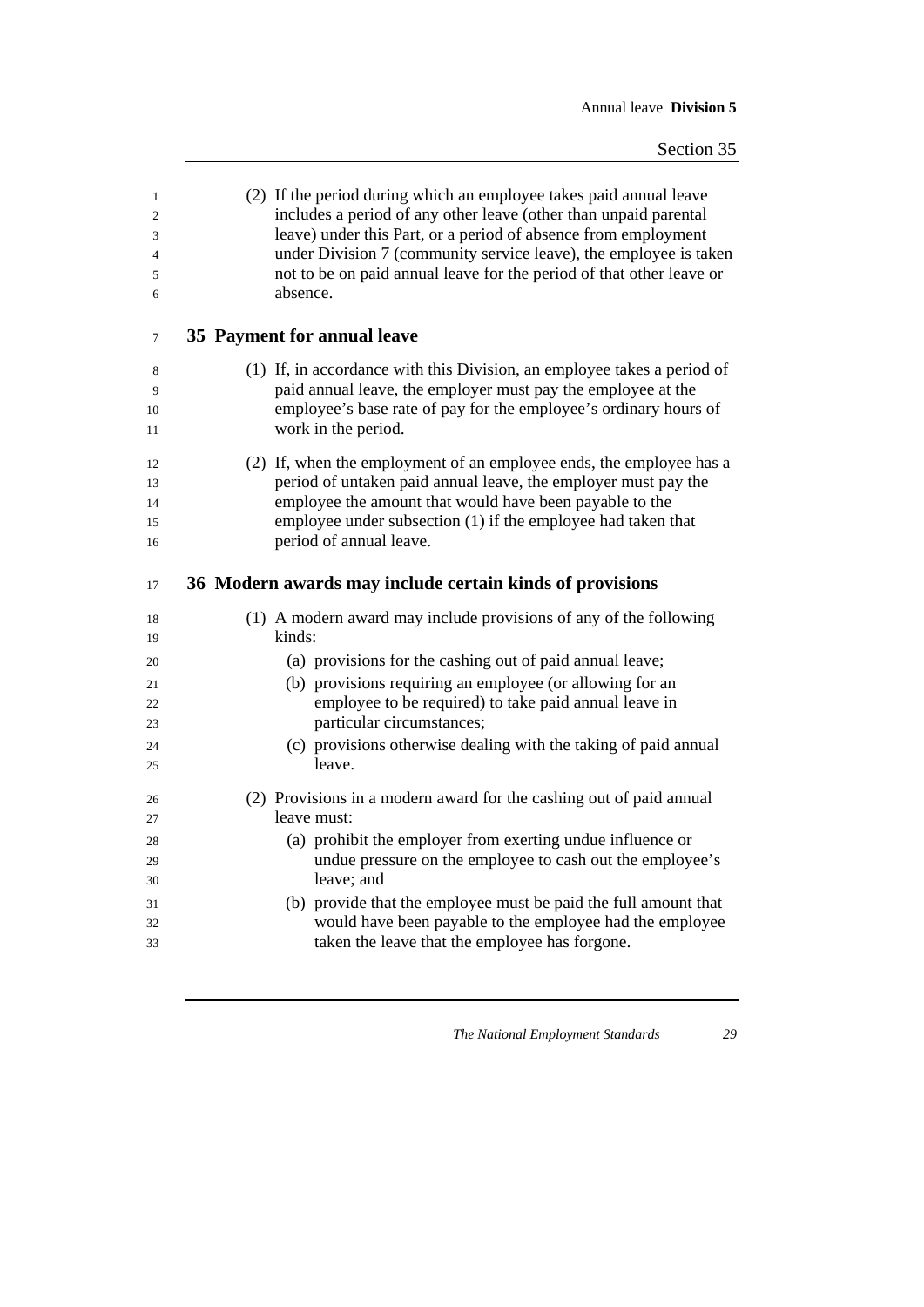## **Division 6** Personal/carer's leave and compassionate leave

|                | Section 37                                                                            |  |  |
|----------------|---------------------------------------------------------------------------------------|--|--|
| 1              |                                                                                       |  |  |
| $\overline{2}$ | Division 6-Personal/carer's leave and compassionate                                   |  |  |
| 3              | leave                                                                                 |  |  |
| $\overline{4}$ | Subdivision A—Paid personal/carer's leave                                             |  |  |
| 5              | 37 Subdivision applies to employees other than casual employees                       |  |  |
| 6              | This Subdivision applies to employees, other than casual                              |  |  |
| 7              | employees.                                                                            |  |  |
| 8              | 38 Entitlement to paid personal/carer's leave                                         |  |  |
| 9              | (1) Subject to subsection (2), for each year of service with his or her               |  |  |
| 10             | employer, an employee is entitled to 10 days of paid                                  |  |  |
| 11             | personal/carer's leave.                                                               |  |  |
| 12             | (2) An employee's entitlement to paid personal/carer's leave accrues                  |  |  |
| 13             | progressively during a year of service according to the employee's                    |  |  |
| 14             | ordinary hours of work.                                                               |  |  |
| 15             | 39 Taking paid personal/carer's leave                                                 |  |  |
| 16             | An employee may take paid personal/carer's leave if the leave is                      |  |  |
| 17             | taken:                                                                                |  |  |
| 18             | (a) because the employee is unfit for work because of a personal                      |  |  |
| 19             | illness, or personal injury, affecting the employee; or                               |  |  |
| 20             | (b) to provide care or support to a member of the employee's                          |  |  |
| 21             | immediate family, or a member of the employee's household,                            |  |  |
| 22             | who requires care or support because of:                                              |  |  |
| 23             | (i) a personal illness, or personal injury, affecting the                             |  |  |
| 24             | member; or                                                                            |  |  |
| 25             | (ii) an unexpected emergency affecting the member.                                    |  |  |
| 26<br>27       | The notice and evidence requirements of section 48 must be complied<br>Note:<br>with. |  |  |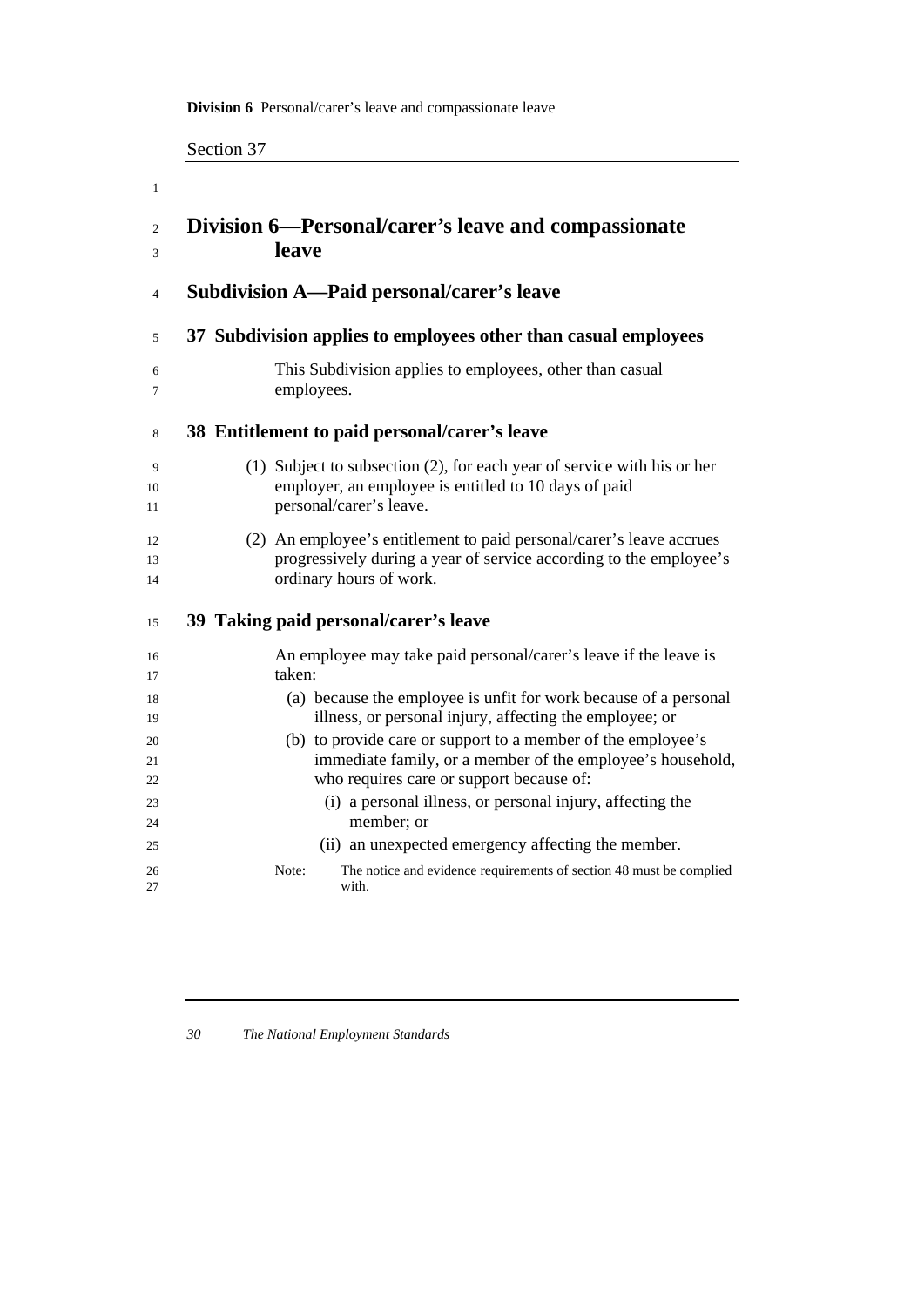| $\mathbf{1}$<br>2 | 40 Employee taken not to be on paid personal/carer's leave on<br>public holiday                                                                                                                             |
|-------------------|-------------------------------------------------------------------------------------------------------------------------------------------------------------------------------------------------------------|
| 3                 | If the period during which an employee takes paid personal/carer's                                                                                                                                          |
| 4<br>5            | leave includes a day or part-day that is a public holiday in the place<br>where the employee is based for work purposes, the employee is                                                                    |
| 6<br>7            | taken not to be on paid personal/carer's leave on that public<br>holiday.                                                                                                                                   |
| 8                 | 41 Payment for paid personal/carer's leave                                                                                                                                                                  |
| 9<br>10<br>11     | If, in accordance with this Subdivision, an employee takes a period<br>of paid personal/carer's leave, the employer must pay the employee<br>at the employee's base rate of pay for the employee's ordinary |
| 12                | hours of work in the period.                                                                                                                                                                                |
| 13                | 42 Modern awards may include provisions dealing with cashing out                                                                                                                                            |
| 14                | of paid personal/carer's leave                                                                                                                                                                              |
| 15<br>16          | (1) A modern award may include provisions for the cashing out of<br>paid personal/carer's leave.                                                                                                            |
| 17<br>18          | (2) Provisions in a modern award for the cashing out of paid<br>personal/carer's leave must:                                                                                                                |
| 19<br>20          | (a) prohibit the employer from exerting undue influence or<br>undue pressure on the employee to cash out the employee's<br>leave; and                                                                       |
| 21<br>22          | (b) provide that the employee must be paid the full amount that                                                                                                                                             |
| 23<br>24          | would have been payable to the employee had the employee<br>taken the leave that the employee has forgone.                                                                                                  |
| 25                | <b>Subdivision B—Unpaid carer's leave</b>                                                                                                                                                                   |
|                   |                                                                                                                                                                                                             |
| 26                | 43 Entitlement to unpaid carer's leave                                                                                                                                                                      |
| 27                | An employee is entitled to 2 days of unpaid carer's leave for each                                                                                                                                          |
| 28<br>29          | occasion (a <i>permissible occasion</i> ) when a member of the<br>employee's immediate family, or a member of the employee's                                                                                |
| 30                | household, requires care or support because of:                                                                                                                                                             |
|                   |                                                                                                                                                                                                             |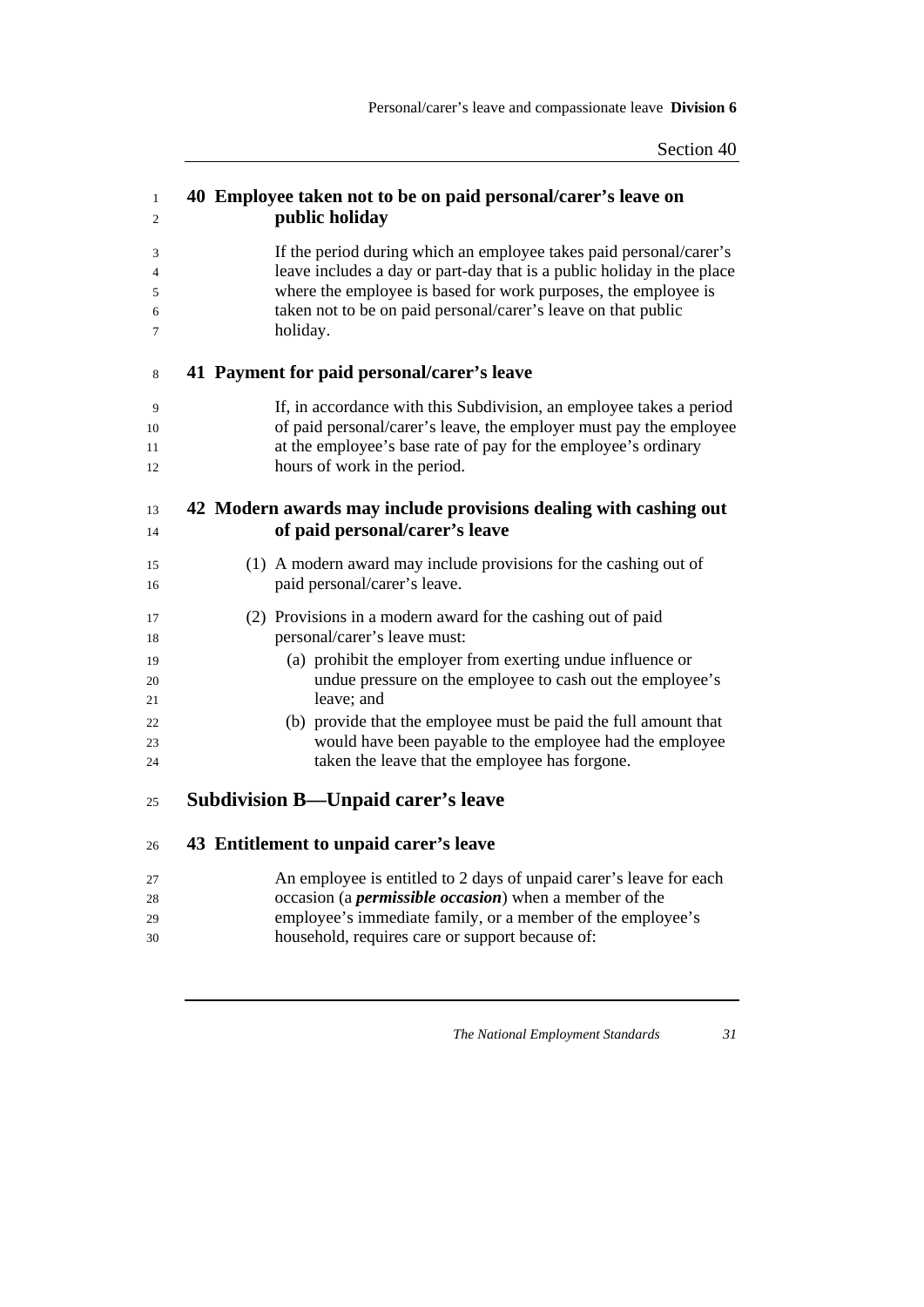|          | ่วceแon <del>++</del>                                                                                                       |
|----------|-----------------------------------------------------------------------------------------------------------------------------|
| 1        | (a) a personal illness, or personal injury, affecting the member;                                                           |
| 2        | <sub>or</sub>                                                                                                               |
| 3        | (b) an unexpected emergency affecting the member.                                                                           |
| 4        | 44 Taking unpaid carer's leave                                                                                              |
| 5        | (1) Subject to subsection (3), an employee may take unpaid carer's                                                          |
| 6<br>7   | leave for a particular permissible occasion if the leave is taken to<br>provide care or support as mentioned in section 43. |
| 8<br>9   | (2) An employee may take unpaid carer's leave for a particular<br>permissible occasion as:                                  |
| 10       | (a) a single continuous period of up to 2 days; or                                                                          |
| 11<br>12 | (b) any separate periods to which the employee and his or her<br>employer agree.                                            |
| 13       | (3) An employee cannot take unpaid carer's leave during a particular                                                        |
| 14       | period if the employee could instead take paid personal/carer's<br>leave.                                                   |
| 15       |                                                                                                                             |
| 16<br>17 | The notice and evidence requirements of section 48 must be complied<br>Note:<br>with.                                       |
| 18       | <b>Subdivision C—Compassionate leave</b>                                                                                    |
| 19       | 45 Entitlement to compassionate leave                                                                                       |
| 20       | An employee is entitled to 2 days of compassionate leave for each                                                           |
| 21       | occasion (a <i>permissible occasion</i> ) when a member of the                                                              |
| 22<br>23 | employee's immediate family, or a member of the employee's<br>household:                                                    |
| 24       | (a) contracts or develops a personal illness that poses a serious                                                           |
| 25       | threat to his or her life; or                                                                                               |
| 26       | (b) sustains a personal injury that poses a serious threat to his or                                                        |
| 27<br>28 | her life; or<br>$(c)$ dies.                                                                                                 |
|          |                                                                                                                             |
| 29       | <b>46 Taking compassionate leave</b>                                                                                        |
| 30       | (1) An employee may take compassionate leave for a particular                                                               |
| 31       | permissible occasion if the leave is taken:                                                                                 |

## **Division 6** Personal/carer's leave and compassionate leave

Section 44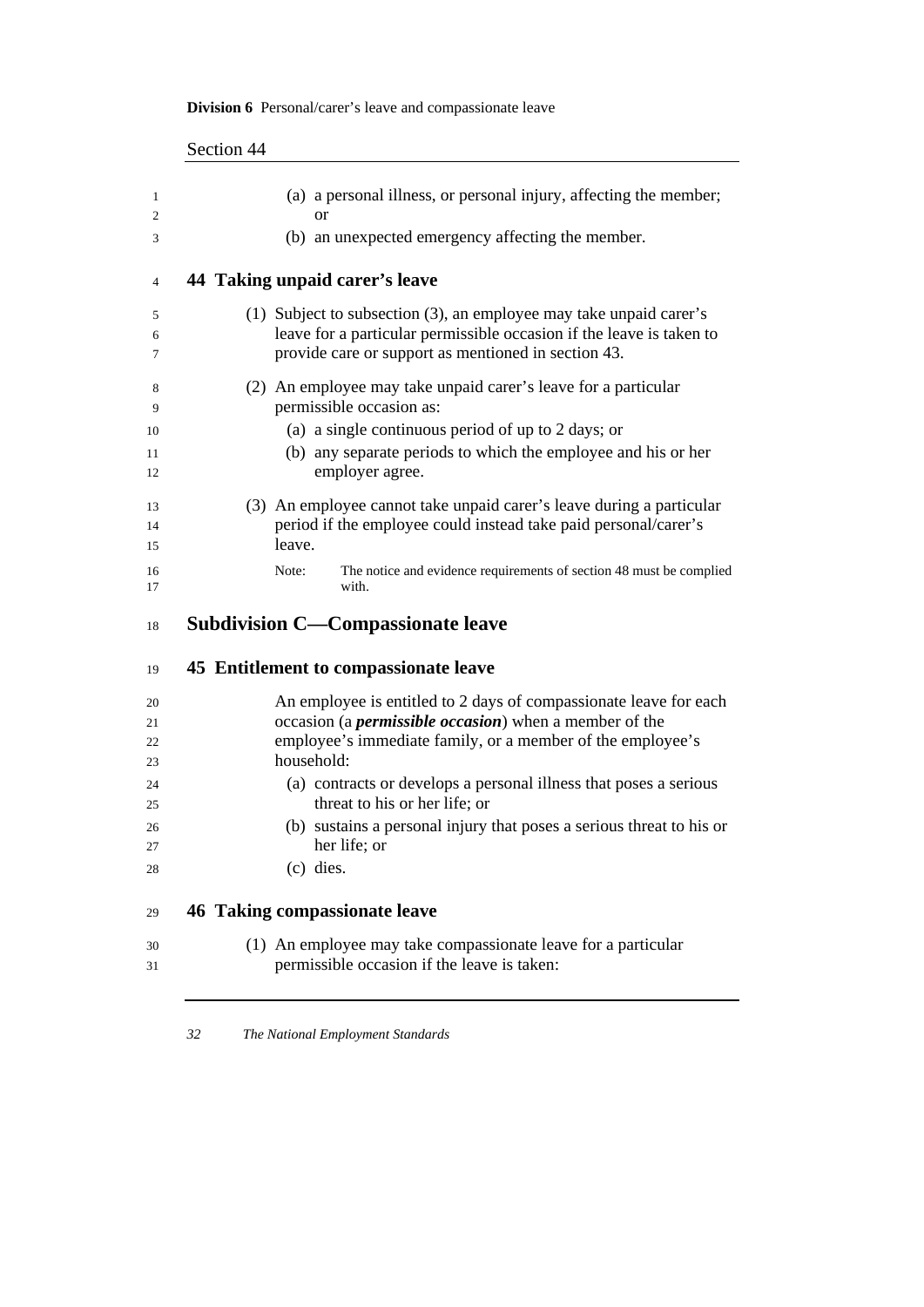Personal/carer's leave and compassionate leave **Division 6**

| 1      | (a) for the purpose of spending time with the member of the                  |
|--------|------------------------------------------------------------------------------|
| 2      | employee's immediate family or household who has                             |
| 3      | contracted or developed the personal illness, or sustained the               |
| 4      | personal injury, referred to in section 45; or                               |
| 5      | (b) after the death of the member of the employee's immediate                |
| 6      | family or household referred to in section 45.                               |
| 7      | (2) An employee may take compassionate leave for a particular                |
| 8      | permissible occasion as:                                                     |
| 9      | (a) a single continuous period of 2 days; or                                 |
| 10     | (b) 2 separate periods of 1 day each; or                                     |
| 11     | (c) any separate periods to which the employee and his or her                |
| 12     | employer agree.                                                              |
| 13     | (3) If the permissible occasion is the contraction or development of a       |
| 14     | personal illness, or the sustaining of a personal injury, the                |
| 15     | employee may take the compassionate leave for that occasion at               |
| 16     | any time while the illness or injury persists.                               |
| 17     | Note:<br>The notice and evidence requirements of section 48 must be complied |
| 18     | with.                                                                        |
| 19     | 47 Payment for compassionate leave (other than for casual                    |
| 20     | employees)                                                                   |
|        |                                                                              |
| 21     | If, in accordance with this Subdivision, an employee, other than a           |
| 22     | casual employee, takes a period of compassionate leave, the                  |
| 23     | employer must pay the employee at the employee's base rate of                |
| 24     | pay for the employee's ordinary hours of work in the period.                 |
| 25     | Note:<br>For casual employees, compassionate leave is unpaid leave.          |
| 26     | <b>Subdivision D-Notice and evidence requirements</b>                        |
| 27     | 48 Notice and evidence requirements                                          |
| $28\,$ | Notice                                                                       |
| 29     | (1) An employee must give his or her employer notice of the taking of        |
| 30     | leave under this Division by the employee.                                   |
| 31     | $(2)$ The notice:                                                            |
|        |                                                                              |
|        |                                                                              |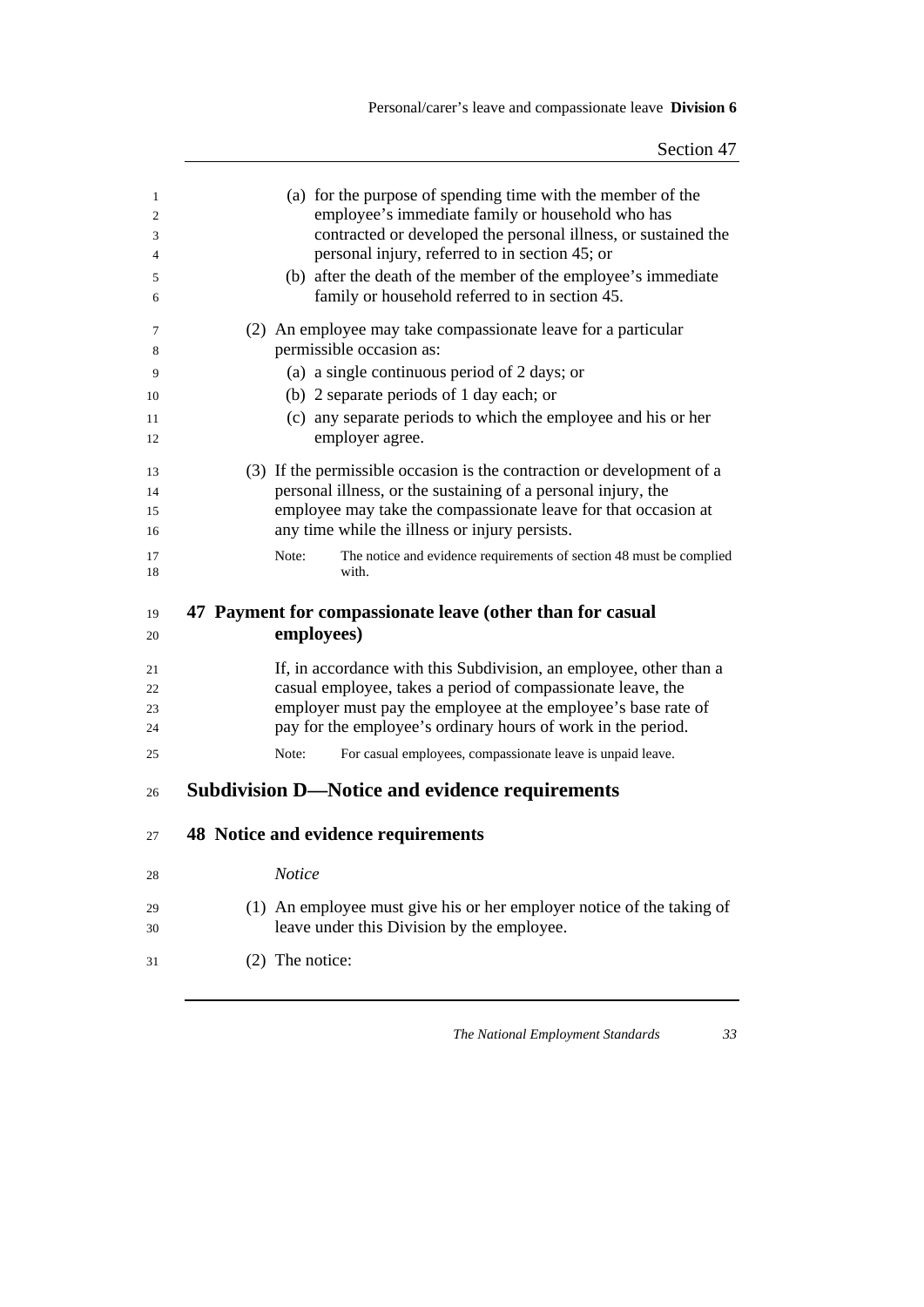|                      | Section 48 |                                                                                                                                                                                                                           |
|----------------------|------------|---------------------------------------------------------------------------------------------------------------------------------------------------------------------------------------------------------------------------|
| 1<br>2<br>3          |            | (a) must be given to the employer as soon as is reasonably<br>practicable (which may be a time after the leave has started);<br>and                                                                                       |
| 4<br>5               |            | (b) must advise the employer of the period, or expected period,<br>of the leave.                                                                                                                                          |
| 6                    |            | Evidence                                                                                                                                                                                                                  |
| 7<br>8<br>9<br>10    |            | (3) An employee who has given his or her employer notice of the<br>taking of leave under this Division must, if required by the<br>employer, give the employer evidence that would satisfy a<br>reasonable person that:   |
| 11<br>12             |            | (a) if it is paid personal/carer's leave—the leave is taken for a<br>reason specified in section 39; or                                                                                                                   |
| 13<br>14<br>15       |            | (b) if it is unpaid carer's leave—the leave is taken for a<br>permissible occasion in circumstances specified in subsection<br>$44(1)$ ; or                                                                               |
| 16<br>17<br>18       |            | (c) if it is compassionate leave—the leave is taken for a<br>permissible occasion in circumstances specified in subsection<br>$46(1)$ .                                                                                   |
| 19                   |            | Compliance                                                                                                                                                                                                                |
| 20<br>21             |            | (4) An employee is not entitled to take leave under this Division unless<br>the employee complies with this section.                                                                                                      |
| 22                   |            | Modern awards may include evidence requirements                                                                                                                                                                           |
| 23<br>24<br>25<br>26 |            | (5) A modern award may include provisions in relation to the kind of<br>evidence that an employee must provide in order to be entitled to<br>paid personal/carer's leave, unpaid carer's leave or compassionate<br>leave. |
| 27<br>28             |            | Note:<br>Personal information given to an employer under this section may be<br>regulated under the Privacy Act 1988.                                                                                                     |

## **Division 6** Personal/carer's leave and compassionate leave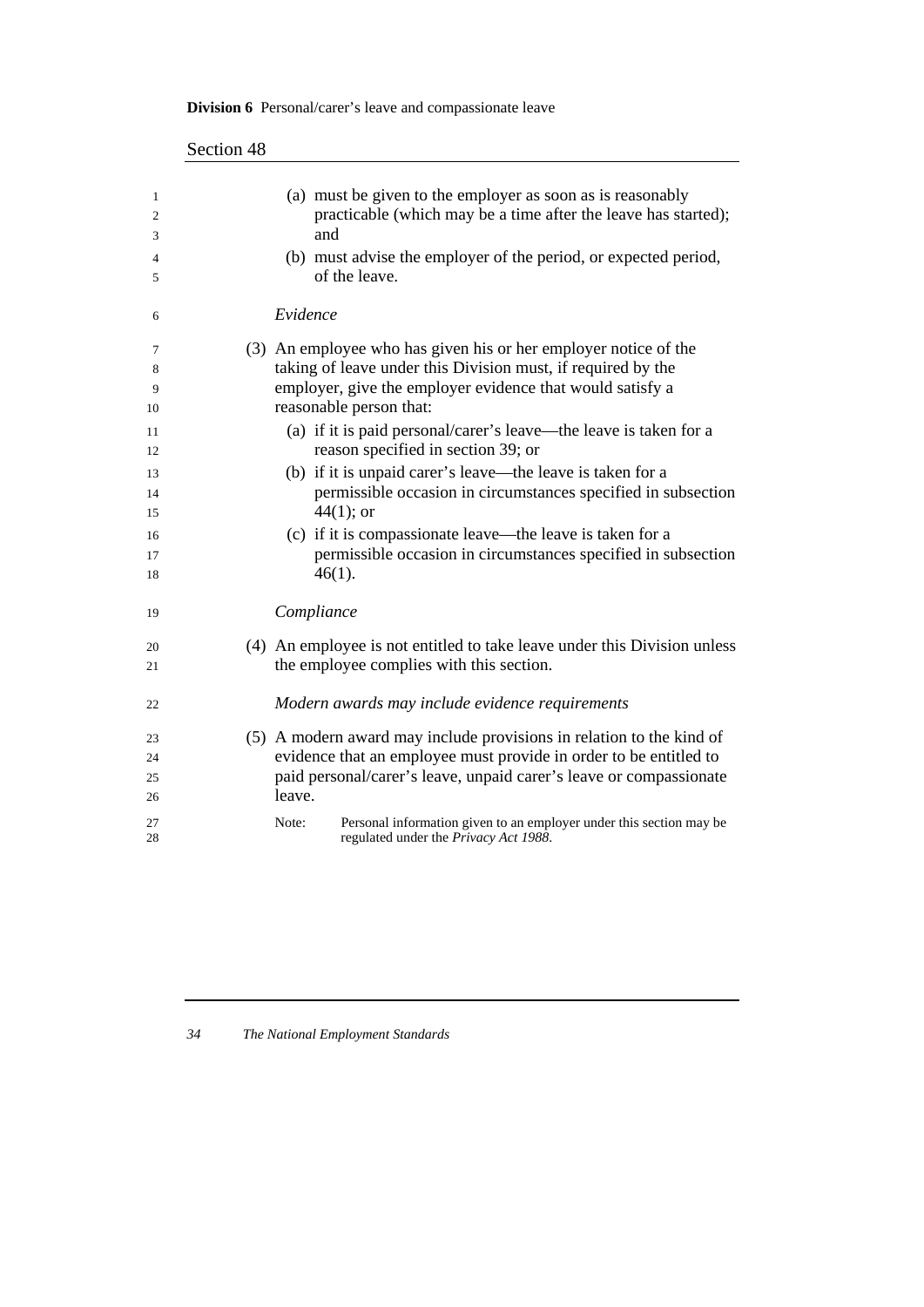Community service leave **Division 7**

| $\mathbf{1}$   |                                                                                                       |
|----------------|-------------------------------------------------------------------------------------------------------|
| $\overline{2}$ | <b>Division 7—Community service leave</b>                                                             |
| 3              | 49 Meaning of <i>eligible community service activity</i>                                              |
| $\overline{4}$ | (1) Each of the following is an <i>eligible community service activity</i> :                          |
| 5              | (a) jury service (including attendance for the purpose of jury                                        |
| 6              | selection) that is required by or under a law of the                                                  |
| 7              | Commonwealth or of a State or Territory; or                                                           |
| 8<br>9         | (b) carrying out a voluntary emergency management activity<br>(within the meaning of section 659); or |
| 10             | (c) an activity prescribed in regulations made for the purpose of                                     |
| 11             | subsection (2).                                                                                       |
| 12             | (2) The regulations may prescribe an activity that is of a community                                  |
| 13             | service nature as an eligible community service activity for the                                      |
| 14             | purpose of this Division.                                                                             |
|                |                                                                                                       |
| 15             | 50 Entitlement to be absent from employment for engaging in                                           |
| 16             | eligible community service activity                                                                   |
| 17             | An employee who engages in an eligible community service                                              |
| 18             | activity is entitled to be absent from his or her employment for a                                    |
| 19             | period if:                                                                                            |
| 20             | (a) the period consists of one or more of the following:                                              |
| 21             | (i) time when the employee engages in the activity;                                                   |
| 22             | (ii) reasonable travelling time associated with the activity;                                         |
| 23             | (iii) reasonable rest time immediately following the activity;                                        |
| 24             | and                                                                                                   |
| 25             | (b) unless the activity is jury service—the employee's absence is                                     |
| 26             | reasonable in all the circumstances.                                                                  |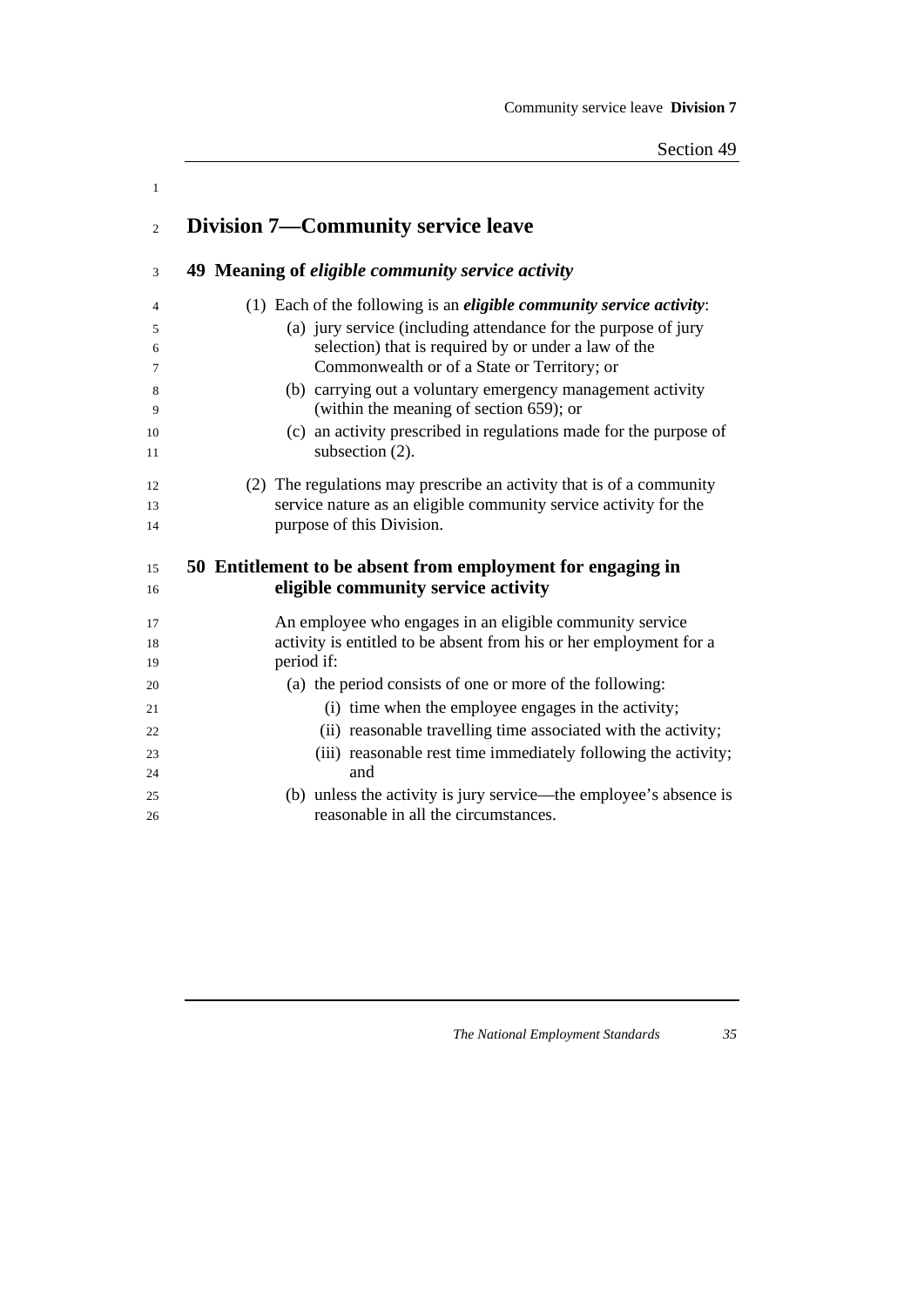Section 51

| $\mathbf{1}$   | 51 Notice and evidence requirements                                                                                                       |
|----------------|-------------------------------------------------------------------------------------------------------------------------------------------|
| $\overline{2}$ | <b>Notice</b>                                                                                                                             |
| 3<br>4         | (1) An employee who wants an absence from his or her employment to<br>be covered by this Division must give his or her employer notice of |
| 5              | the absence.                                                                                                                              |
| 6              | (2) The notice:                                                                                                                           |
| 7              | (a) must be given to the employer as soon as reasonably                                                                                   |
| 8              | practicable (which may be a time after the absence has<br>started); and                                                                   |
| 9<br>10        | (b) must advise the employer of the period, or expected period,                                                                           |
| 11             | of the absence.                                                                                                                           |
| 12             | Evidence                                                                                                                                  |
| 13             | (3) An employee who has given his or her employer notice of an                                                                            |
| 14             | absence under subsection (1) must, if required by the employer,                                                                           |
| 15             | give the employer evidence that would satisfy a reasonable person                                                                         |
| 16<br>17       | that the absence is because the employee has been or will be<br>engaging in an eligible community service activity.                       |
| 18             | Compliance                                                                                                                                |
| 19<br>20       | (4) An employee's absence from his or her employment is not covered<br>by this Division unless the employee complies with this section.   |
| 21             | Personal information given to an employer under this section may be<br>Note:                                                              |
| 22             | regulated under the Privacy Act 1988.                                                                                                     |
| 23             | 52 Payment to employees (other than casuals) on jury service                                                                              |
| 24             | (1) This section applies if:                                                                                                              |
| 25             | (a) in accordance with this Division, an employee is absent from                                                                          |
| 26             | his or her employment for a period because of jury service;                                                                               |
| 27             | and                                                                                                                                       |
| 28             | (b) the employee is not a casual employee.                                                                                                |
| 29             | (2) Subject to subsections $(3)$ , $(4)$ and $(5)$ , the employer must pay the                                                            |
| 30             | employee at the employee's base rate of pay for the employee's                                                                            |
| 31             | ordinary hours of work in the period.                                                                                                     |

<u> 1980 - Johann Barnett, fransk politik (f. 1980)</u>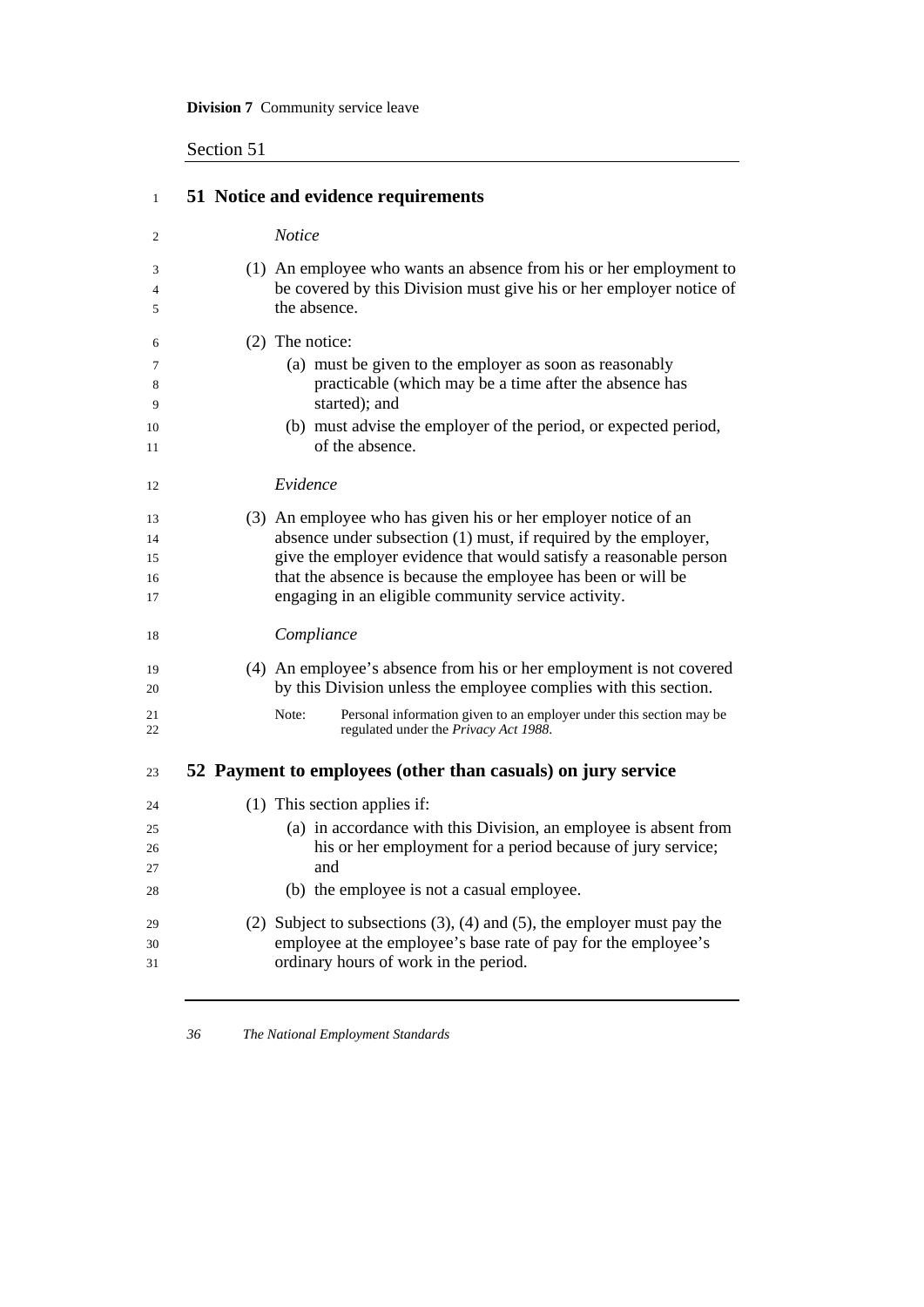| 1              | (3) The employer may require the employee to give the employer               |
|----------------|------------------------------------------------------------------------------|
| $\mathfrak{2}$ | evidence that would satisfy a reasonable person:                             |
| 3              | (a) that the employee has taken all necessary steps to obtain any            |
| $\overline{4}$ | amount of jury service pay to which the employee is entitled;                |
| 5              | and                                                                          |
| 6              | (b) of the total amount (even if it is a nil amount) of jury service         |
| 7              | pay that has been paid, or is payable, to the employee for the               |
| 8              | period.                                                                      |
| 9              | Personal information given to an employer under this subsection may<br>Note: |
| 10             | be regulated under the Privacy Act 1988.                                     |
| 11             | $(4)$ If, in accordance with subsection $(3)$ , the employer requires the    |
| 12             | employee to give the employer the evidence referred to in that               |
| 13             | subsection:                                                                  |
| 14             | (a) the employee is not entitled to payment under subsection (2)             |
| 15             | unless the employee provides the evidence; and                               |
| 16             | (b) if the employee provides the evidence—the amount payable                 |
| 17             | to the employee under subsection (2) is reduced by the total                 |
| 18             | amount of jury service pay that has been paid, or is payable,                |
| 19             | to the employee, as disclosed in the evidence.                               |
| 20             | (5) If an employee is absent because of jury service in relation to a        |
| 21             | particular jury service summons for a period, or a number of                 |
| 22             | periods, of more than 10 days in total:                                      |
| 23             | (a) the employer is only required to pay the employee for the                |
| 24             | first 10 days of absence; and                                                |
| 25             | (b) the evidence provided in response to a requirement under                 |
| 26             | subsection (3) need only relate to the first 10 days of                      |
| 27             | absence; and                                                                 |
| 28             | (c) the reference in subsection $(4)$ to the total amount of jury            |
| 29             | service pay as disclosed in evidence is a reference to the total             |
| 30             | amount so disclosed for the first 10 days of absence.                        |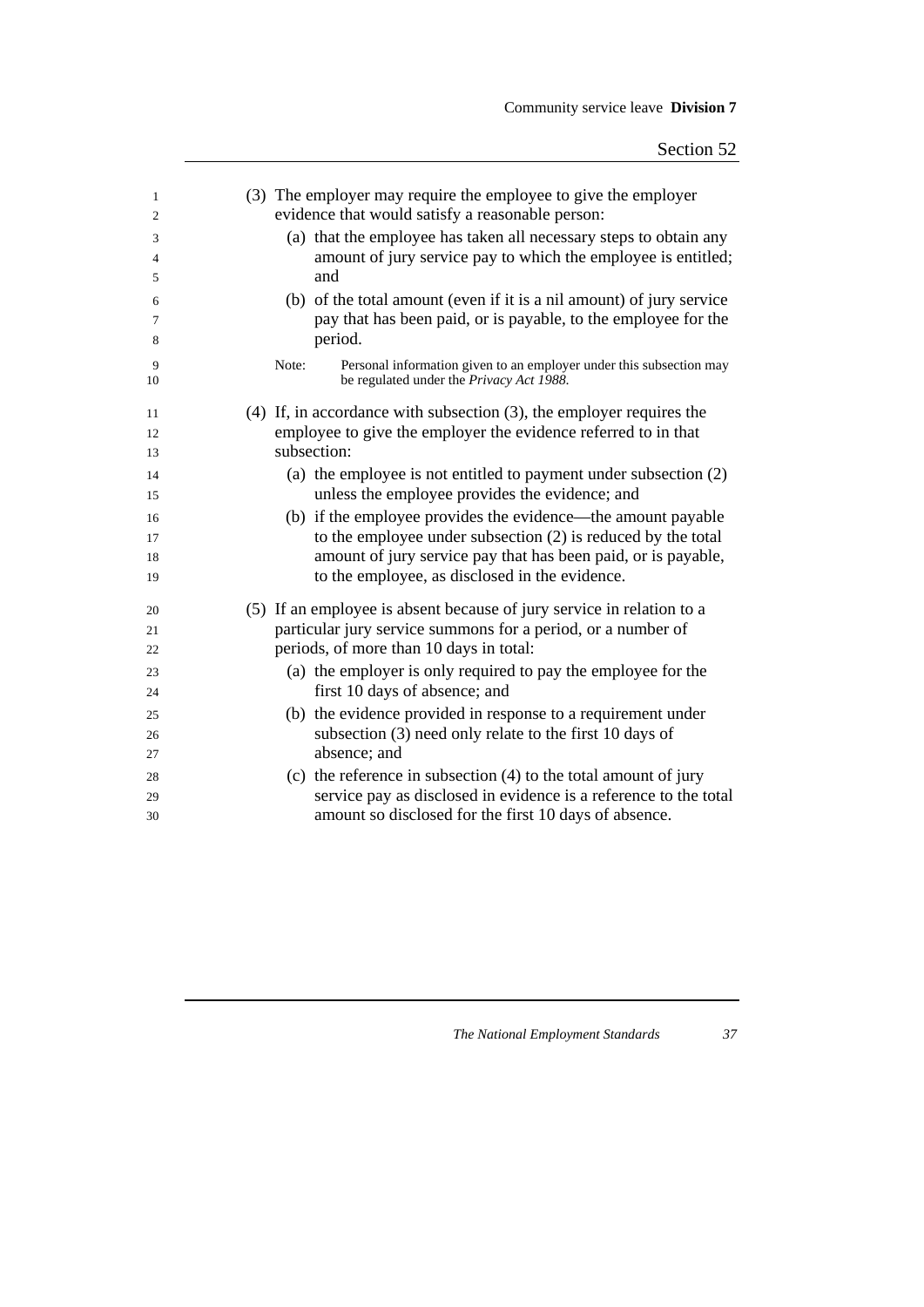**Division 8** Long service leave

Section 53

1

| $\overline{c}$ | <b>Division 8—Long service leave</b>                                                                                                     |
|----------------|------------------------------------------------------------------------------------------------------------------------------------------|
| 3              | 53 Entitlement to long service leave                                                                                                     |
| $\overline{4}$ | (1) An employee is entitled to long service leave in accordance with                                                                     |
| 5              | applicable award-derived long service leave provisions (see                                                                              |
| 6              | subsection $(2)$ ) unless:                                                                                                               |
| 7<br>8         | (a) a workplace agreement, or an AWA (within the meaning of<br>Schedule 7A), that came into force before the                             |
| 9              | commencement of this Part applies to the employee's                                                                                      |
| 10             | employment; or                                                                                                                           |
| 11             | (b) one of the following kinds of instrument that came into force                                                                        |
| 12             | before the commencement of this Part applies to the                                                                                      |
| 13             | employee's employment and expressly deals with long                                                                                      |
| 14             | service leave:                                                                                                                           |
| 15             | (i) a preserved State agreement;                                                                                                         |
| 16             | (ii) a workplace determination;                                                                                                          |
| 17             | (iii) a pre-reform certified agreement (within the meaning of                                                                            |
| 18             | Schedule 7);                                                                                                                             |
| 19             | (iv) a pre-reform AWA;                                                                                                                   |
| 20             | (v) a section 170MX award (within the meaning of                                                                                         |
| 21             | Schedule 7);                                                                                                                             |
| 22             | (vi) an old IR agreement (within the meaning of                                                                                          |
| 23             | Schedule 7);                                                                                                                             |
| 24             | (vii) an employment agreement (within the meaning of                                                                                     |
| 25             | section 887).                                                                                                                            |
| 26             | Note:<br>If there ceases to be any agreement or instrument of a kind referred to                                                         |
| 27             | in paragraph $(1)(a)$ or (b) that applies to the employee's employment,                                                                  |
| 28<br>29       | the employee will, at that time, become entitled to long service leave<br>in accordance with applicable award-derived long service leave |
| 30             | provisions.                                                                                                                              |
| 31             | (2) Applicable award-derived long service leave provisions, in                                                                           |
| 32             | relation to an employee, are provisions of an award, or of a                                                                             |
| 33             | notional agreement preserving State awards:                                                                                              |
| 34             | (a) that would have applied to the employee's employment                                                                                 |
| 35             | immediately before the commencement of this Part if:                                                                                     |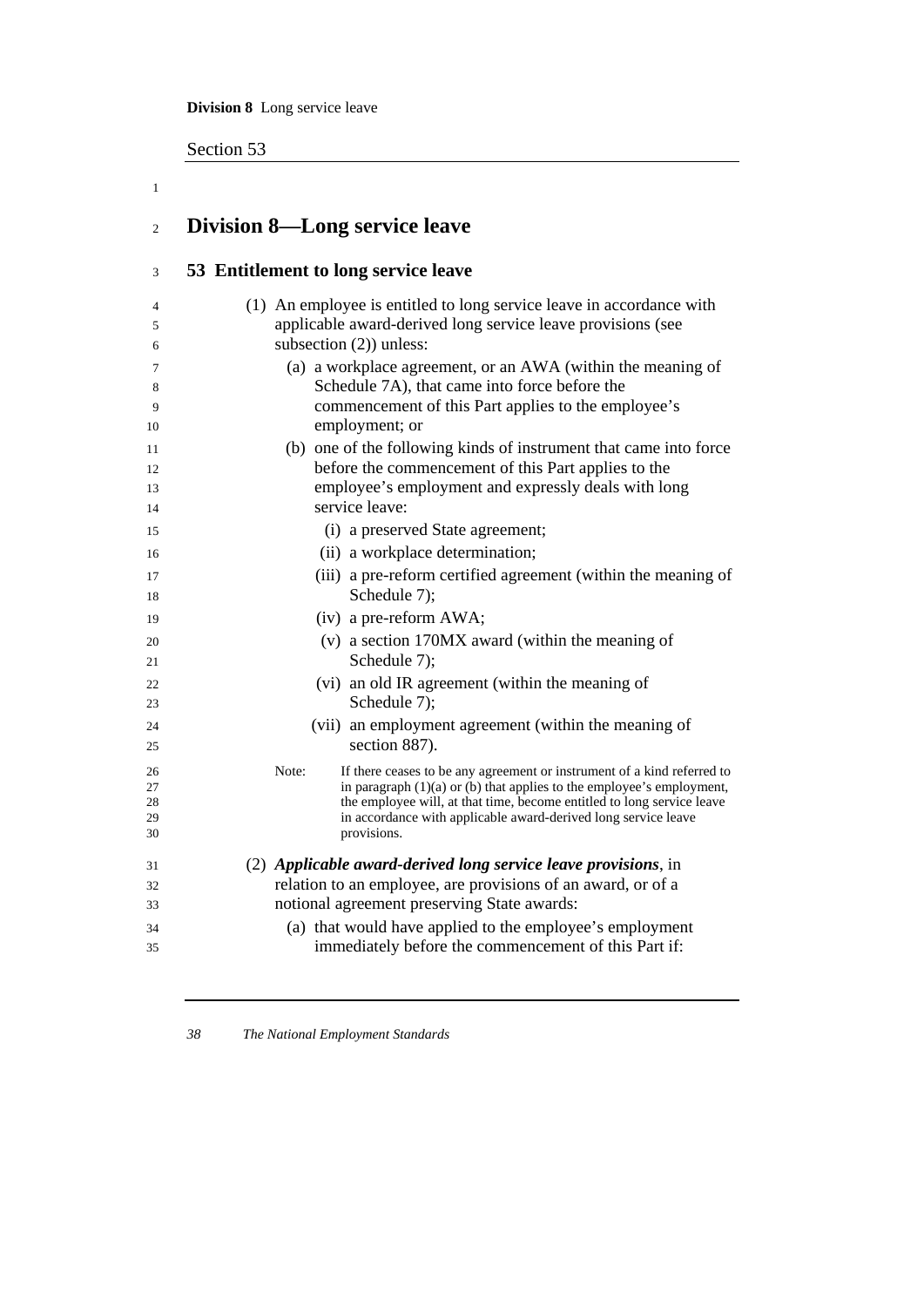|   | (i) the employee had, at that time, been in his or her current<br>circumstances of employment; and |
|---|----------------------------------------------------------------------------------------------------|
|   | (ii) no workplace agreement, AWA (within the meaning of                                            |
|   | Schedule 7A) or workplace determination, had (whether                                              |
|   | at that time or earlier) applied to the employee's                                                 |
| 6 | employment; and                                                                                    |
|   | (b) that would have entitled the employee to long service leave                                    |
| 8 | (or that relate to matters that are ancillary or incidental to                                     |
|   | such an entitlement).                                                                              |
|   |                                                                                                    |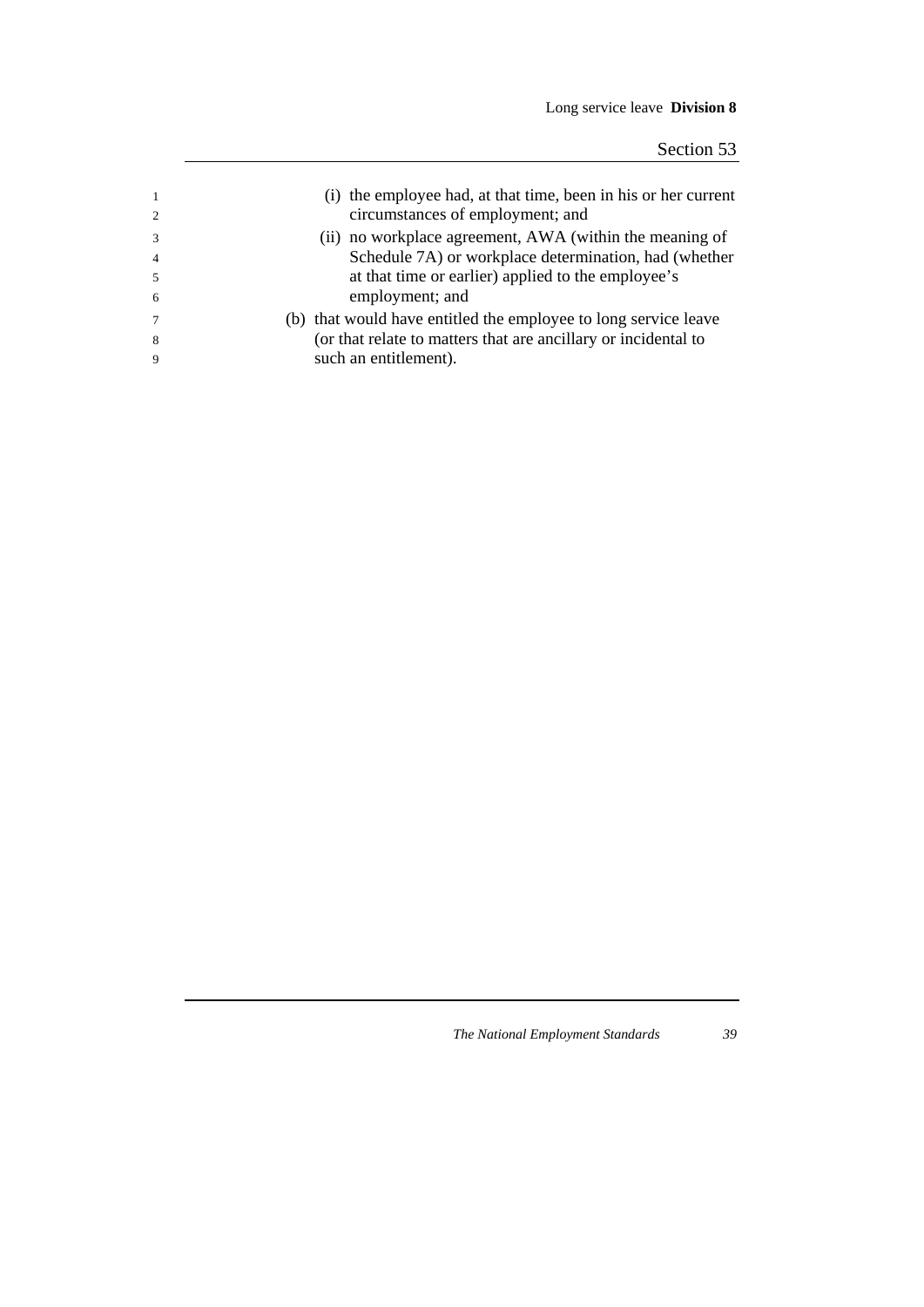**Division 9** Public holidays

Section 54

1

| $\overline{c}$ | <b>Division 9—Public holidays</b>                                                                                            |
|----------------|------------------------------------------------------------------------------------------------------------------------------|
| 3              | 54 Meaning of <i>public holiday</i>                                                                                          |
| 4              | (1) The following are <i>public holidays</i> :                                                                               |
| 5              | (a) each of these days:                                                                                                      |
| 6              | (i) 1 January (New Year's Day);                                                                                              |
| 7              | (ii) 26 January (Australia Day);                                                                                             |
| 8              | (iii) Good Friday;                                                                                                           |
| 9              | (iv) Easter Monday;                                                                                                          |
| 10             | (v) 25 April (Anzac Day);                                                                                                    |
| 11             | (vi) the Queen's birthday holiday (on the day on which it is                                                                 |
| 12             | celebrated in a State or Territory or a region of a State                                                                    |
| 13             | or Territory);                                                                                                               |
| 14             | (vii) 25 December (Christmas Day);                                                                                           |
| 15             | (viii) 26 December (Boxing Day);                                                                                             |
| 16             | (b) any other day, or part-day, declared by or under a law of a                                                              |
| 17             | State or Territory to be observed generally within the State or                                                              |
| 18             | Territory, or a region of the State or Territory, as a public                                                                |
| 19             | holiday, other than a day or part-day, or a kind of day or<br>part-day, that is excluded by the regulations from counting as |
| 20<br>21       | a public holiday.                                                                                                            |
|                |                                                                                                                              |
| 22             | Substituted public holidays under State or Territory laws                                                                    |
| 23             | (2) If, under (or in accordance with a procedure under) a law of a State                                                     |
| 24             | or Territory, a day or part-day is substituted for a day or part-day                                                         |
| 25             | that would otherwise be a public holiday because of subsection (1),                                                          |
| 26             | then the substituted day or part-day is the <i>public holiday</i> .                                                          |
| 27             | Substituted public holidays under modern awards                                                                              |
| 28             | (3) A modern award may substitute (or provide for the substitution of)                                                       |
| 29             | a day or part-day for a day or part-day that would otherwise be a                                                            |
| 30             | public holiday because of subsection (1) or (2).                                                                             |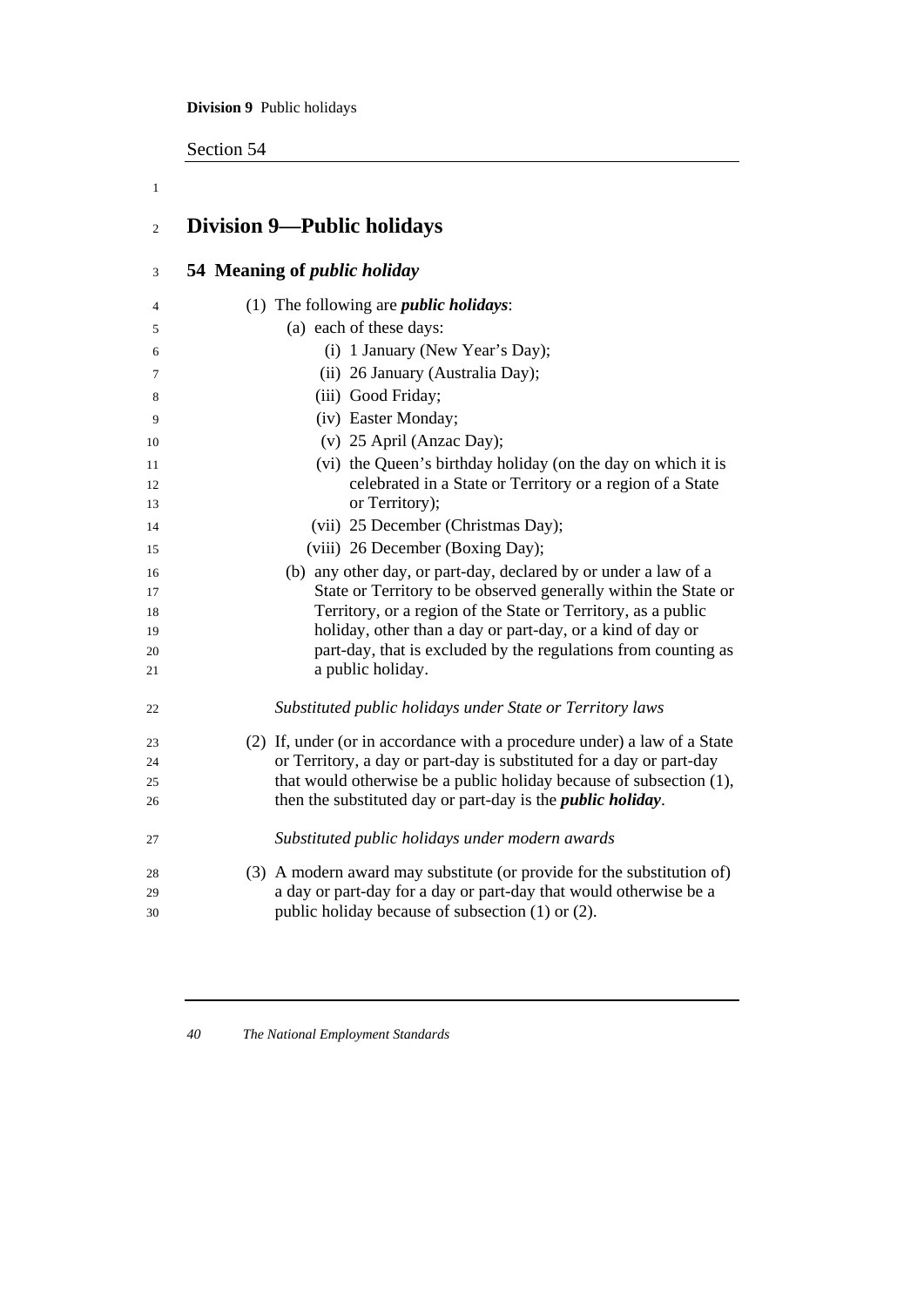| $\mathbf{1}$ | 55 Entitlement to be absent from employment on public holiday             |
|--------------|---------------------------------------------------------------------------|
| 2            | (1) Subject to subsections $(2)$ to $(4)$ , an employee is entitled to be |
| 3            | absent from his or her employment on a day or part-day that is a          |
| 4            | public holiday in the place where the employee is based for work          |
| 5            | purposes.                                                                 |
| 6            | (2) An employer may request an employee to work on a public holiday       |
| 7            | if the request is reasonable.                                             |
| 8            | (3) If an employer requests an employee to work on a public holiday,      |
| 9            | the employee may refuse the request if:                                   |
| 10           | (a) the request is not reasonable; or                                     |
| 11           | (b) the refusal is reasonable.                                            |
| 12           | (4) In determining whether a request, or a refusal of a request, to work  |
| 13           | on a public holiday is reasonable, the following must be                  |
| 14           | considered:                                                               |
| 15           | (a) the nature of the employer's workplace or enterprise                  |
| 16           | (including its operational requirements), and the nature of the           |
| 17           | work performed by the employee;                                           |
| 18           | (b) the employee's personal circumstances, including family               |
| 19           | responsibilities;                                                         |
| 20           | (c) whether the employee could reasonably expect that the                 |
| 21           | employer might request work on the public holiday;                        |
| 22           | (d) whether the employee is entitled to receive overtime                  |
| 23           | payments, penalty rates or other compensation for, or a level             |
| 24           | of remuneration that reflects an expectation of, work on the              |
| 25           | public holiday;                                                           |
| 26           | (e) the type of employment of the employee (for example,                  |
| 27           | whether full-time, part-time, casual or shiftwork);                       |
| 28           | (f) the amount of notice in advance of the public holiday given           |
| 29           | by the employer when making the request;                                  |
| 30           | (g) in relation to the refusal of a request—the amount of notice          |
| 31           | in advance of the public holiday given by the employee when               |
| 32           | refusing the request;                                                     |
| 33           | (h) any other relevant matter.                                            |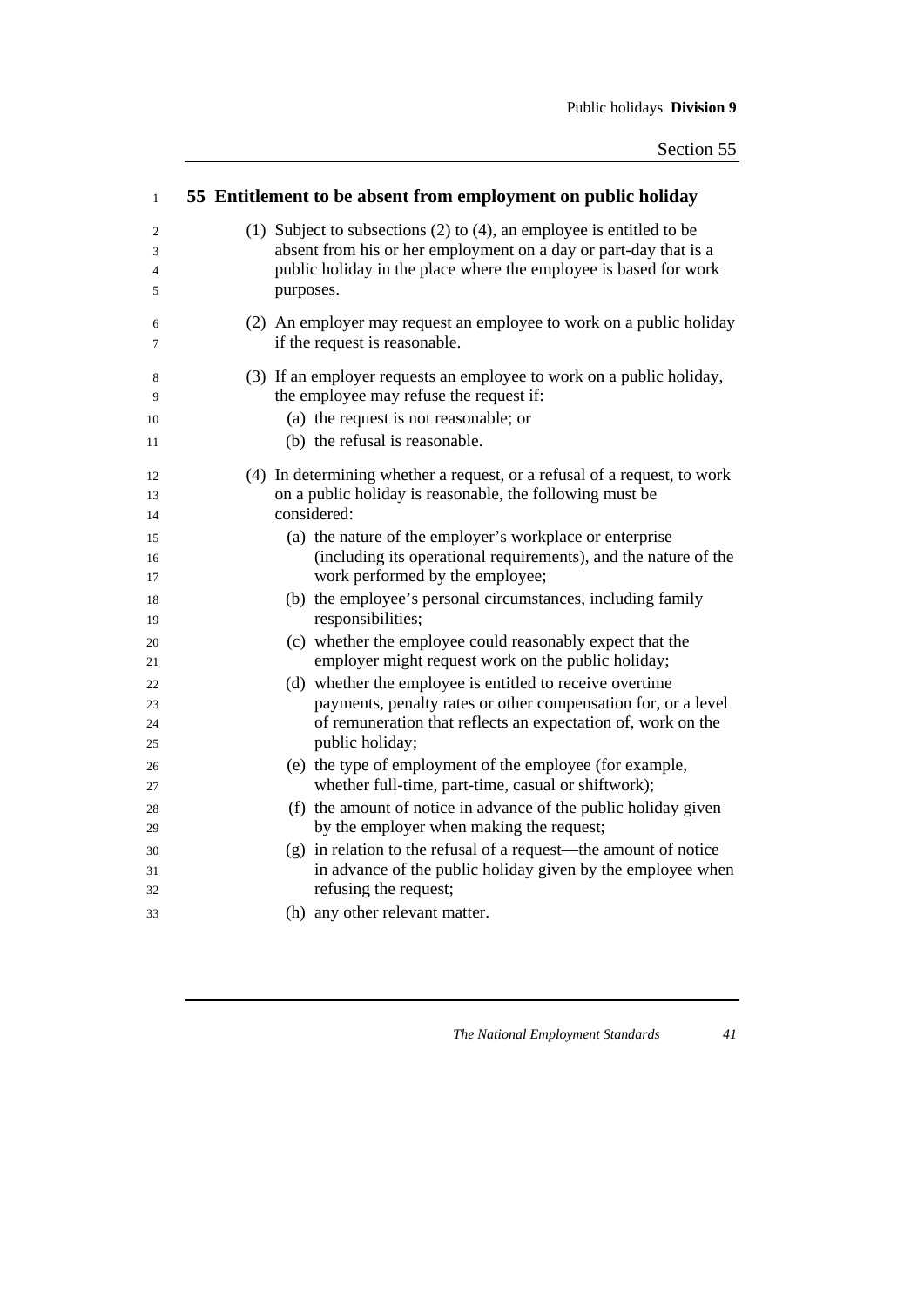## **Division 9** Public holidays

## Section 56

## <sup>1</sup>**56 Payment for absence on public holiday**

|                                                                              | If, in accordance with this Division, an employee is absent from his |  |  |
|------------------------------------------------------------------------------|----------------------------------------------------------------------|--|--|
|                                                                              | or her employment on a day or part-day that is a public holiday, the |  |  |
| employer must pay the employee at the employee's base rate of                |                                                                      |  |  |
| pay for the employee's ordinary hours of work on the day or                  |                                                                      |  |  |
| part-day.<br>6                                                               |                                                                      |  |  |
| If the employee does not have ordinary hours of work on the public<br>Note:  |                                                                      |  |  |
| holiday, the employee is not entitled to payment under this section.<br>8    |                                                                      |  |  |
| For example, the employee is not entitled to payment if the employee         |                                                                      |  |  |
| is a casual employee who is not rostered on for the public holiday, or<br>10 |                                                                      |  |  |
| is a part-time employee whose part-time hours do not include the day<br>11   |                                                                      |  |  |
| of the week on which the public holiday occurs.<br>12                        |                                                                      |  |  |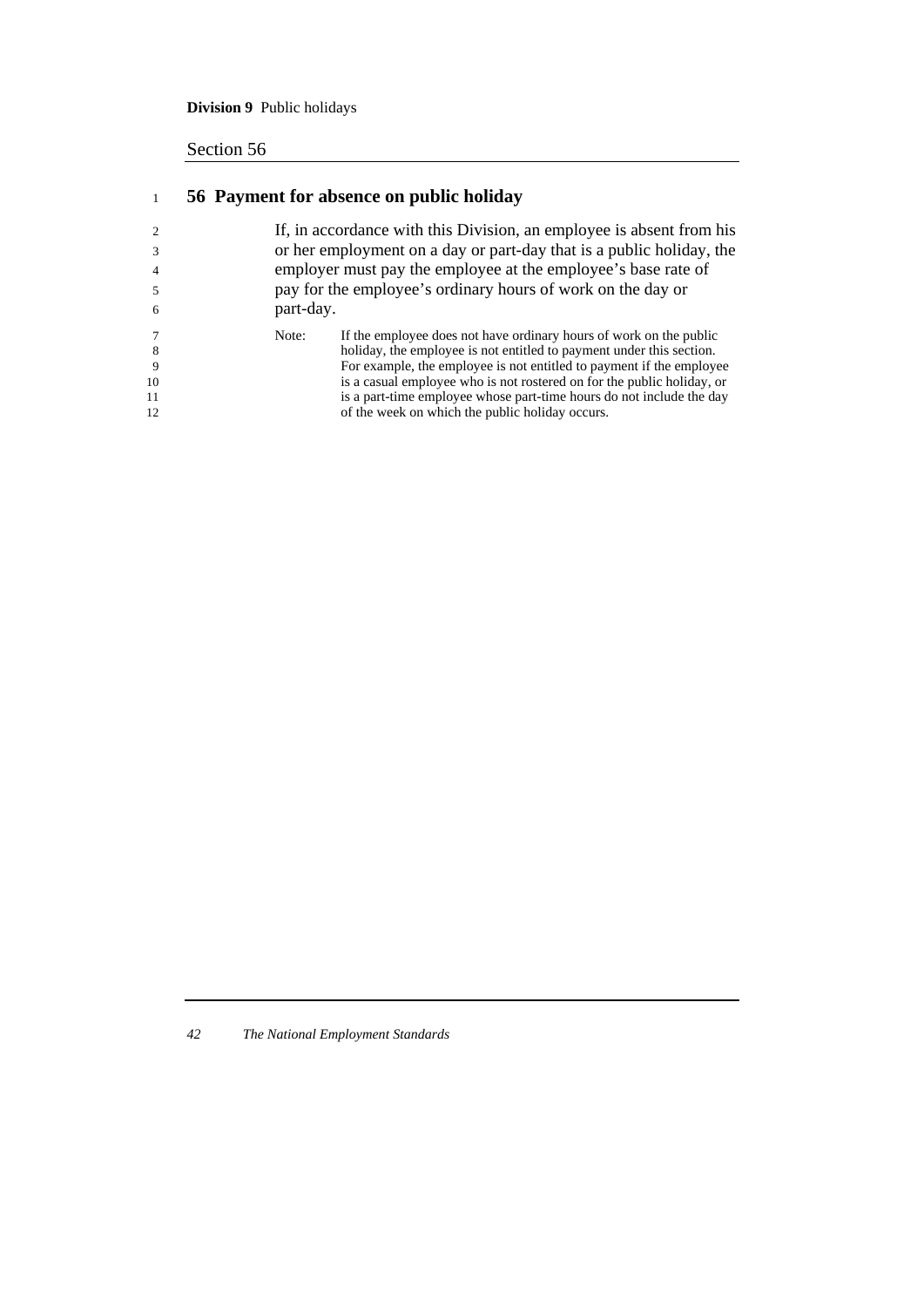| 1                 |                                                                                                                                                                                                                    |
|-------------------|--------------------------------------------------------------------------------------------------------------------------------------------------------------------------------------------------------------------|
| $\mathfrak{2}$    | Division 10-Notice of termination and redundancy pay                                                                                                                                                               |
| 3                 | Subdivision A—Notice of termination or payment in lieu of                                                                                                                                                          |
| 4                 | notice                                                                                                                                                                                                             |
| 5                 | 57 Requirement for notice of termination or payment in lieu                                                                                                                                                        |
| 6                 | Notice specifying day of termination                                                                                                                                                                               |
| 7<br>8<br>9<br>10 | (1) An employer must not terminate an employee's employment unless<br>the employer has given the employee written notice of the day of<br>the termination (which cannot be before the day the notice is<br>given). |
| 11                | Note 1:<br>Section 64 describes situations in which this section does not apply.                                                                                                                                   |
| 12<br>13<br>14    | Note 2:<br>Sections 28A and 29 of the Acts Interpretation Act 1901 provide how<br>a notice may be given. In particular, the notice may be given to an<br>employee by:                                              |
| 15                | delivering it personally; or<br>(a)                                                                                                                                                                                |
| 16                | leaving it at the employee's last known address; or<br>(b)                                                                                                                                                         |
| 17                | sending it by pre-paid post to the employee's last known address.<br>(c)                                                                                                                                           |
| 18                | Amount of notice or payment in lieu of notice                                                                                                                                                                      |
| 19                | (2) The employer must not terminate the employee's employment                                                                                                                                                      |
| 20                | unless:                                                                                                                                                                                                            |
| 21                | (a) the time between giving the notice and the day of the                                                                                                                                                          |
| 22                | termination is at least the period (the <i>minimum period of</i><br><i>notice</i> ) worked out under subsection (3); or                                                                                            |
| 23                |                                                                                                                                                                                                                    |
| 24<br>25          | (b) the employer has paid the employee payment in lieu of notice<br>of at least the amount the employer would have been liable to                                                                                  |
| 26                | pay the employee at the full rate of pay for the hours he or                                                                                                                                                       |
| 27                | she would have worked had the employment continued until                                                                                                                                                           |
| 28                | the end of the minimum period of notice.                                                                                                                                                                           |
| 29                | (3) Work out the minimum period of notice as follows:                                                                                                                                                              |
| 30                | (a) first, work out the period using the following table:                                                                                                                                                          |
|                   |                                                                                                                                                                                                                    |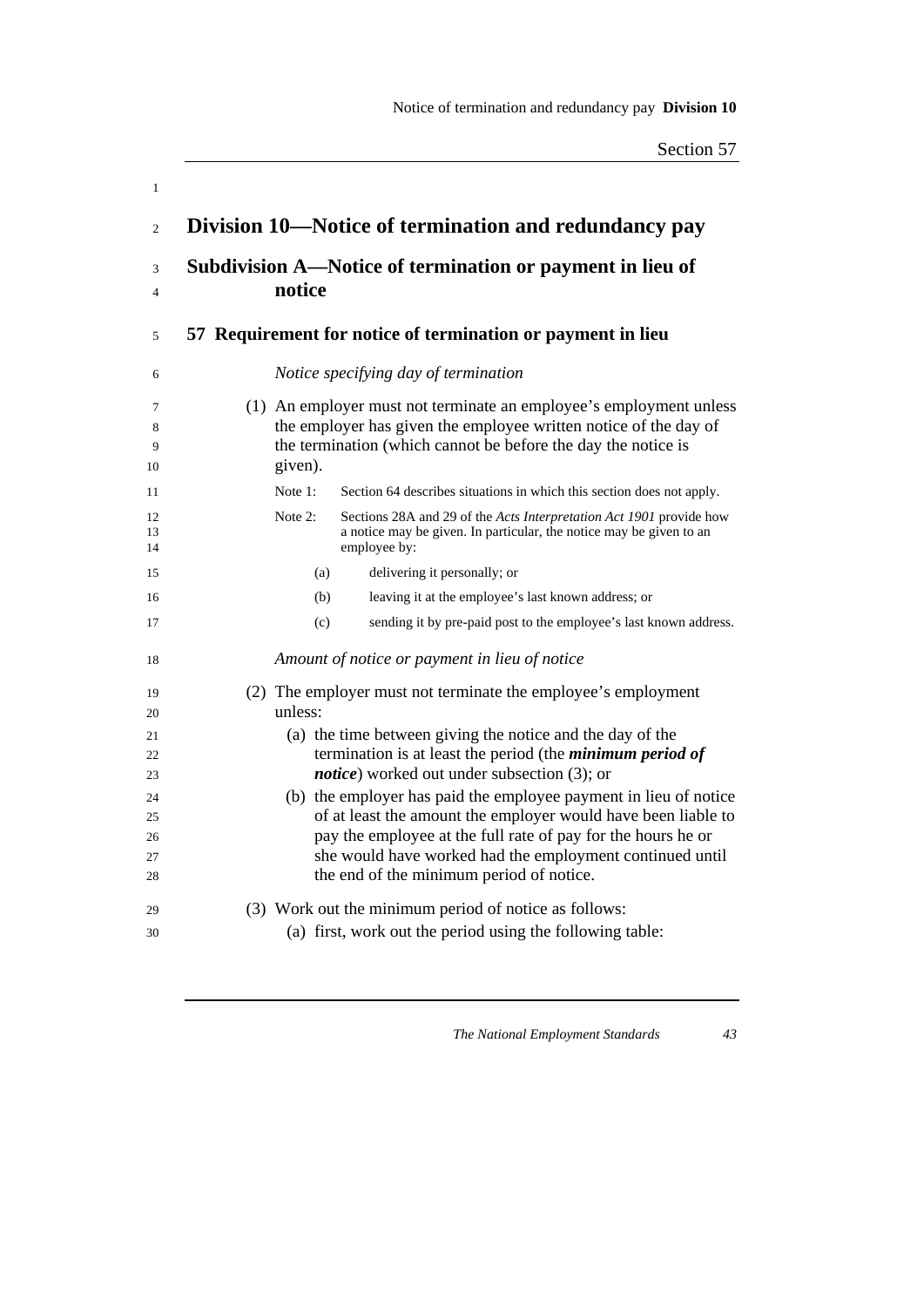## **Division 10** Notice of termination and redundancy pay

## Section 58

|  |      | <b>Period</b>                                                                                                                                                                                              |               |
|--|------|------------------------------------------------------------------------------------------------------------------------------------------------------------------------------------------------------------|---------------|
|  |      | Employee's period of continuous service with<br>the employer at the end of the day the notice<br>is given                                                                                                  | <b>Period</b> |
|  |      | Not more than 1 year<br>-1                                                                                                                                                                                 | 1 week        |
|  |      | $\overline{2}$<br>More than 1 year but not more than 3 years                                                                                                                                               | 2 weeks       |
|  |      | More than 3 years but not more than 5 years<br>3                                                                                                                                                           | 3 weeks       |
|  |      | More than 5 years<br>4                                                                                                                                                                                     | 4 weeks       |
|  |      | (b) then increase the period by 1 week if the employee is over 45<br>years old and has completed at least 2 years of continuous<br>service with the employer at the end of the day the notice is<br>given. |               |
|  | lieu | 58 Transmission of business and notice of termination or payment in                                                                                                                                        |               |
|  |      |                                                                                                                                                                                                            |               |
|  |      | (1) For the purposes of section 57, a transferring employee's period of<br>continuous service includes each period of continuous service of                                                                |               |
|  |      | the employee with an old employer in the business being                                                                                                                                                    |               |
|  |      |                                                                                                                                                                                                            |               |
|  |      | transferred (whether or not the old employer was previously a new<br>employer in connection with the business).                                                                                            |               |
|  |      | (2) However, the employee's continuous service with an old employer                                                                                                                                        |               |
|  |      | is disregarded so far as the employee had previously received                                                                                                                                              |               |
|  |      | notice of termination, or payment in lieu of such notice, in respect<br>of that service.                                                                                                                   |               |
|  |      | 59 Modern awards may provide for notice of termination by<br>employees                                                                                                                                     |               |
|  |      |                                                                                                                                                                                                            |               |
|  |      | A modern award may include provisions specifying the period of<br>notice an employee must give in order to terminate his or her                                                                            |               |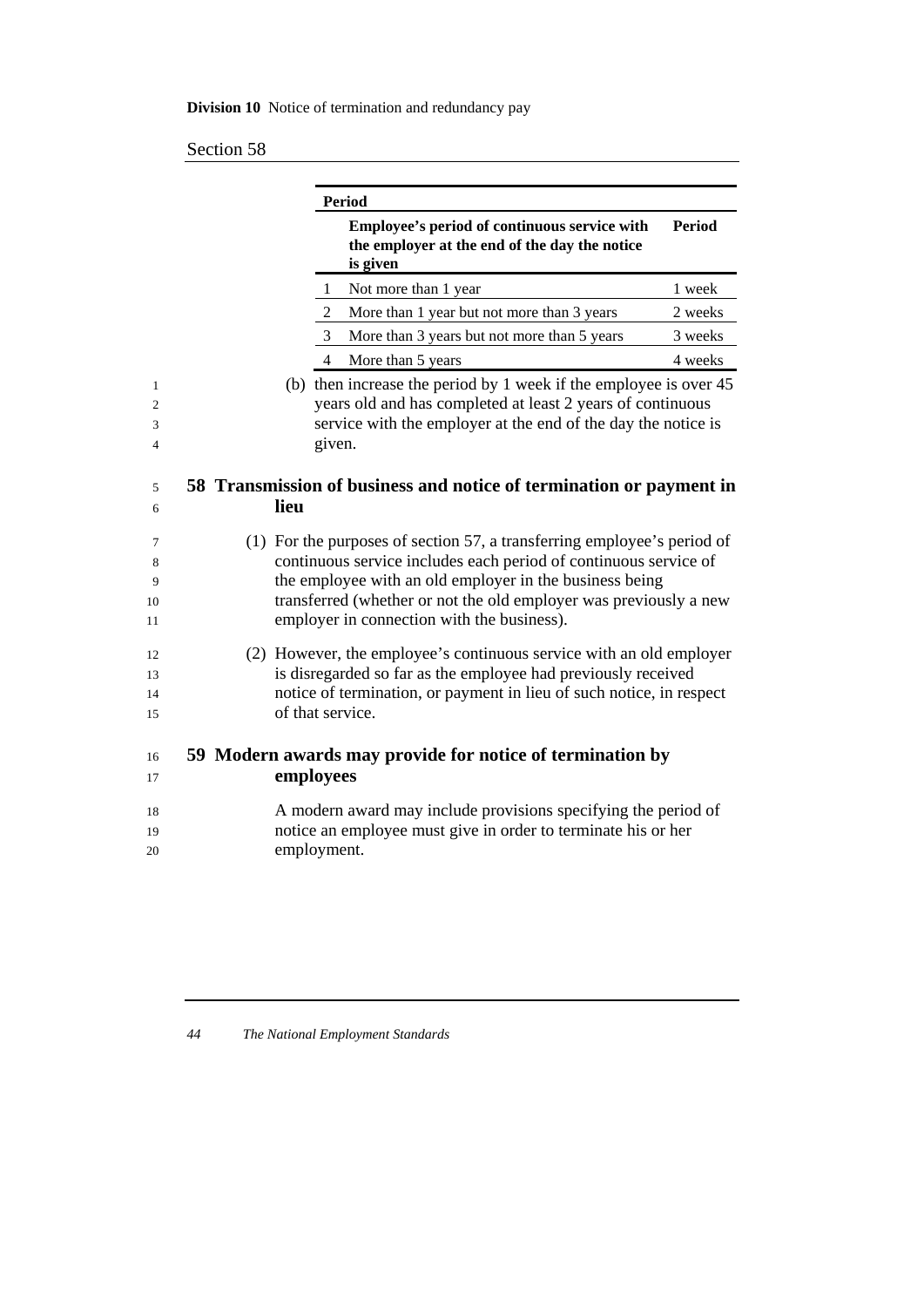| 1                |                   |       | <b>Subdivision B-Redundancy pay</b>                                                                                                                                                                                |                          |
|------------------|-------------------|-------|--------------------------------------------------------------------------------------------------------------------------------------------------------------------------------------------------------------------|--------------------------|
| $\overline{c}$   | 60 Redundancy pay |       |                                                                                                                                                                                                                    |                          |
| 3<br>4           |                   |       | (1) An employee is entitled to be paid redundancy pay by the<br>employer if the employee's employment is terminated:                                                                                               |                          |
| 5<br>6<br>7<br>8 |                   |       | (a) at the employer's initiative because the employer no longer<br>requires the job done by the employee to be done by anyone,<br>except where this is due to the ordinary and customary<br>turnover of labour; or |                          |
| 9                |                   |       | (b) because of the insolvency or bankruptcy of the employer.                                                                                                                                                       |                          |
| 10<br>11         |                   | Note: | Sections 62, 63 and 64 describe situations in which the employee does<br>not have this entitlement.                                                                                                                |                          |
| 12<br>13         |                   |       | (2) The amount of the redundancy pay equals the total amount payable<br>to the employee for the redundancy pay period worked out using                                                                             |                          |
| 14               |                   |       | the following table at the employee's base rate of pay for his or her                                                                                                                                              |                          |
| 15               |                   |       | ordinary hours of work:                                                                                                                                                                                            |                          |
| 16               |                   |       |                                                                                                                                                                                                                    |                          |
|                  |                   |       | <b>Redundancy pay period</b>                                                                                                                                                                                       |                          |
|                  |                   |       | <b>Employee's period of continuous service</b><br>with the employer on termination                                                                                                                                 | Redundancy<br>pay period |
|                  |                   | 1     | At least 1 year but less than 2 years                                                                                                                                                                              | 4 weeks                  |
|                  |                   | 2     | At least 2 years but less than 3 years                                                                                                                                                                             | 6 weeks                  |
|                  |                   | 3     | At least 3 years but less than 4 years                                                                                                                                                                             | 7 weeks                  |
|                  |                   | 4     | At least 4 years but less than 5 years                                                                                                                                                                             | 8 weeks                  |
|                  |                   | 5     | At least 5 years but less than 6 years                                                                                                                                                                             | 10 weeks                 |
|                  |                   | 6     | At least 6 years but less than 7 years                                                                                                                                                                             | 11 weeks                 |
|                  |                   | 7     | At least 7 years but less than 8 years                                                                                                                                                                             | 13 weeks                 |
|                  |                   | 8     | At least 8 years but less than 9 years                                                                                                                                                                             | 14 weeks                 |

## <sup>17</sup>**61 Variation of redundancy pay for other employment or incapacity**  <sup>18</sup>**to pay**

9 At least 9 years but less than 10 years 16 weeks 10 At least 10 years 12 weeks

19 (1) This section applies if: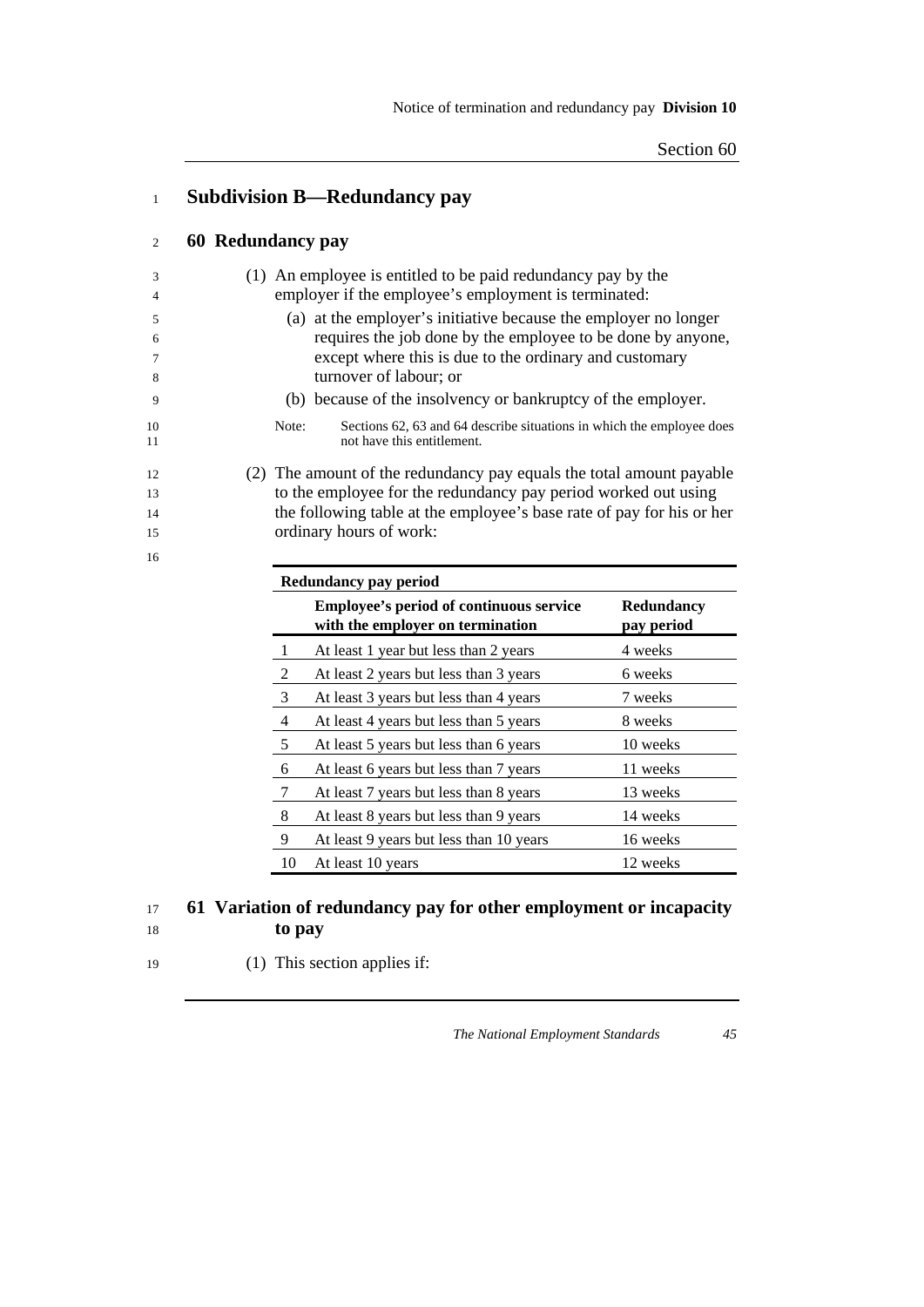| (a) an employee is entitled to be paid an amount of redundancy<br>pay by the employer because of section 60; and                                                       |
|------------------------------------------------------------------------------------------------------------------------------------------------------------------------|
| (b) the employer:                                                                                                                                                      |
| (i) obtains other acceptable employment for the employee;<br><b>or</b>                                                                                                 |
| (ii) cannot pay the amount.                                                                                                                                            |
| (2) On application by the employer, Fair Work Australia may<br>determine that the amount of redundancy pay is reduced to the<br>amount specified in the determination. |
| (3) A determination has effect according to its terms, despite<br>section 60.                                                                                          |
| 62 Exclusions from obligation to pay redundancy pay                                                                                                                    |
| (1) Section 60 does not apply to the employee if:                                                                                                                      |
| (a) his or her period of continuous service with the employer on                                                                                                       |
| termination is less than 12 months; or                                                                                                                                 |
| (b) at the earlier of the following times, the employer employed                                                                                                       |
| fewer than 15 employees:                                                                                                                                               |
| (i) the time the employee is given notice of the termination<br>as described in subsection $57(1)$ ;                                                                   |
| (ii) immediately before the termination.                                                                                                                               |
| (2) For the purpose of calculating the number of employees employed                                                                                                    |
| by the employer at the time applicable under paragraph $(1)(b)$ :                                                                                                      |
| (a) subject to paragraph (b) of this subsection, all employees                                                                                                         |
| employed by the employer at that time are to be counted,                                                                                                               |
| including:                                                                                                                                                             |
| (i) the employee whose employment is being terminated;<br>and                                                                                                          |
| (ii) any other employee of the employer whose employment                                                                                                               |
| is also being terminated; but                                                                                                                                          |
| (b) a casual employee is not to be counted unless the casual                                                                                                           |
| employee has, immediately before that time, been engaged                                                                                                               |
| by the employer on a regular and systematic basis for a                                                                                                                |
|                                                                                                                                                                        |
| sequence of periods of employment during a period of at<br>least 12 months.                                                                                            |

## **Division 10** Notice of termination and redundancy pay

Section 62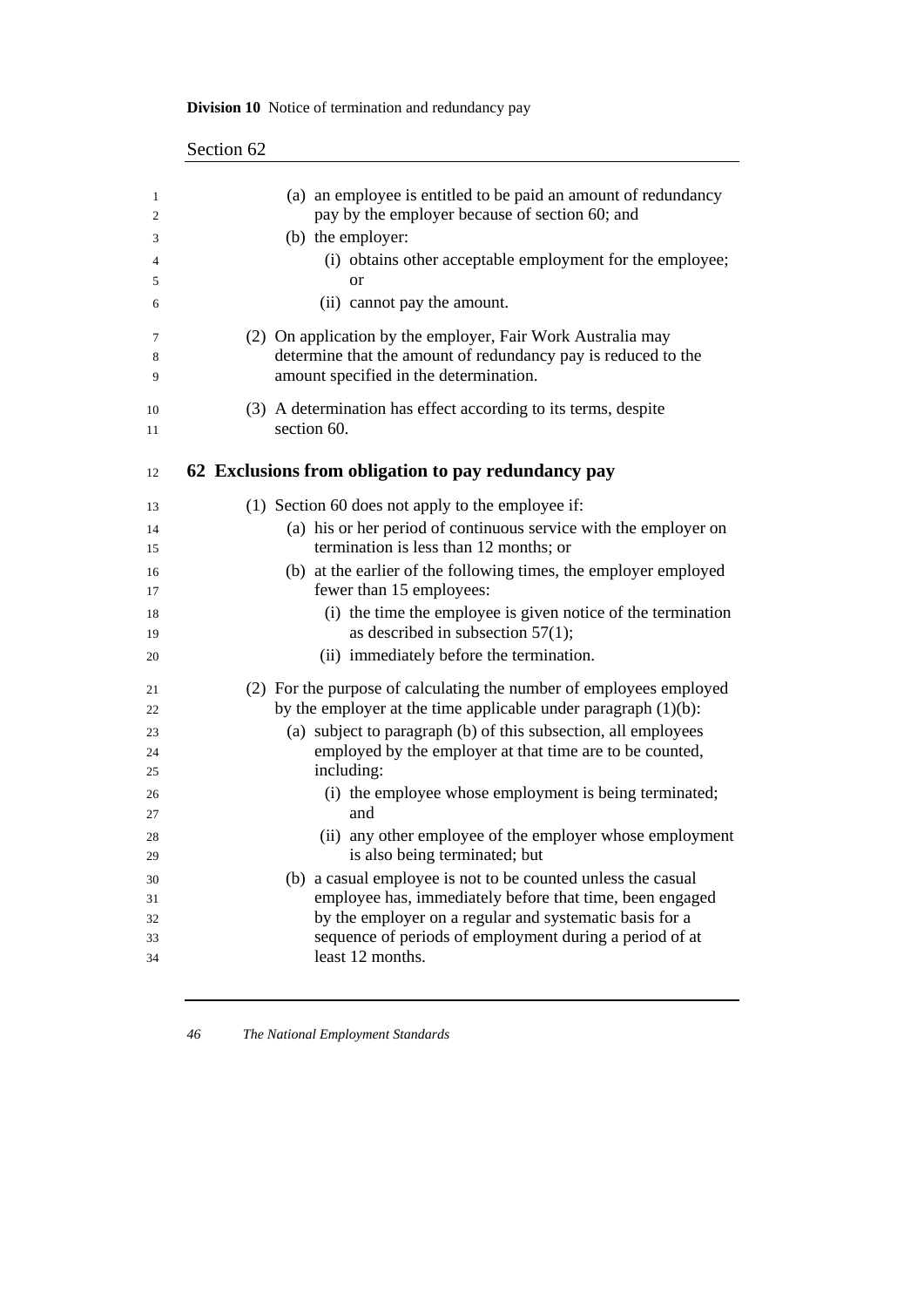| $\mathbf{1}$<br>$\overline{c}$<br>3<br>4 | (3) For the purpose of calculating the number of employees employed<br>by the employer at the time applicable under paragraph $(1)(b)$ ,<br>related bodies corporate (within the meaning of section 50 of the<br>Corporations Act 2001) are taken to be one entity. |
|------------------------------------------|---------------------------------------------------------------------------------------------------------------------------------------------------------------------------------------------------------------------------------------------------------------------|
| 5                                        | 63 Transmission of business and redundancy pay                                                                                                                                                                                                                      |
| 6                                        | Transferring employee                                                                                                                                                                                                                                               |
| 7                                        | (1) Section 60 does not apply to the termination of a transferring                                                                                                                                                                                                  |
| 8                                        | employee's employment that occurs in connection with the transfer                                                                                                                                                                                                   |
| 9                                        | of a business if the new employer recognises the employee's                                                                                                                                                                                                         |
| 10                                       | service with an old employer in the business being transferred<br>(whether or not the old employer was previously a new employer                                                                                                                                    |
| 11<br>12                                 | in connection with the business).                                                                                                                                                                                                                                   |
|                                          |                                                                                                                                                                                                                                                                     |
| 13                                       | Employee who rejects offer of employment with new employer                                                                                                                                                                                                          |
| 14                                       | (2) Section 60 does not apply to an employee in a business being                                                                                                                                                                                                    |
| 15                                       | transferred if he or she rejects an offer of employment with the new                                                                                                                                                                                                |
| 16                                       | employer:                                                                                                                                                                                                                                                           |
| 17                                       | (a) on terms and conditions substantially similar to, and,                                                                                                                                                                                                          |
| 18                                       | considered on an overall basis, no less favourable than, the                                                                                                                                                                                                        |
| 19                                       | employee's terms and conditions of employment with the old                                                                                                                                                                                                          |
| 20                                       | employer immediately before the termination of that<br>employment; and                                                                                                                                                                                              |
| 21                                       |                                                                                                                                                                                                                                                                     |
| 22<br>23                                 | (b) recognising the employee's service with an old employer in<br>the business (whether or not the old employer was previously                                                                                                                                      |
| 24                                       | a new employer in connection with the business).                                                                                                                                                                                                                    |
|                                          |                                                                                                                                                                                                                                                                     |
| 25                                       | (3) On application by the employee, Fair Work Australia may, if                                                                                                                                                                                                     |
| 26                                       | satisfied that subsection (2) operates unfairly to him or her,                                                                                                                                                                                                      |
| 27                                       | determine that the old employer must pay the employee a specified                                                                                                                                                                                                   |
| 28                                       | amount of redundancy pay. The amount must not exceed his or her                                                                                                                                                                                                     |
| 29                                       | entitlement under section 60 apart from this section.                                                                                                                                                                                                               |
| 30                                       | (4) The determination has effect according to its terms.                                                                                                                                                                                                            |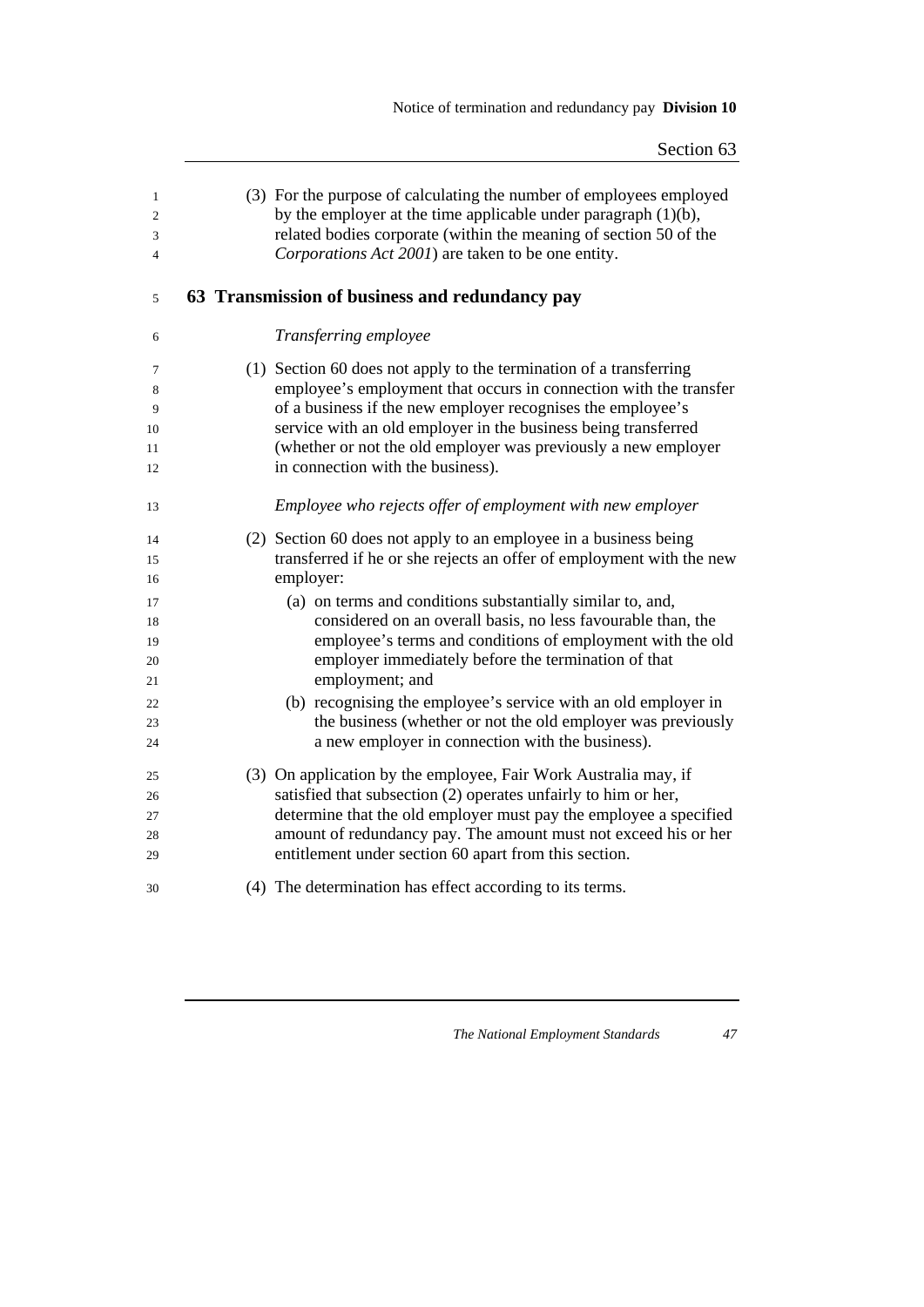**Division 10** Notice of termination and redundancy pay

Section 64

| $\mathbf{1}$         | <b>Subdivision C—Limits on scope of this Division</b>                                                                                                                                                                        |
|----------------------|------------------------------------------------------------------------------------------------------------------------------------------------------------------------------------------------------------------------------|
| $\mathfrak{2}$       | 64 Limits on scope of this Division                                                                                                                                                                                          |
| 3                    | <b>Employees not covered by this Division</b>                                                                                                                                                                                |
| 4                    | (1) This Division does not apply to any of the following employees:                                                                                                                                                          |
| 5<br>6               | (a) an employee employed for a specified period of time or for a<br>specified task;                                                                                                                                          |
| 7<br>8<br>9          | (b) an employee serving a period of probation, or a qualifying<br>period of employment, that is determined in advance and is<br>of a duration prescribed by the regulations;                                                 |
| 10<br>11             | (c) an employee whose employment is terminated because of<br>serious misconduct;                                                                                                                                             |
| 12                   | (d) a casual employee;                                                                                                                                                                                                       |
| 13                   | (e) a seasonal employee;                                                                                                                                                                                                     |
| 14<br>15             | (f) a trainee (other than an apprentice) to whom a training<br>arrangement applies;                                                                                                                                          |
| 16<br>17             | (g) an employee prescribed by the regulations as an employee to<br>whom this Division does not apply.                                                                                                                        |
| 18<br>19<br>20<br>21 | (2) Paragraph $(1)(a)$ does not prevent this Division from applying to an<br>employee if a substantial reason for employing the employee as<br>described in that paragraph was to avoid the application of this<br>Division. |
| 22                   | Other employees not covered by notice of termination provisions                                                                                                                                                              |
| 23                   | (3) Subdivision A does not apply to:                                                                                                                                                                                         |
| 24                   | (a) a daily hire employee working in the building and                                                                                                                                                                        |
| 25                   | construction industry (including working in connection with                                                                                                                                                                  |
| 26                   | the erection, repair, renovation, maintenance, ornamentation                                                                                                                                                                 |
| 27                   | or demolition of buildings or structures); or                                                                                                                                                                                |
| 28                   | (b) a daily hire employee working in the meat industry in                                                                                                                                                                    |
| 29                   | connection with the slaughter of livestock; or                                                                                                                                                                               |
| 30                   | (c) a weekly hire employee working in connection with the meat                                                                                                                                                               |
| 31<br>32             | industry and whose termination of employment is determined<br>solely by seasonal factors; or                                                                                                                                 |

<u> 1989 - Johann Barn, mars ann an t-Amhair an t-Amhair an t-Amhair an t-Amhair an t-Amhair an t-Amhair an t-Amh</u>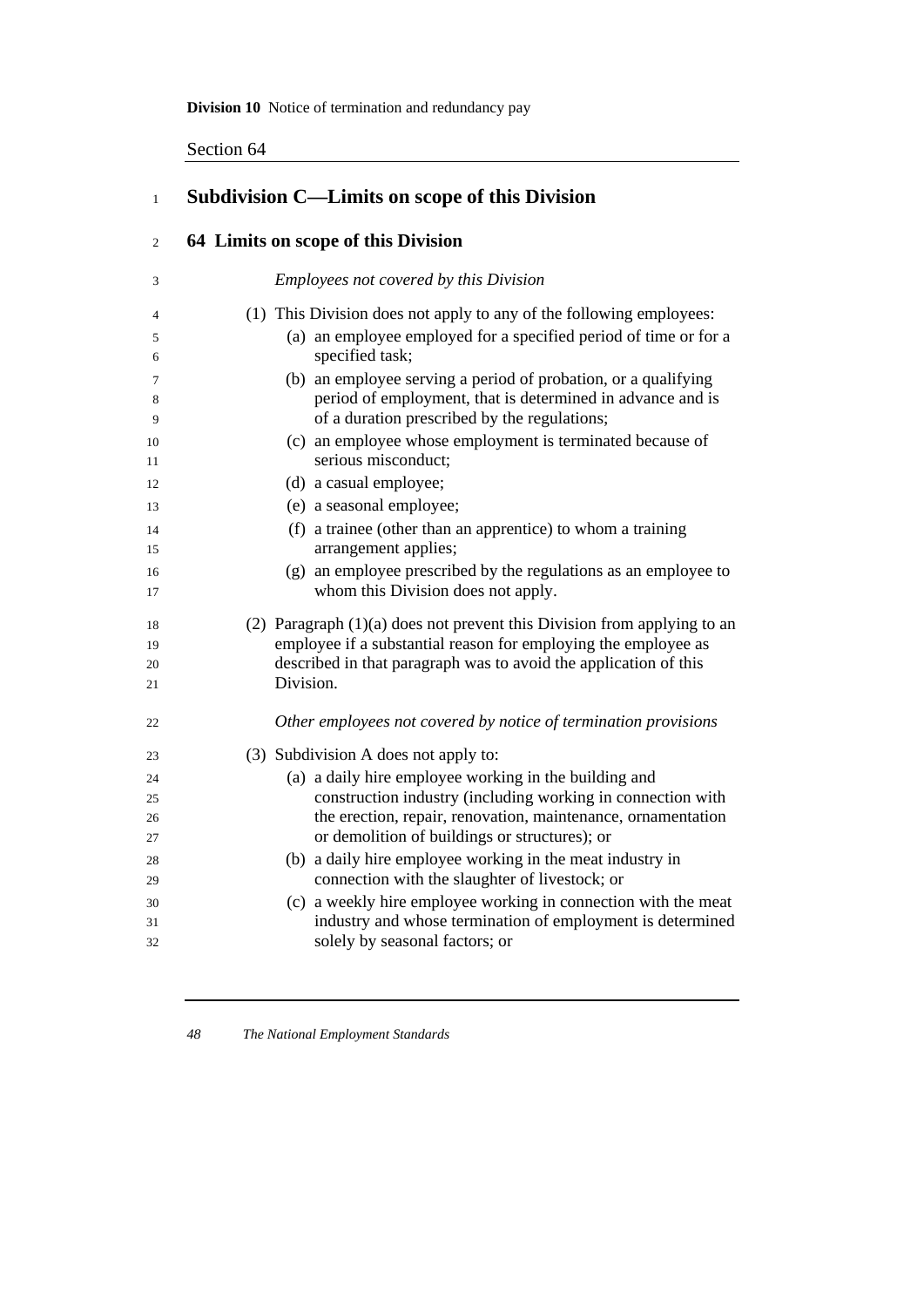## Notice of termination and redundancy pay **Division 10**

|   | (d) an employee prescribed by the regulations as an employee to<br>whom that Subdivision does not apply. |
|---|----------------------------------------------------------------------------------------------------------|
|   | Other employees not covered by redundancy pay provisions                                                 |
| 4 | (4) Subdivision B does not apply to:                                                                     |
|   | (a) an employee who is an apprentice; or                                                                 |
| 6 | (b) an employee covered by a modern award that includes an                                               |
|   | industry-specific redundancy scheme; or                                                                  |
| 8 | (c) an employee prescribed by the regulations as an employee to                                          |
|   | whom that Subdivision does not apply.                                                                    |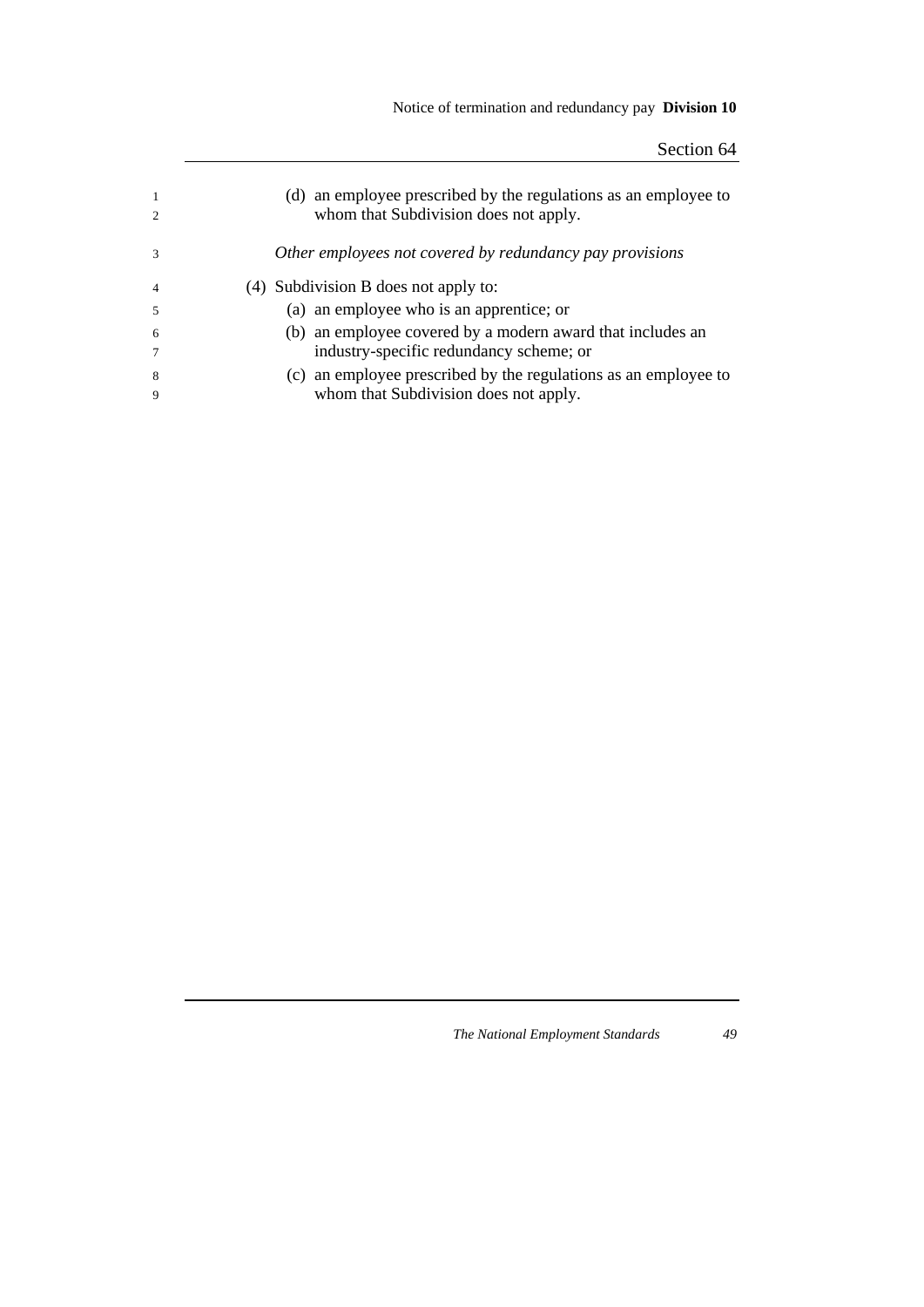#### **Division 11** Fair Work Information Statement

Section 65

| $\mathbf{1}$         |                                                                                                                                                                                                                                                               |
|----------------------|---------------------------------------------------------------------------------------------------------------------------------------------------------------------------------------------------------------------------------------------------------------|
| $\overline{c}$       | <b>Division 11—Fair Work Information Statement</b>                                                                                                                                                                                                            |
| 3                    | 65 Fair Work Australia to publish statement                                                                                                                                                                                                                   |
| 4<br>5               | (1) Fair Work Australia must publish in the Gazette a statement called<br>the Fair Work Information Statement.                                                                                                                                                |
| 6<br>7<br>8<br>9     | Fair Work Australia must publish the Fair Work Information<br>Note:<br>Statement in the <i>Gazette</i> as occasion requires (for example whenever<br>Fair Work Australia changes the statement): see subsection 33(1) of<br>the Acts Interpretation Act 1901. |
| 10<br>11             | (2) The Fair Work Information Statement must contain information<br>about the following:                                                                                                                                                                      |
| 12                   | (a) the National Employment Standards;                                                                                                                                                                                                                        |
| 13                   | (b) modern awards;                                                                                                                                                                                                                                            |
| 14                   | (c) agreement-making under this Act;                                                                                                                                                                                                                          |
| 15                   | (d) the right to freedom of association;                                                                                                                                                                                                                      |
| 16                   | (e) the role of Fair Work Australia.                                                                                                                                                                                                                          |
| 17<br>18<br>19<br>20 | (3) The regulations may prescribe other matters relating to the content<br>or form of the Fair Work Information Statement, or the manner in<br>which employers may give the Fair Work Information Statement to<br>employees.                                  |
| 21<br>22             | (4) A statement published under subsection (1) is not a legislative<br>instrument.                                                                                                                                                                            |
| 23                   | 66 Giving new employees the Fair Work Information Statement                                                                                                                                                                                                   |
| 24                   | (1) An employer must give each employee the Fair Work Information                                                                                                                                                                                             |
| 25                   | Statement before, or as soon as practicable after, the employee                                                                                                                                                                                               |
| 26                   | commences employment.                                                                                                                                                                                                                                         |
| 27<br>28<br>29       | (2) Subsection (1) does not require the employer to give the employee<br>the Fair Work Information Statement more than once in any 12<br>months.                                                                                                              |
| 30<br>31             | This is relevant if the employer employs the employee more than once<br>Note:<br>in the 12 months.                                                                                                                                                            |